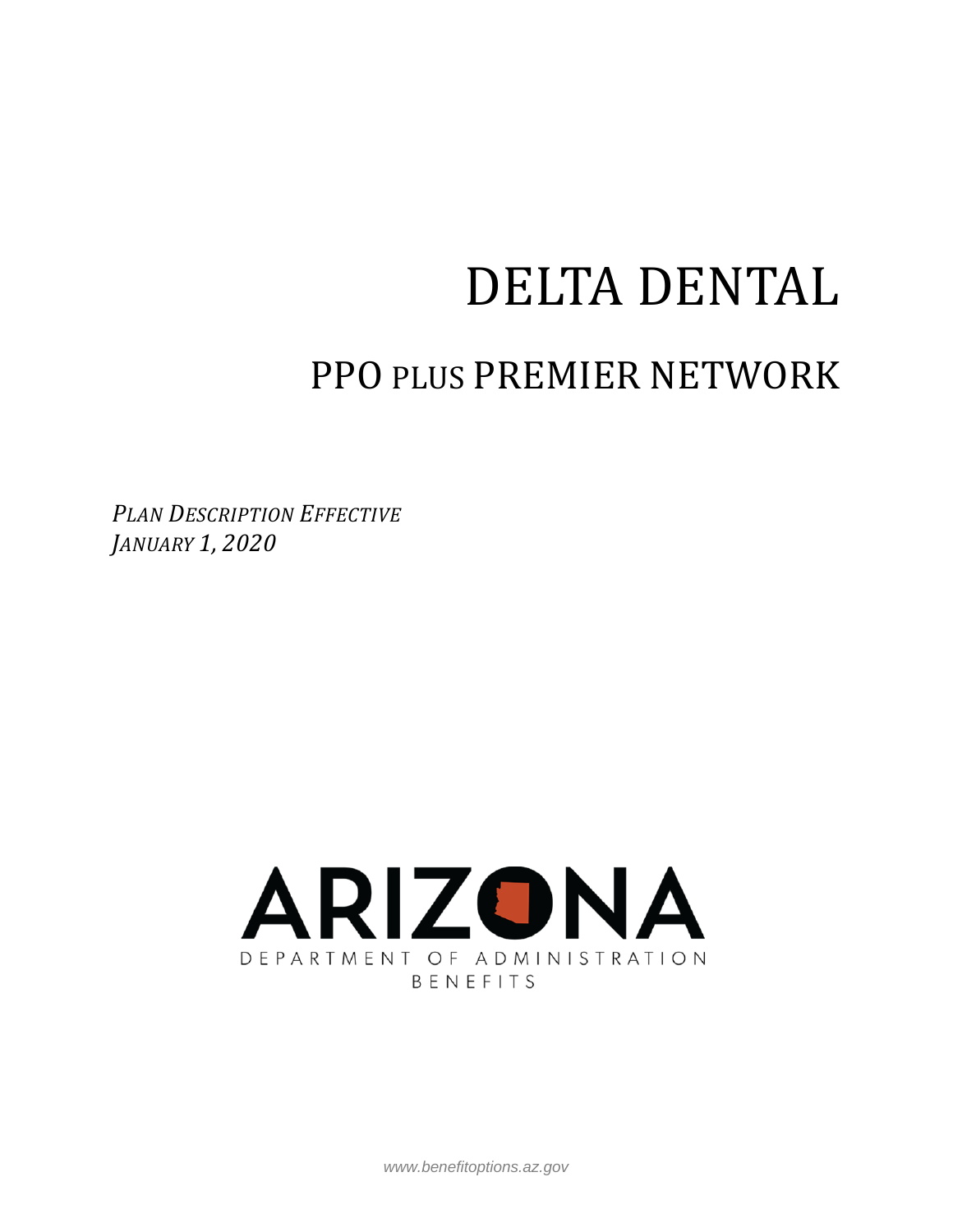# Table of Contents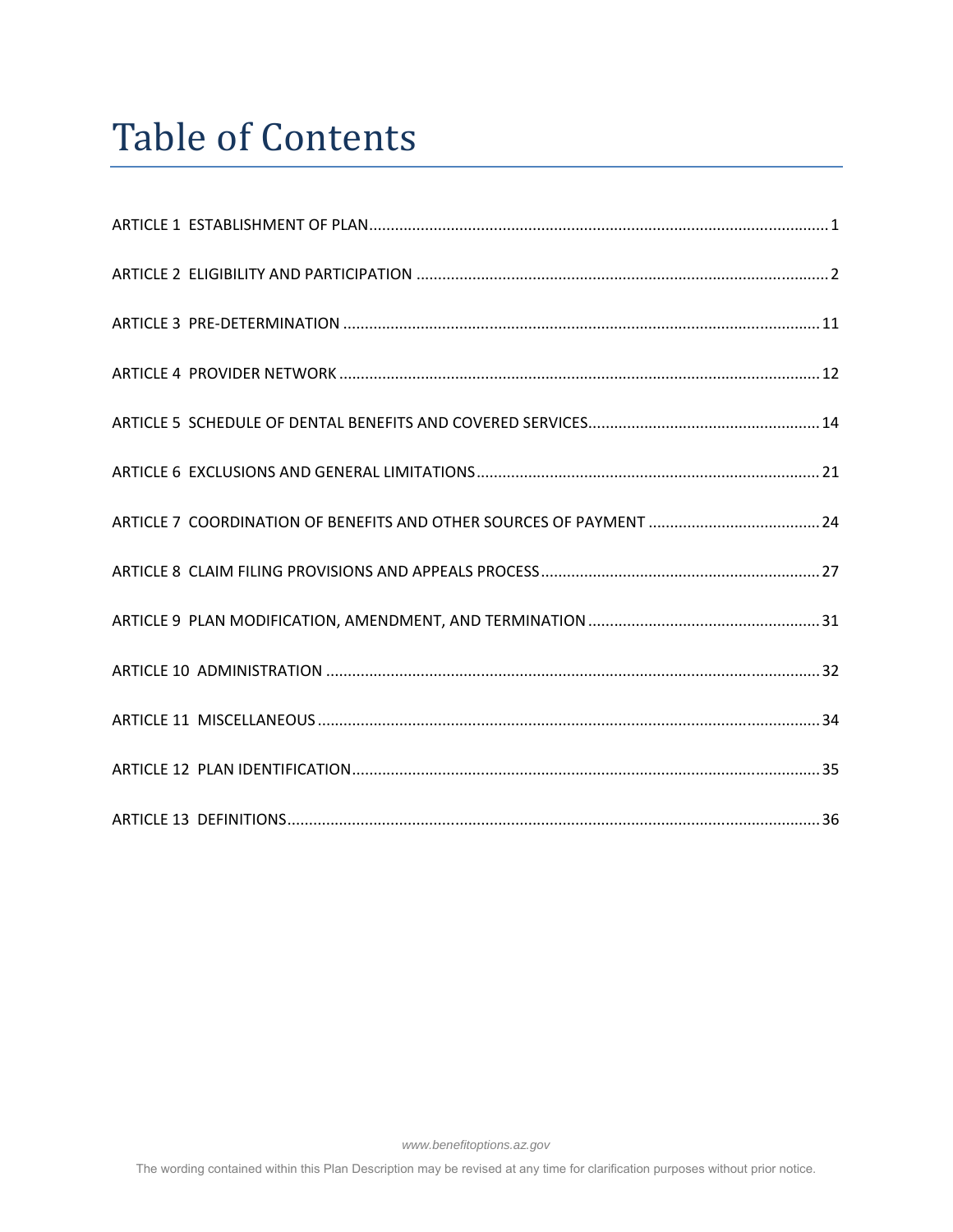#### **ESTABLISHMENT OF PLAN**

# **1.1 Purpose**

Pursuant to Arizona law, A.R.S. § 38-651, the Department of Administration established this Plan to provide for the payment or reimbursement of covered dental expenses incurred by eligible Plan Members.

# **1.2 Exclusive Benefit**

This Plan is established and shall be maintained for the exclusive benefit of eligible Members.

# **1.3 Compliance**

This Plan is established and shall be maintained with the intention of meeting the requirements of all pertinent laws. Should any part of this Plan Description, for any reason, be declared invalid, such decision shall not affect the validity of any remaining portion, which remaining portion shall remain in effect as if this Plan Description has been executed with the invalid portion thereof eliminated.

#### **1.4 Legal Enforceability**

The Plan Sponsor intends that terms of this Plan, including those relating to coverage and Benefits provided, are legally enforceable by the Members, subject to the enrollee's retention of rights to amend or terminate this Plan as provided elsewhere in this Plan Description.

#### **1.5 Note to Members**

This Plan Description describes the circumstances when this Plan pays for dental care. All decisions regarding dental care are up to a Member and the Dentist. There may be circumstances when a Member and the Dentist determine that dental care, which is not covered by this Plan, is appropriate. The Plan Sponsor and Delta Dental do not provide or ensure quality of care.

Delta Dental contracts with network dentists under this Plan. These dentists are affiliated with the Delta Dental Premier network and/or the Delta Dental PPO network and do not have a contract with the Plan Sponsor.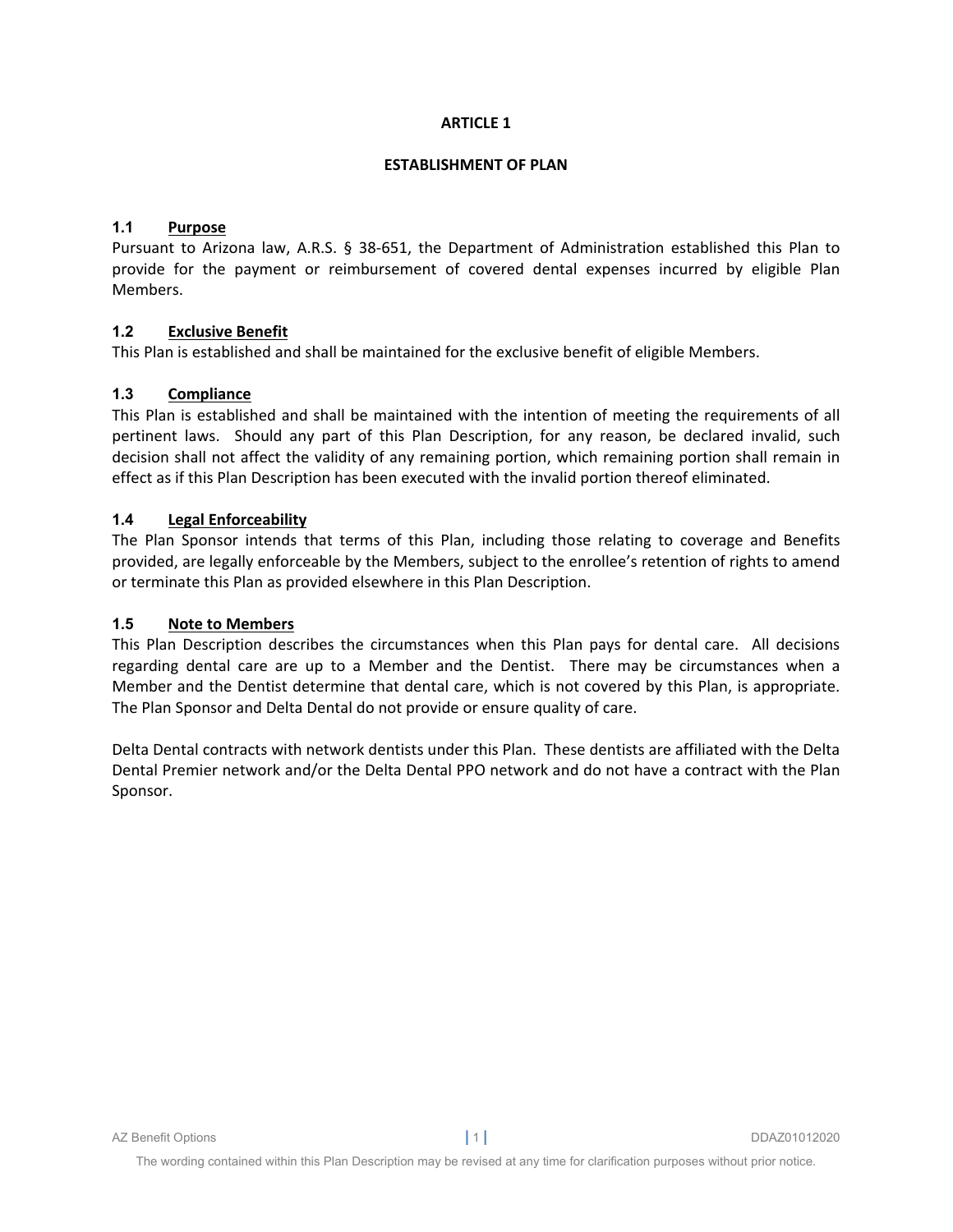#### **ELIGIBILITY AND PARTICIPATION**

# **2.1 Eligibility**

The Plan is administered in accordance with Section 125 Regulations of the Internal Revenue Code and the Arizona Administrative Code.

Please see Article 13 for definitions of the terms used below.

Benefit Services will provide potential members reasonable notification of their eligibility to participate in the Plan as well as the terms of participation. Both Benefit Services and Delta Dental have the right to request information needed to determine an individual's eligibility for participation in the Plan.

#### **2.2 Member Eligibility**

Eligible employees, eligible retirees, and eligible former elected officials may participate in the Plan.

In certain situations, an individual may be eligible to enroll as both a member and a dependent. This individual should enroll either as a member or as a dependent but never both.

# **2.3 Dependent Eligibility**

Member's spouse and eligible child(ren) until the age of 26 may participate in the Plan.

In certain situations, an individual may be eligible to enroll as both a member and a dependent. This individual should enroll either as a member or as a dependent but never both.

In certain situations, an individual may be eligible to participate as a dependent of more than one member. This individual should be enrolled as the dependent of only one of the members.

# **2.4 Continuing Eligibility through COBRA**

See Section 2.14 of this article.

# **2.5 Non‐COBRA Continuing Eligibility**

The following individuals are eligible for continuing coverage under the Plan.

#### **Eligible Employee on Leave without Pay**

An employee who is on leave without pay for a health‐related reason that is not an industrial illness or injury may continue to participate in the Plan by paying both the state and employee contribution. Eligibility shall terminate on the earliest of the employee:

- Receiving long‐term disability benefits that include the benefit of continued participation;
- **•** Becoming eligible for Medicare coverage; or
- Completing 30 months of leave without pay.

An employee who is on leave without pay for other than a health‐related reason may continue to participate in the Plan for a maximum of six months by paying both the state and employee contributions.

AZ Benefit Options **|** 2 **|** DDAZ01012020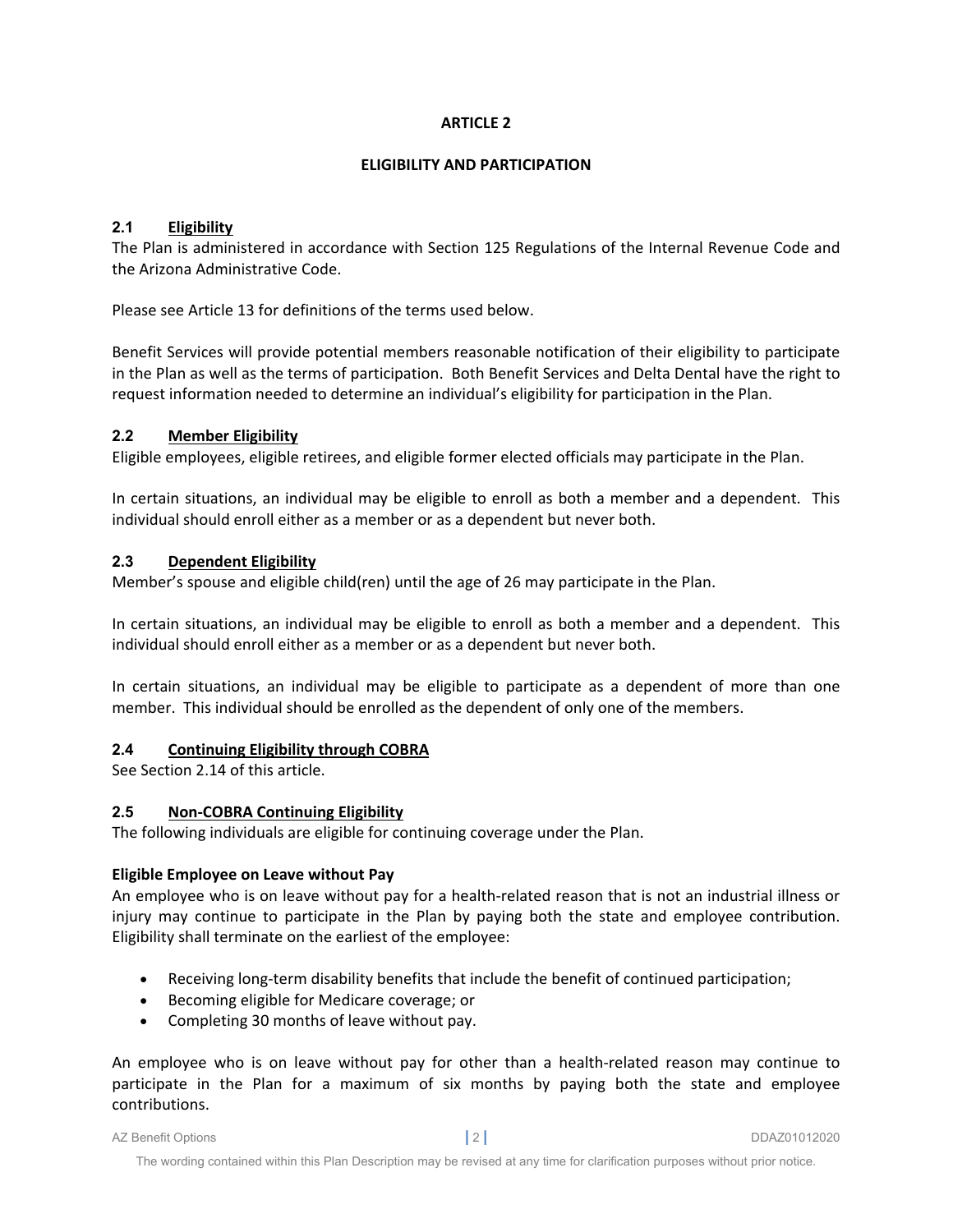#### **Surviving Dependent(s) of Covered Retiree**

Upon the death of a retiree covered under the Plan, the surviving dependents are eligible to continue coverage under the Plan, provided each was covered at the time of the member's death, by payment of the retiree premium.

If the spouse survives, he/she, for purposes of Plan administration, will be reclassified as a member. As such, he/she may enroll dependents as allowed under Section 2.3. Coverage for the surviving spouse may be continued indefinitely provided the appropriate premium is paid.

In the case where children, who are eligible dependents of the surviving spouse, survive, they may continue participation in the Plan if enrolled by the surviving spouse as allowed under Section 2.3.

In the case where children survive but no spouse survives or the children are not eligible dependents of the spouse, each child, for purposes of Plan administration, will be reclassified as a member. As such, each child may enroll dependents as allowed under Section 2.3. In this circumstance, coverage for each surviving child may be continued indefinitely provided the appropriate premium is paid.

Please note that a dependent not enrolled at the time of the member's death may not enroll as a surviving dependent.

# **Surviving Spouse/Child of Covered Employee Eligible for Retirement under the Arizona State Retirement System (ASRS)**

Upon the death of a covered employee meeting the criteria for retirement under the ASRS, the surviving spouse and children, provided each was enrolled at the time of the member's death, are eligible to continue participation in the Plan by payment of the retiree premium.

If the covered spouse survives, he/she, for purposes of Plan administration, will be reclassified as a member. As such, he/she may enroll dependents as allowed under Section 2.3. Coverage for the surviving spouse may be continued indefinitely provided the appropriate premium is paid.

In the case where covered children, who are eligible dependents of the surviving spouse, survive, they may continue participation in the Plan if enrolled by the surviving spouse as allowed under Section 2.3.

In the case where covered children survive but no spouse survives, each child, for purposes of Plan administration, will be reclassified as a member. As such, each child may enroll dependents as allowed under Section 2.3. In this circumstance, coverage for each surviving child may be continued indefinitely provided the appropriate premium is paid.

Please note that a child/spouse not enrolled as a dependent at the time of the member's death may not enroll as a surviving child/spouse.

#### **Surviving Spouse of Elected Official or Covered Former Elected Official (EORP)**

Upon the death of a former elected official covered under the Plan, the surviving spouse may continue participation in the Plan, provided that he/she was enrolled at the time of the member's death, by payment of the retiree premium. The surviving spouse, for purposes of Plan administration, will be reclassified as a member. As such, he/she may enroll dependents as allowed under Section 2.3. Coverage for the surviving spouse may be continued indefinitely provided the appropriate premium is paid.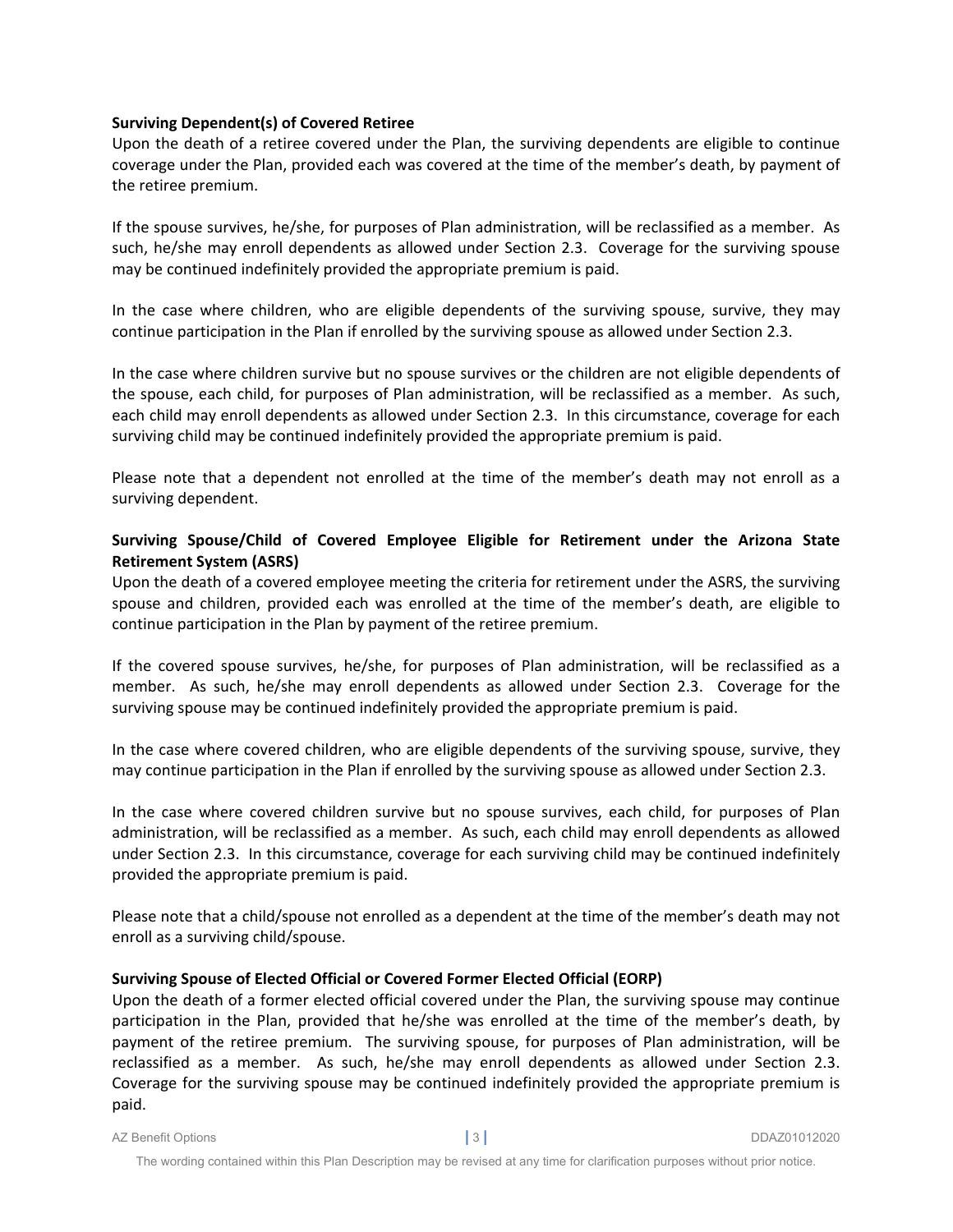Please note that a spouse not enrolled at the time of the former elected official's death may not enroll as a surviving spouse.

Upon the death of an elected official who would have become eligible for coverage upon completion of his/her term, the surviving spouse may continue participation in the Plan, provided that he/she was enrolled at the time of the elected official's death, by payment of the retiree premium. The surviving spouse, for purposes of Plan administration, will be reclassified as a member. As such, he/she may enroll dependents as allowed under Section 2.3. Coverage for the surviving spouse may be continued indefinitely provided the appropriate premium is paid.

Please note that a spouse not enrolled at the time of the elected official's death may not enroll as a surviving spouse.

# **Surviving Spouse or Dependent of a Law Enforcement Officer Killed in the Line of Duty**

Upon the death of an insured Employee meeting the criteria under A.R.S. § 38-1114, the Surviving Spouse and/or Dependent are eligible to participate in the Plan.

# **2.6 Eligibility Audit**

Benefit Services may audit a member's documentation to determine whether an enrolled dependent is eligible according to the Plan requirements. This audit may occur either randomly or in response to uncertainty concerning dependent eligibility.

Both Benefit Services and Delta Dental have the right to request information needed to determine an individual's eligibility for participation in the Plan.

# **2.7 Grievances Related to Eligibility**

Individuals may file a grievance with the Director of the Benefits Services Division regarding issues related to eligibility. To file a grievance, the individual should submit a letter to the Director that contains the following information:

- Name and contact information of the individual filing the grievance;
- Nature of the grievance; and
- Nature of the resolution requested.
- Supporting Documentation

The Director will provide a written response to a grievance within 60 days.

# **2.8 Enrollment Procedures and Commencement of Coverage**

New enrollments or coverage changes will only be processed in certain circumstances. Those circumstances are described below.

# **2.9 Initial Enrollment**

Once eligible for coverage, potential members have 31 days to enroll and provide required documentation for themselves and their dependents in the Plan.

It should be emphasized that coverage begins only after an individual has successfully completed the enrollment process by submitting a completed election and providing any required documentation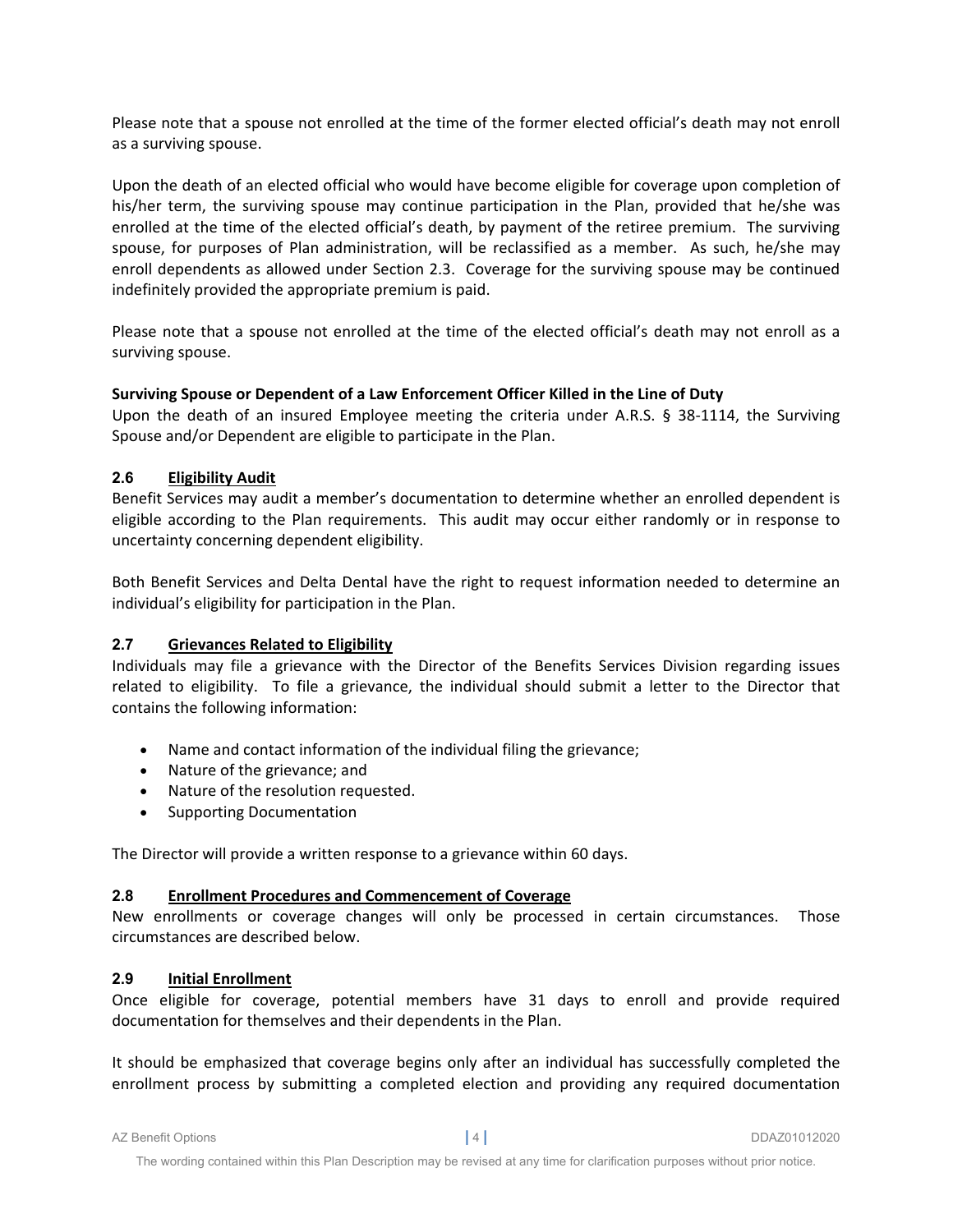within 31 days. Benefits will be effective as referenced on the following table. Documentation may be required.

| <b>Category</b>                                                | <b>Must enroll within 31</b><br>days  | <b>Enrollment contact</b>        | Coverage begins on the <sup>1</sup>                                                |
|----------------------------------------------------------------|---------------------------------------|----------------------------------|------------------------------------------------------------------------------------|
| Eligible state<br>employee                                     | Date of hire                          | <b>Agency Liaison</b>            | First day of first pay period<br>after completion of<br>enrollment process         |
| Eligible university<br>employee                                | Date of hire                          | <b>Human Resources</b><br>Office | First day of first pay period<br>after completion of<br>enrollment process         |
| Eligible<br>participating<br>political subdivision<br>employee | Date of hire                          | <b>Human Resources</b><br>Office | Please contact the<br>appropriate Human<br>Resources Office                        |
| Eligible retiree                                               | Date of retirement                    | <b>Benefit Services</b>          | First day of first month<br>after completion of<br>enrollment process <sup>2</sup> |
| Eligible former<br>elected official                            | Date of leaving office or<br>retiring | <b>Benefit Services</b>          | First day of first month<br>after completion of<br>enrollment process <sup>3</sup> |

The table below lists pertinent information related to the initial enrollment process.

# **2.10 Open Enrollment**

Before the start of a new plan year, members are given a certain amount of time during which they may change coverage options. Potential members may also elect coverage at this time. This period is called open enrollment.

In general, open enrollment for eligible employees, retirees and former elected officials is held in October/November.

At the beginning of each year's open enrollment period, enrollment information is made available to those eligible for coverage under the Plan. This information provides details regarding changes in benefits as well as whether a current member is required to re-elect his/her coverage during open enrollment (called a "positive" open enrollment).

Elections must be made before the end of open enrollment. Those elections – or the current elections, if no changes were made and it was not a positive open enrollment – will be in effect during the subsequent plan year.

Coverage for all groups begins on the first day of the new plan year. It should be emphasized that coverage options change only after an individual has successfully completed the enrollment process by

l

 $1$  Under no circumstance will coverage for a dependent become effective prior to the member's coverage becoming effective.

<sup>2</sup> For state employees entering retirement and their dependents, coverage begins the first day of the first pay period following the end of coverage as a state employee. This results in no lapse in coverage.<br><sup>3</sup> Eligibility is subject to A.R.S. § 38-802.

AZ Benefit Options **|** 5 **|** DDAZ01012020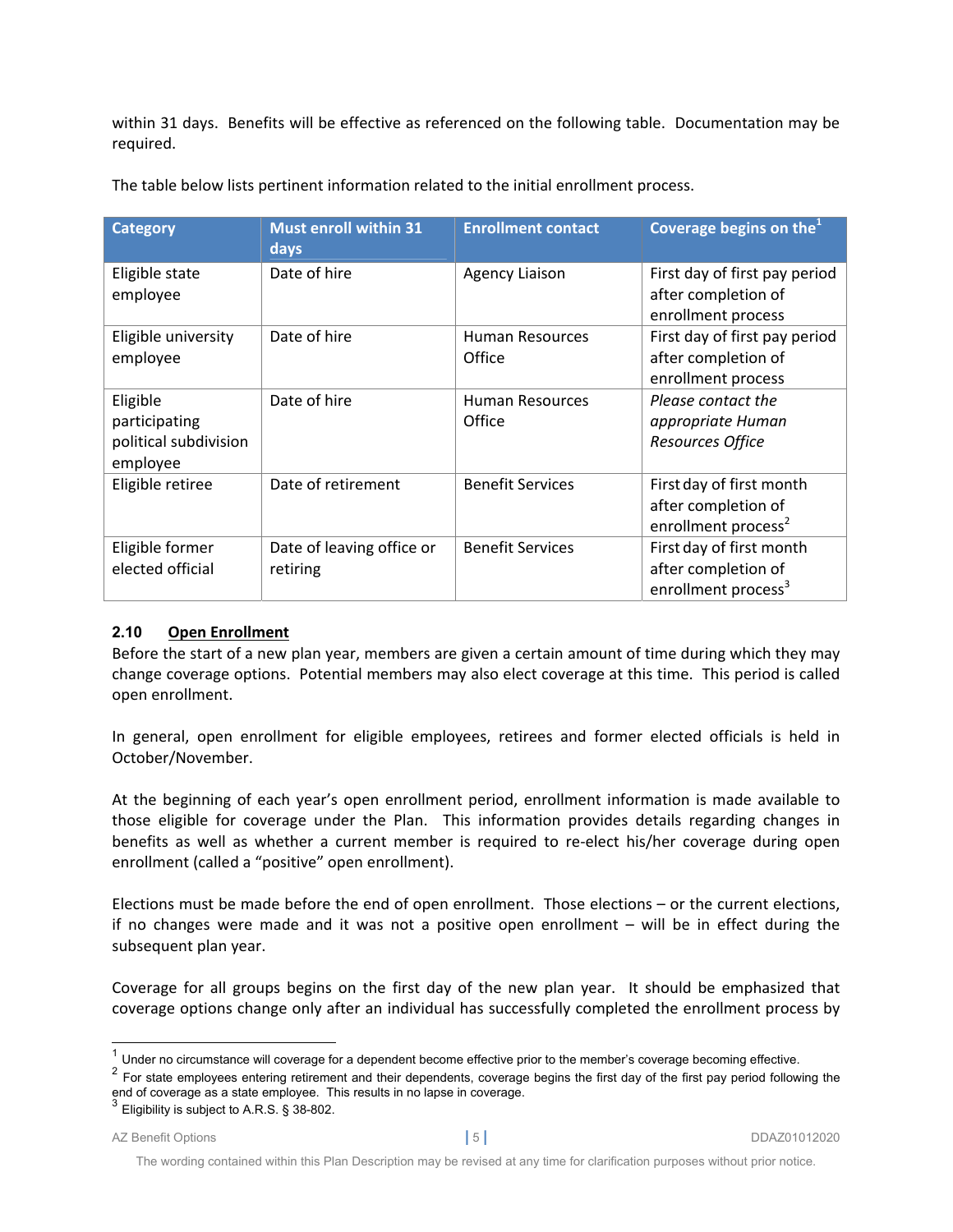submitting a completed election and providing any required documentation within 31 days of the end of the open enrollment period.

#### **2.11 Qualified Life Event Enrollment**

If a qualified life event occurs, members have 31 days to enroll or change coverage options.

Changes made as a result of a qualified life event must affect eligibility for coverage and must be consistent with the event itself.

It should be emphasized that coverage options change only after an individual has successfully completed the enrollment process by submitting a completed election and providing any required documentation within 31 days of the end of the qualifying event.

State employees should contact the appropriate agency liaison when they choose to change coverage options as a result of a qualified life event. University and political subdivision employees should contact the appropriate human resources office. Retirees and former elected officials should contact Benefit Services.

For state employees, most coverage changes become effective on the first day of the first pay period after completion of enrollment. For retirees and former elected officials, most coverage changes become effective on the first day of the first month after completion of the enrollment process. University and political subdivision employees should contact the appropriate human resources office for information regarding the effective date of coverage changes.

The table below lists pertinent information related to the qualified life event enrollment process. It should be noted that not all qualified life events are listed below.

| <b>Type of event</b>               | Must enroll/change coverage<br>within 31 days of | Coverage/change in coverage<br>begins on the <sup>4</sup> |
|------------------------------------|--------------------------------------------------|-----------------------------------------------------------|
| Marriage                           | Date of the event                                | See above                                                 |
| Death of dependent                 | Date of the event                                | See above                                                 |
| Divorce, annulment, or legal       | Date of the event                                | See above                                                 |
| separation                         |                                                  |                                                           |
| Employment status change           | Date of the event                                | See above                                                 |
| (beginning employment,             |                                                  |                                                           |
| termination, strike, lockout,      |                                                  |                                                           |
| beginning/ending FMLA, full-       |                                                  |                                                           |
| time to part-time)                 |                                                  |                                                           |
| Change in residence                | Date of the event                                | See above                                                 |
| Loss/gain of dependent eligibility | Date of the event                                | See above                                                 |
| (other than listed below)          |                                                  |                                                           |
| Newborn <sup>5</sup>               | Date of birth                                    | Date of birth <sup>6</sup>                                |
| Adopted child                      | Date of placement for adoption                   | Date of adoption <sup>7</sup>                             |

 $4$  University and political subdivision employees should contact the appropriate human resources office for information regarding effective date of coverage changes.

l

The wording contained within this Plan Description may be revised at any time for clarification purposes without prior notice.

 $5$  Born to member or member's legal spouse.

 $^6$  Coverage ends on 31 $^{\rm st}$  day after date of birth if member does not enroll newborn in the Plan.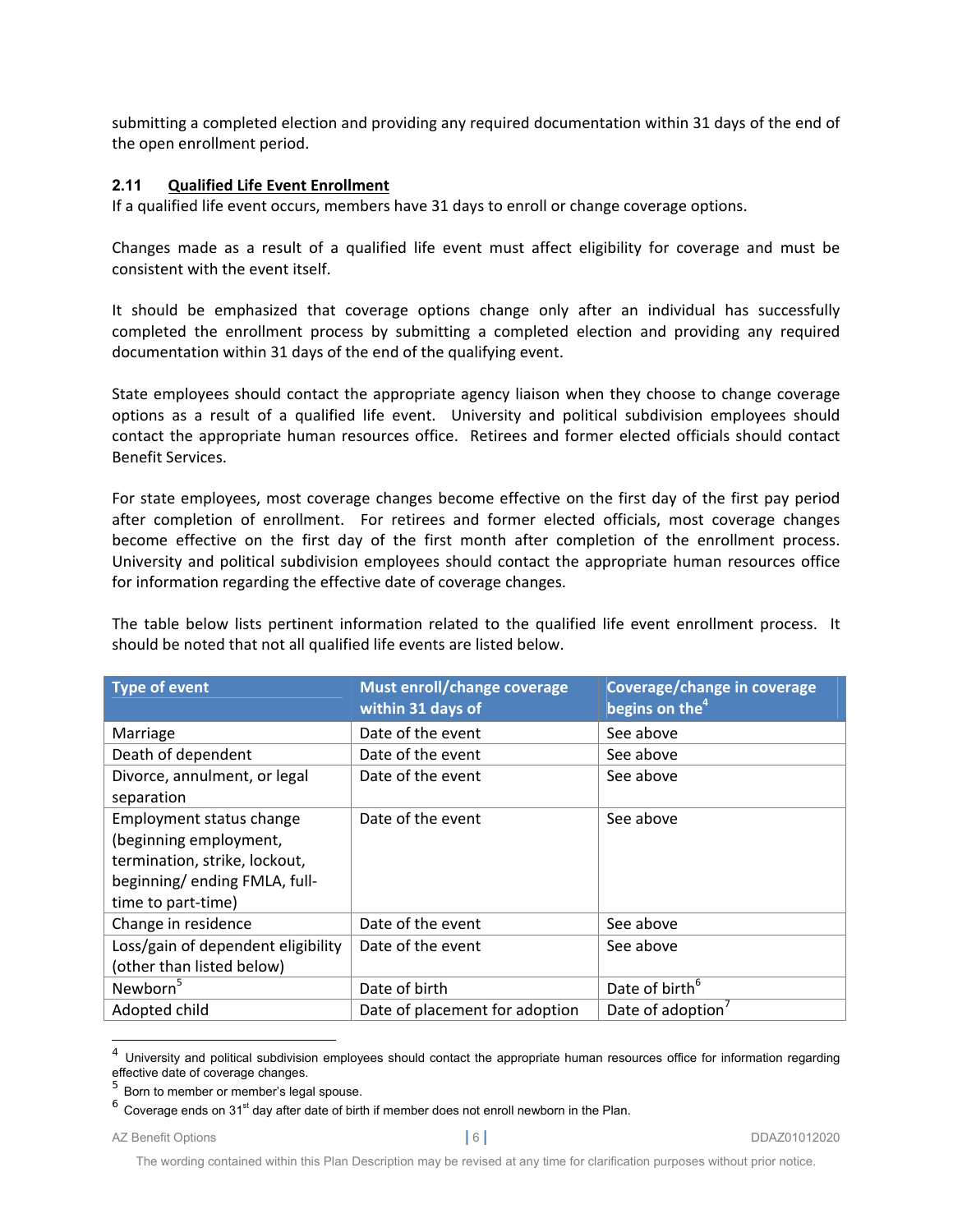| Type of event               | Must enroll/change coverage<br>within 31 days of | Coverage/change in coverage<br>begins on the <sup>4</sup> |
|-----------------------------|--------------------------------------------------|-----------------------------------------------------------|
| Child placed under legal    | Date member granted legal                        | Date member granted legal                                 |
| guardianship                | guardianship                                     | guardianship $7$                                          |
| Child placed in foster care | Date of placement in foster care                 | See above                                                 |

# **2.12 Change in Cost of Coverage**

If the cost of benefits increases or decreases during a plan year, Benefit Services may, in accordance with plan terms, automatically change your elective contribution.

When Benefit Services determines that a change in cost is significant, a member may elect less-costly coverage.

# **2.13 Termination of Coverage**

Coverage for all members/dependents ends at 11:59 p.m. on the date the Plan is terminated. Termination of coverage prior to that time is described in the table below.

| <b>Category</b>                                           | Coverage ends at 11:59 p.m. on the earliest of                                                                                                                                                                                                                                                                                                                                                                                                                    |
|-----------------------------------------------------------|-------------------------------------------------------------------------------------------------------------------------------------------------------------------------------------------------------------------------------------------------------------------------------------------------------------------------------------------------------------------------------------------------------------------------------------------------------------------|
| Eligible state/university<br>employee                     | Last day of the pay period for/in which the member:<br>$\bullet$<br>Makes last contribution;<br>➤<br>Fails to meet the requirements for eligibility; or<br>➤<br>Becomes an active member of the armed forces of a foreign<br>↘<br>country; or<br>Last day member is eligible for extension of coverage.<br>$\bullet$                                                                                                                                              |
| Eligible participating political<br>subdivision employee  | Please contact the appropriate human resources office                                                                                                                                                                                                                                                                                                                                                                                                             |
| Eligible retiree <sup>8</sup> /former elected<br>official | Last day of the month for/in which the member:<br>$\bullet$<br>Makes last premium payment; or<br>➤<br>Fails to meet the requirements for eligibility.<br>≻                                                                                                                                                                                                                                                                                                        |
| Eligible long-term disability<br>recipient                | Last day of the month in which the disability benefit ends.<br>$\bullet$                                                                                                                                                                                                                                                                                                                                                                                          |
| Eligible dependent                                        | The last day of the month which the dependent child reaches the<br>$\bullet$<br>limiting age of 26;<br>Day the dependent:<br>Dies;<br>$\blacktriangleright$<br>Loses eligibility for reason other than limiting age; or<br>≻<br>Becomes an active member of the armed forces of a foreign<br>↘<br>country; or<br>Day the member:<br>Is relieved of a court-ordered obligation to furnish coverage<br>➤<br>for a dependent child; or<br>Is no longer covered.<br>➤ |
| Eligible employee on leave<br>without pay                 | Last day of period in which member becomes eligible for:<br>$\bullet$<br>Long-term disability benefits for which there is eligibility to<br>≻                                                                                                                                                                                                                                                                                                                     |

 7 A child recently adopted, placed under legal guardianship, or placed in foster care covered from date of adoption *only if* member subsequently enrolls child in the Plan.

 $^8$  Excluding long-term disability recipient.

AZ Benefit Options **|** 7 **|** DDAZ01012020

The wording contained within this Plan Description may be revised at any time for clarification purposes without prior notice.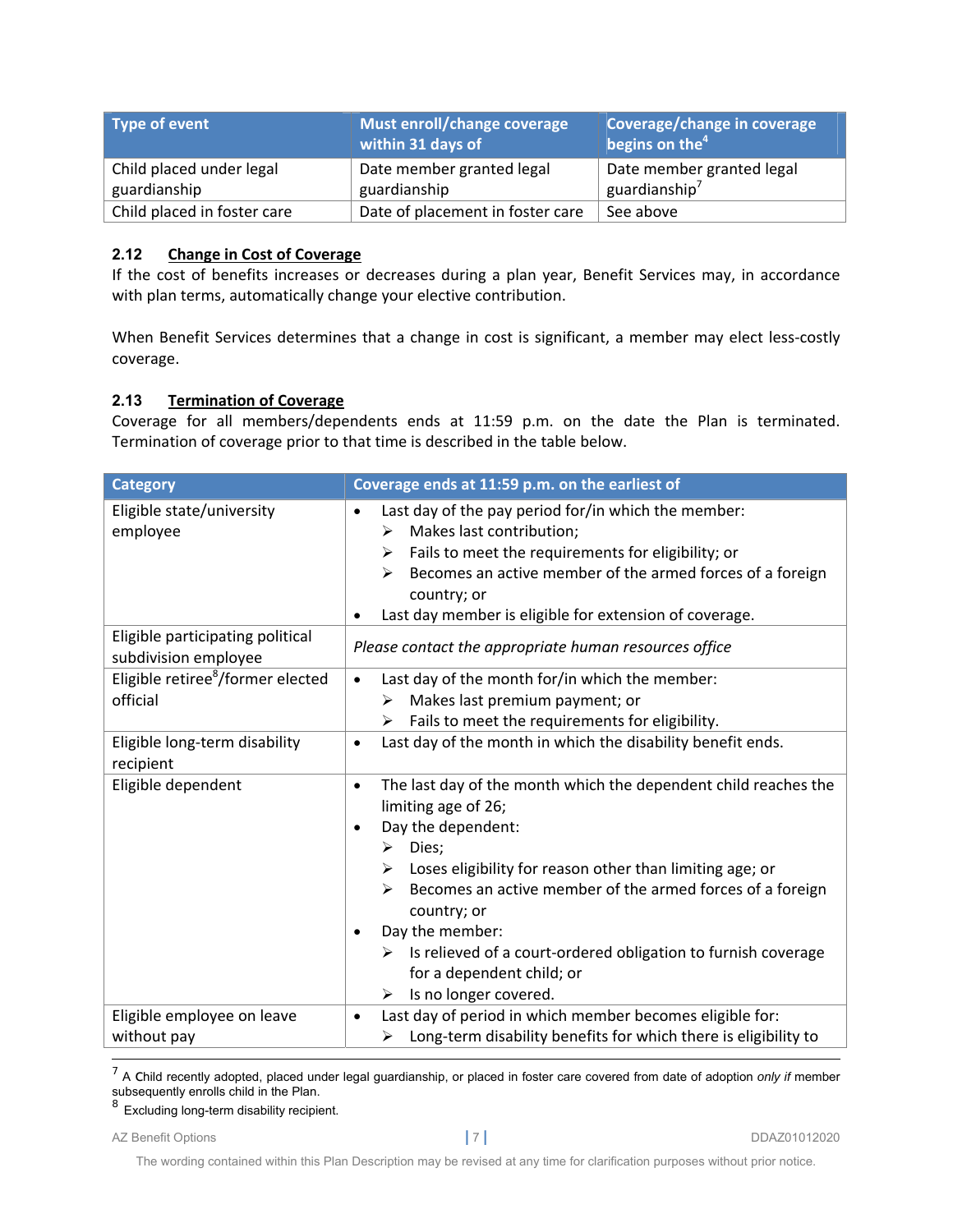| Category                    | Coverage ends at 11:59 p.m. on the earliest of                        |  |
|-----------------------------|-----------------------------------------------------------------------|--|
|                             | continue coverage under the plan; or                                  |  |
|                             | Coverage under Medicare; or<br>➤                                      |  |
|                             | 30 months after the leave-without-pay period began.<br>$\bullet$      |  |
| Surviving child/spouse of   | Last day of the period for which the member makes last                |  |
| eligible retiree            | payment; or                                                           |  |
|                             | Day the surviving child fails to be eligible as a child.<br>$\bullet$ |  |
| Surviving spouse of elected | Last day of the period for which the member makes last<br>$\bullet$   |  |
| official or eligible former | payment.                                                              |  |
| elected official            |                                                                       |  |

#### **2.14 Continuing Eligibility through COBRA Eligibility of Enrolled Members/Dependents**

In accordance with the Consolidated Omnibus Budget Reconciliation Act of 1985 (COBRA), a member/dependent who has had a loss of coverage due to a qualifying event may extend his/her coverage under the Plan for a limited period of time. A member or dependent eligible for COBRA coverage is referred to as a "qualified beneficiary".

To be eligible for COBRA coverage as a qualified beneficiary, a member/dependent must be covered under the Plan on the day before the qualifying event. Each qualified beneficiary may elect COBRA coverage separately. For example, a dependent child may continue coverage even if the member does not.

Members and dependents would be eligible for COBRA coverage in the event that the State of Arizona files bankruptcy under Title 11 of the U.S. Code.

The table below lists individuals who would be eligible for COBRA coverage if one of the corresponding qualifying events were to occur.

| <b>Category</b>                    | <b>Duration of COBRA coverage</b> | <b>Qualifying event</b>                                                                                                                                                                                           |
|------------------------------------|-----------------------------------|-------------------------------------------------------------------------------------------------------------------------------------------------------------------------------------------------------------------|
| Eligible<br>employee,<br>dependent | Up to 18 months $9$               | Voluntary or involuntary termination of<br>member's employment for any reason other<br>than "gross misconduct"; or<br>Reduction in the number of hours worked by<br>member (including retirement) <sup>10</sup> . |
| Dependent                          | Up to 36 months                   | Member dies; or<br>Member and dependent spouse divorce or<br>legally separate; or                                                                                                                                 |

 $9$  If the member and/or dependent has a disability when he/she becomes eligible for COBRA or within the first 60 days of COBRA coverage, duration of coverage may be extended to 29 months. See Section 2.17 for Special Rules Regarding Disability. Also, if an employee becomes entitled to Medicare benefits less than 18 months before his or her termination of employment or reduction in hours, COBRA coverage for the employee's covered dependents may last for up to 36 months from the date of the member's Medicare entitlement.

l

 $10$  If the member takes a leave of absence qualifying under the Family and Medical Leave Act (FMLA) and does not return to work, the COBRA qualifying event occurs on the date the member notifies ADOA that he/she will not return, or the last day of the FMLA leave period, whichever is earlier.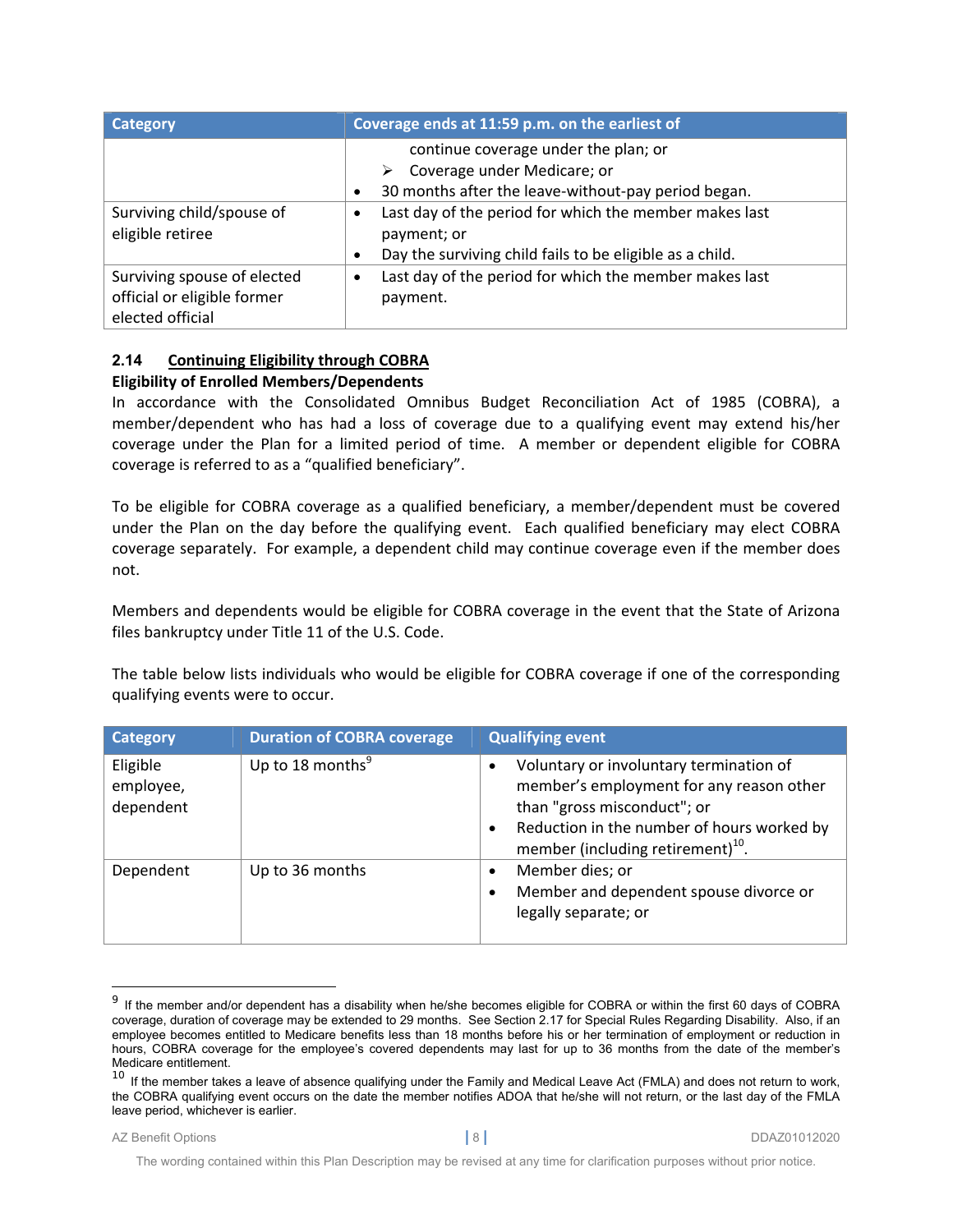| <b>Category</b>                             | <b>Duration of COBRA coverage</b> | <b>Qualifying event</b>                                      |
|---------------------------------------------|-----------------------------------|--------------------------------------------------------------|
| Dependent child $\parallel$ Up to 36 months |                                   | Dependent child no longer meets eligibility<br>requirements. |

# **2.15 Subsequent Qualifying Events**

An 18-month COBRA period may be extended to 36 months for a dependent if the:

- Member dies; or
- Member and dependent spouse divorce or legally separate; or
- Dependent child no longer meets eligibility requirements.

This clause applies only if the second qualifying event would have caused the dependent to lose coverage under the Plan had the first qualifying event not occurred.

# **2.16 Eligibility of Newly Acquired Eligible Dependents**

If the qualified beneficiary gains an eligible dependent during COBRA coverage, the dependent may be enrolled in the Plan through COBRA. The qualified beneficiary should provide written notification to Benefit Services within 31 days of the qualifying life event. Newly acquired dependents may not be enrolled in the COBRA coverage after 31 days.

# **2.17 Special Rules Regarding Disability**

The 18 months of COBRA coverage may be extended to 29 months if a qualified beneficiary is determined by the Social Security Administration to have a disability at the time of the first qualifying event or during the first 60 days of an 18-month COBRA coverage period. This extension is available to all family members who elected COBRA coverage after a qualifying event.

To receive this extension, the member must provide Benefit Services with documentation supporting the disability determination within 60 days after the latest of:

- The date of the Social Security Administration disability determination;
- The date of the qualifying event; or
- The date coverage is/would be lost because of the qualifying event.

# **2.18 Payment for COBRA Coverage**

Qualified beneficiaries who extend coverage under the Plan due to a COBRA qualifying event must pay 102% of the total premium. Qualified beneficiaries whose coverage is extended from 18 months to 29 months due to disability may be required to pay up to 150% of the active premium beginning with the 19th month of COBRA coverage.

COBRA coverage does not begin until payment is made to the COBRA administrator. A participant has 45 days from submission of his/her election of COBRA to make the first payment. Failure to comply will result in loss of COBRA eligibility.

# **2.19 Notification by the Member/Dependent**

COBRA coverage cannot be elected if proper notification is not made in a timely manner. Under the law, the Plan must receive written notification of a divorce, legal separation, dissolution of partnership, or child's loss of dependent status, within 60 days of the later of the: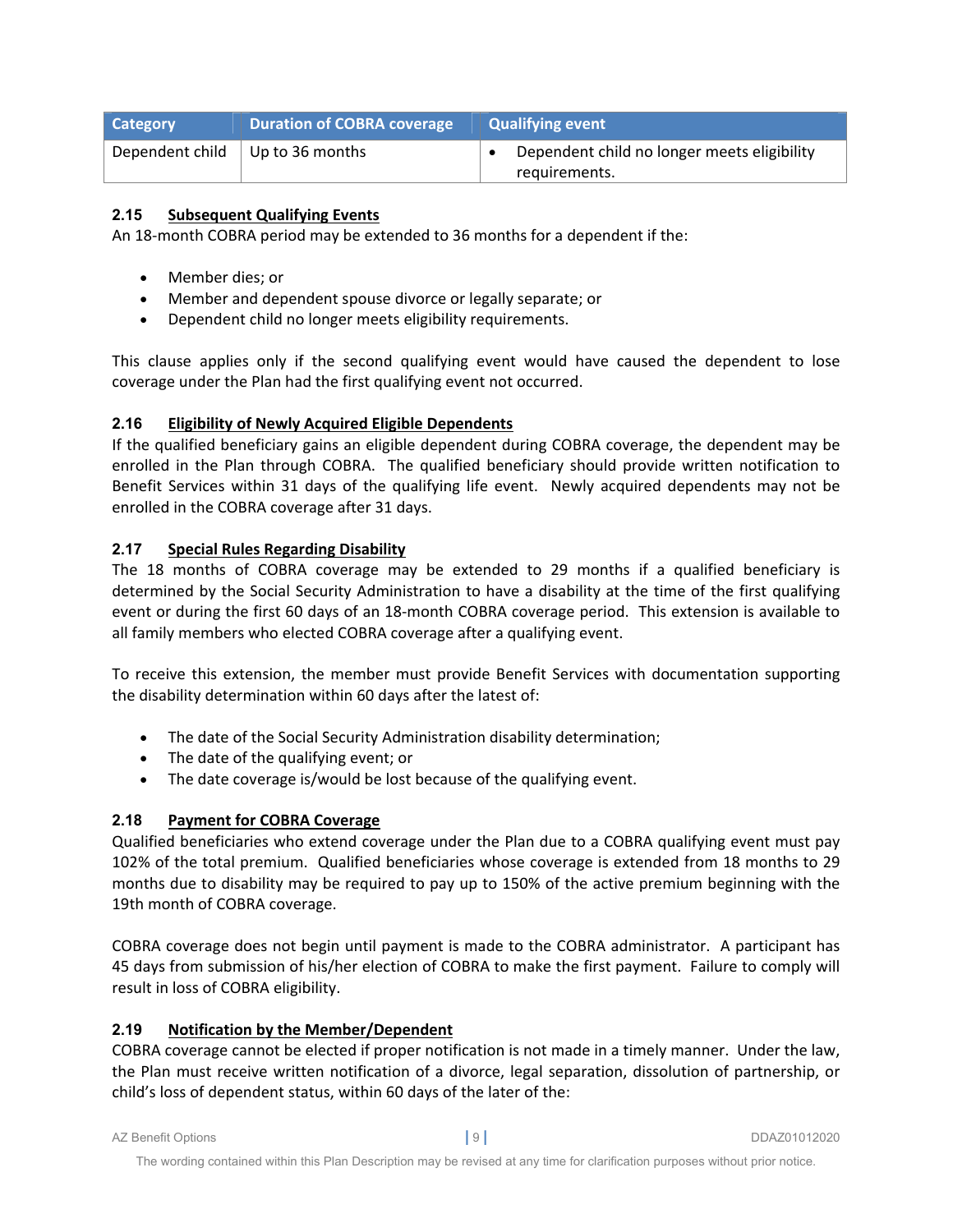- Date of the event; or
- Date coverage would be lost because of the event.

Notification must include information related to the member and/or dependent(s) requesting COBRA coverage. Documentation may be required.

Written notification should be directed to:

ADOA Benefit Services Division 100 N. 15th Avenue, Suite 260 Phoenix, AZ 85007

#### **2.20 Notification by the Plan**

The Plan is obligated to notify each participant of his/her right to elect COBRA coverage when a qualifying event occurs and the Plan is notified in accordance with Section 2.19.

# **2.21 Electing COBRA Coverage**

Information related to COBRA coverage and enrollment may be obtained through an agency liaison or by calling Benefit Services at 602‐542‐5008 or 1‐800‐304‐3687 or by writing to the address provided in Article 15.

# **2.22 Early Termination of COBRA Coverage**

The law provides that COBRA coverage may, for the reasons listed below, be terminated prior to the 18‐, 29‐, or 36‐month period:

- The Plan is terminated and/or no longer provides coverage for eligible employees;
- The premium is not received within the required timeframe;
- The member enrolls in another group health plan; or
- The member becomes eligible for Medicare.

For members whose coverage was extended to 29 months due to disability, COBRA coverage will terminate after 18 months or when the Social Security Administration determines that the member no longer has a disability.

# **2.23 Contact Information for the COBRA Administrator**

COBRA‐related questions or notifications should be directed to Benefit Services.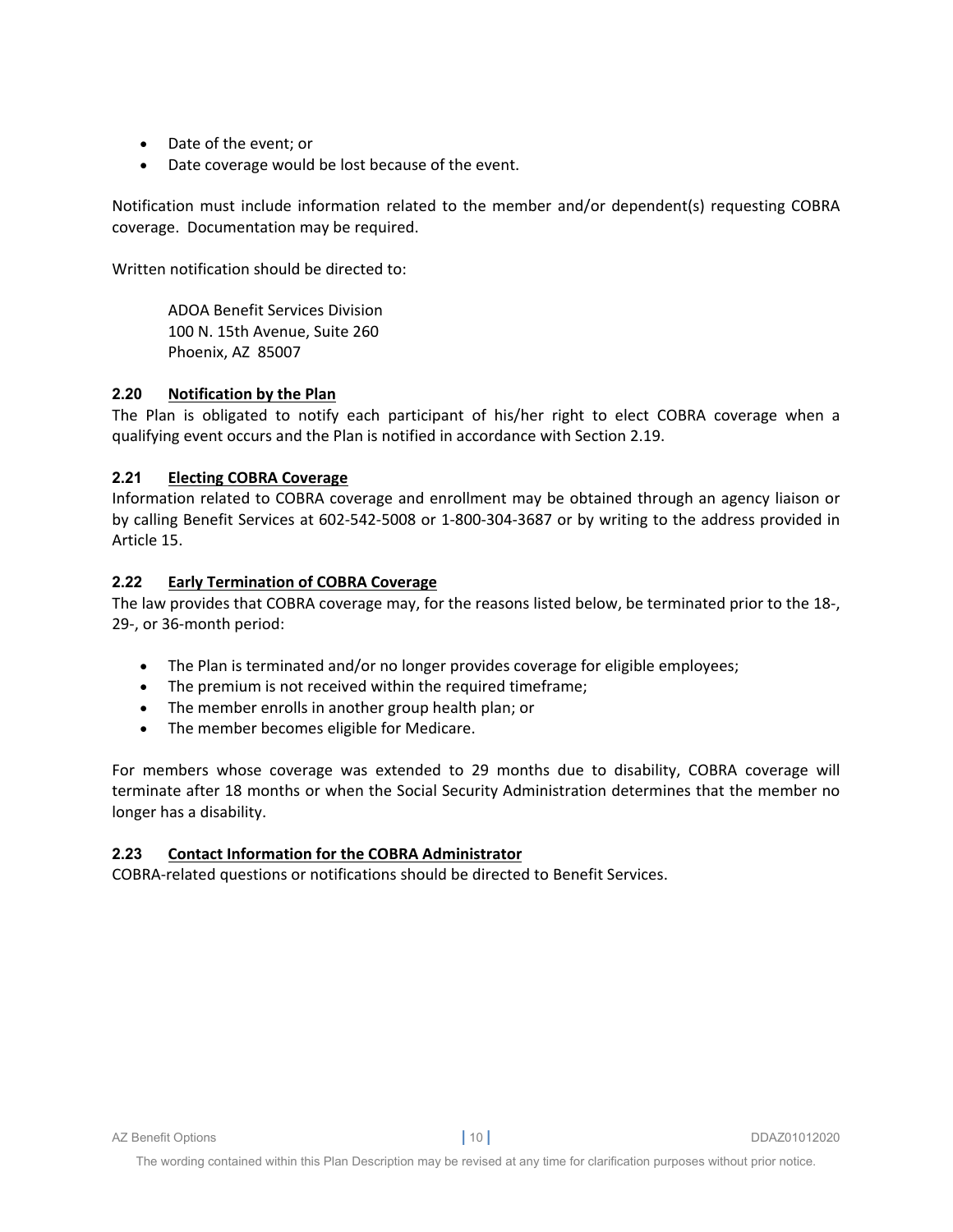#### **PRE‐DETERMINATION**

#### **3.1 Pre‐Determination or Pre‐Estimate**

During your first appointment, advise your dentist that you are covered by Delta Dental. Members and their Dependents should provide the dentist with the member identification number in order to receive services.

Pre‐Determination is the pre‐treatment estimate that can help protect the Member from unanticipated charges. If dental services over two hundred fifty dollars (\$250) are needed, ask your dentist to complete a pre‐determination of benefits and submit the form to Delta Dental. After an examination, your dentist will establish the treatment to be performed.

Delta Dental will verify your eligibility and determine the amount of benefits payable by your Plan. The pre‐determination voucher will be returned by Delta Dental to the Participating Dentist with a copy to you. If you see a Non-participating Dentist, the pre-determination voucher will be returned by Delta Dental only to you. The amount of the allowable fee, the amount of benefits payable by the Plan and the portion you are required to pay will be shown on the voucher and should be discussed with the dentist before extensive treatment begins.

In order to be considered for coverage under this Plan, the date of service for the dental treatment estimated in the pre-determination Explanation of Benefits must occur before the termination of coverage and be completed within thirty (30) days after the termination of coverage.

Pre-determinations are only valid for the procedure and for the dentist who submitted the predetermination request and may not be transferred to any other dentist. All fee information is confidential. To estimate your out‐of‐pocket expenses ask your dentist to submit a pre‐determination.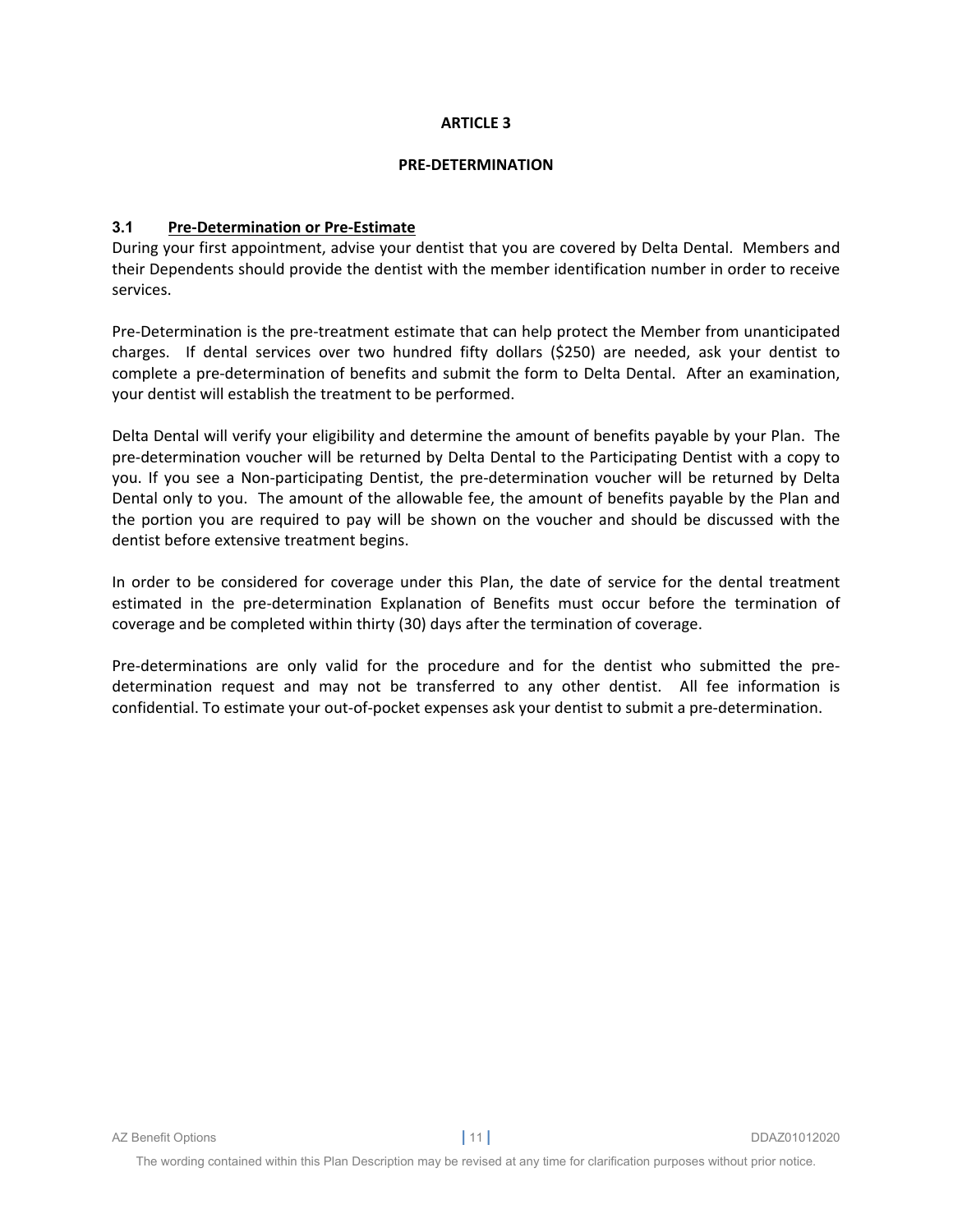#### **PROVIDER NETWORK**

# **4.1 Participating Dentist**

On the date of service, if the dentist is a participating dentist (a dentist who has signed an agreement with Delta Dental Member Company):

- 1. The dental office will complete the claim forms and submit to Delta Dental for payment, pre‐ determination or coordination of benefits.
- 2. The Member is required to pay only the co-insurance (if any) and/or deductible (if any) for covered benefits.
- 3. Participating Dentist reimbursement:
	- Payment to a dentist participating in the Delta Dental PPO network will not exceed the Table of Allowance for the state in which services are rendered.
	- Payment to a dentist exclusively participating in the Delta Dental Premier network will not exceed the Maximum Reimbursable Amount for the state in which services are rendered.

# **4.2 Non‐Participating Dentist within the United States**

On the date of service, if the dentist is a non‐participating dentist (a dentist who has not signed an agreement with a Delta Dental Member Company, or who has terminated as a Participating Dentist):

- 1. The Member will be responsible for the submission of the claim form or the pre‐determination of benefits form to Delta Dental.
- 2. The Member will be responsible to the non-participating dentist for the full cost of treatment and Delta Dental will reimburse the Member for the amount of benefits payable by the Plan. The benefits in the Plan may not be assigned.
- 3. The payment for the treatment will be based on the lesser of the billed charges or the Non‐ Participating Dentist Table of Allowance for the state in which services are rendered. You will be required to pay the difference between any amount billed by the dentist and that states Non-Participating Dentist Table of Allowance. This payment results, in most instances, in a reduced benefit when compared to the benefit paid for the same service to a Participating Dentist.

# **4.3 Non‐Participating Dentist outside the United States**

On the date of service, if the dentist is a non‐participating dentist (a dentist who has not signed an agreement with a Delta Dental Member Company, or who has terminated as a Participating Dentist):

- 1. The Member will be responsible for the submission of the claim form or the pre-determination of benefits form to Delta Dental.
- 2. The claim form must include the billed charges in that country's currency and a conversion fee into United States dollars.
- 3. The Member will be responsible for the submission of a copy of that dentist's license to practice dentistry in the country services were rendered.
- 4. The Member will be responsible to the non-participating dentist for the full cost of treatment and Delta Dental will reimburse the Member for the amount of benefits payable by the Plan. The benefits in the Plan may not be assigned.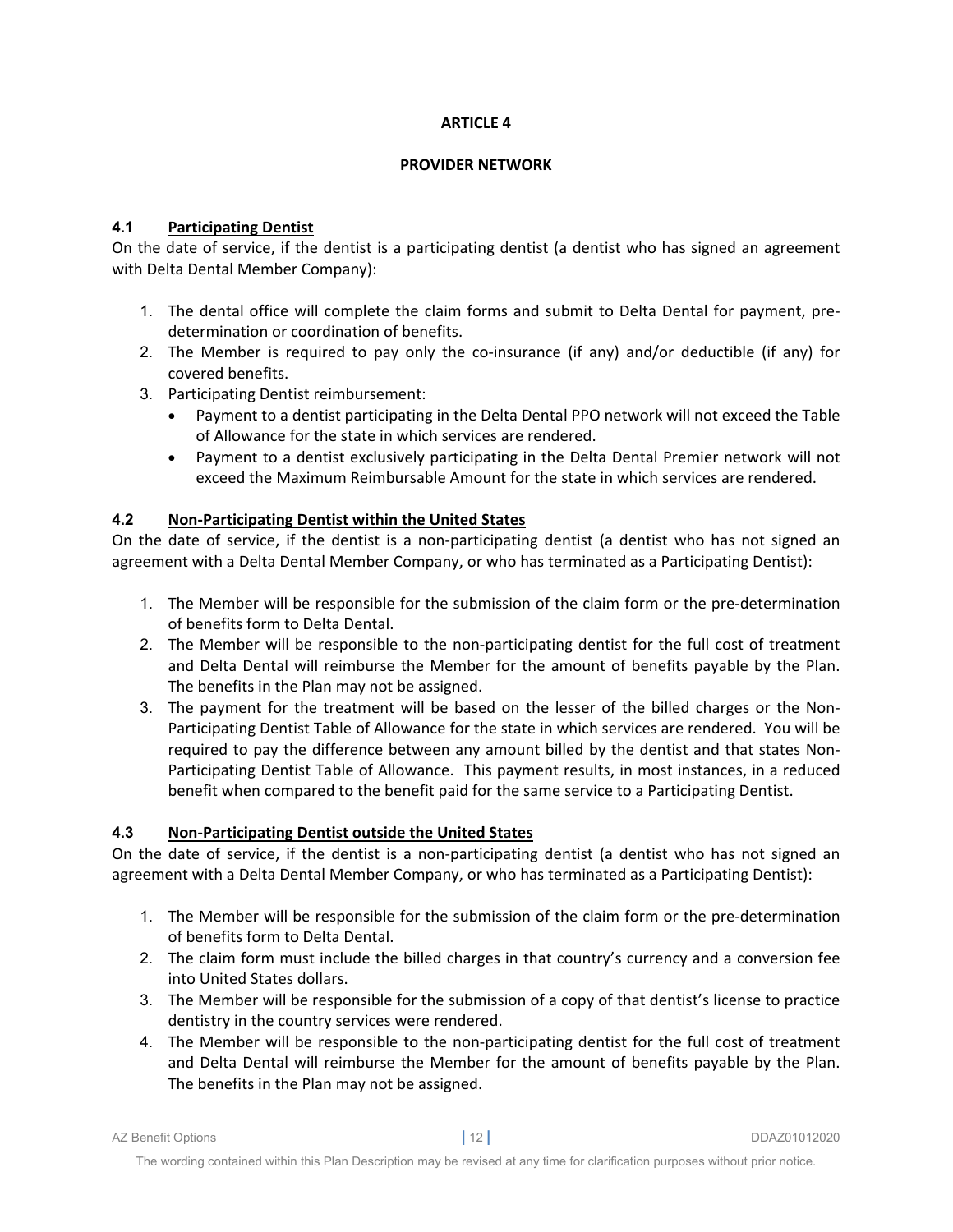5. The payment for the treatment will be based on the lesser of the billed charges or Delta Dental's Foreign Non‐Participating Dentist Table of Allowance. You will be required to pay the difference between any amount billed by the dentist and Delta Dental's Foreign Non‐Participating Dentist Table of Allowance. These payment results, in most instances, in a reduced benefit when compared to the benefit paid for the same service to a Participating Dentist or Non‐Participating Dentist within the United States.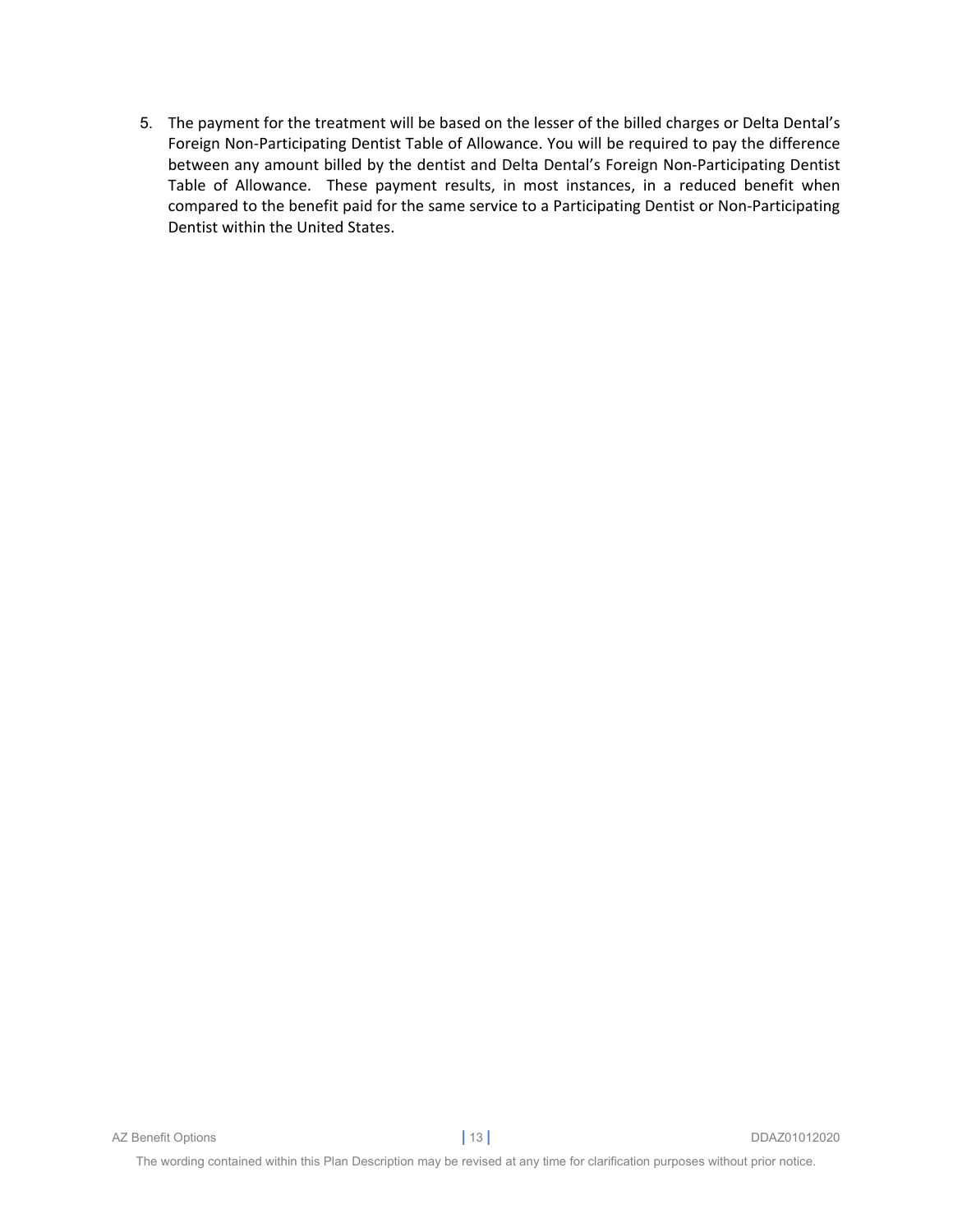#### **SCHEDULE OF DENTAL BENEFITS AND COVERED SERVICES**

#### **5.1 Schedule of Dental Benefits and Covered Services Chart**

The chart below is intended to be a summary of the benefits and covered Services and does not include all limitations and/or exclusions. Pre-determination is recommended for services over \$250. Please refer to Article 3 for details.

|                                                                | <b>Coverage</b> | <b>Limitations</b>                                                                                       |
|----------------------------------------------------------------|-----------------|----------------------------------------------------------------------------------------------------------|
| <b>Annual Benefit Maximum</b><br>In-Network and Out of Network | \$2,000         | Benefit dollars used for Routine<br>Services (Class I) services will not apply<br>to the Annual Maximum. |
| <b>Annual Deductible</b>                                       |                 |                                                                                                          |
| Single                                                         | \$50            |                                                                                                          |
| Employee & Adult                                               | \$100           |                                                                                                          |
| Employee & Child                                               | \$100           |                                                                                                          |
| Family                                                         | \$150           |                                                                                                          |
| <b>Routine Services (Class I)</b>                              |                 |                                                                                                          |
| <b>No Deductible</b>                                           |                 |                                                                                                          |
| Services do not apply to annual benefit maximum                |                 |                                                                                                          |
| Exams, periodic or comprehensive                               | 100%            | Two per plan year                                                                                        |
| Problem Focused Exam, Evaluation or<br>Consultation            | 100%            | One per plan year                                                                                        |
| X-Ray Full Mouth, Panorex, Vertical Bitewings                  | 100%            | Once in a three-year period                                                                              |
| X-Ray Bitewing                                                 | 100%            | One set per plan year                                                                                    |
| Periapicals                                                    | 100%            | As needed                                                                                                |
| Routine Prophylaxis (Cleaning)                                 | 100%            | Two per plan year                                                                                        |
| <b>Full Mouth Deridement</b>                                   | 100%            | Once in a five-year period. Will be                                                                      |
|                                                                |                 | exchanged for one routine cleaning.                                                                      |
| <b>Topical Application of Fluoride</b>                         | 100%            | Up to the age of eighteen. Two per<br>plan year.                                                         |
| <b>Space Maintainers</b>                                       | 100%            | For missing posterior primary (baby)<br>teeth. Up to the age of fourteen.                                |
| <b>Basic Services (Class II)</b>                               |                 |                                                                                                          |
| <b>Deductible applies to services</b>                          |                 |                                                                                                          |
| Services apply to annual benefit maximum                       |                 |                                                                                                          |
| <b>Fillings</b>                                                | 80%             | One surface every two years                                                                              |
| Silver Amalgam                                                 |                 |                                                                                                          |
| Synthetic Tooth Color                                          |                 |                                                                                                          |
| <b>Stainless Steel Crowns</b>                                  | 80%             | For primary baby teeth                                                                                   |
| Sealants - permanent                                           | 80%             | Up to the age of nineteen every three                                                                    |
| <b>Permanent Molars and Bicuspids</b>                          |                 | vears                                                                                                    |
| Endodontics                                                    | 80%             | Once per tooth per lifetime                                                                              |
| Root Canal (Permanent Teeth)                                   |                 |                                                                                                          |
| Pulpotomy (Primary Baby Teeth)                                 |                 |                                                                                                          |
|                                                                |                 |                                                                                                          |

AZ Benefit Options **|** 14 **|** DDAZ01012020

The wording contained within this Plan Description may be revised at any time for clarification purposes without prior notice.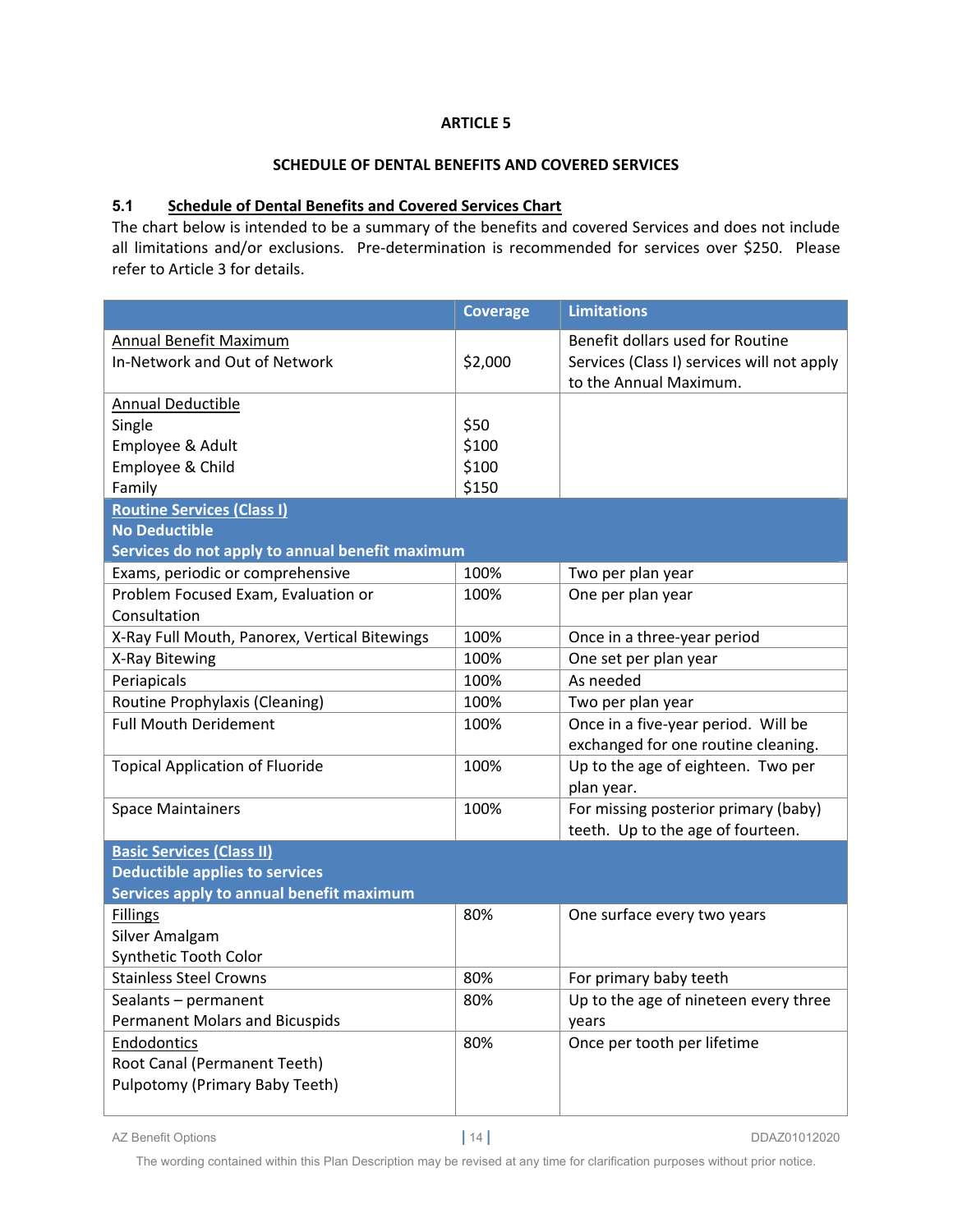|                                                 | <b>Coverage</b> | <b>Limitations</b>                       |
|-------------------------------------------------|-----------------|------------------------------------------|
| Endodontics                                     | 80%             | Once in a three year period              |
| Retreatment                                     |                 |                                          |
| Periodontics                                    | 80%             |                                          |
| Non-surgical                                    |                 | Once every two years                     |
| Surgical                                        |                 | Once every three years                   |
| <b>Oral Surgery Extractions</b>                 | 80%             | None                                     |
| <b>Emergency Palliative Treatment</b>           | 80%             | None                                     |
| <b>Major Services (Class III)</b>               |                 |                                          |
| <b>Deductible applies to services</b>           |                 |                                          |
| Services apply to annual benefit maximum        |                 |                                          |
| Restorative                                     | 50%             | Five year waiting period for             |
| Crowns                                          |                 | replacement from last service            |
| Onlays                                          |                 | performed on the same tooth. Age         |
|                                                 |                 | limitations apply, refer to Section 5.4. |
| Prosthodontics                                  | 50%             | Five year replacement from the date      |
| <b>Bridges</b>                                  |                 | the last restorative/prosthodontic       |
| <b>Partial Dentures</b>                         |                 | service was performed on the same        |
| <b>Complete Dentures</b>                        |                 | tooth                                    |
| <b>Bridge Repair</b>                            | 50%             | Once every two years from the date       |
|                                                 |                 | the procedure was last performed.        |
| Denture Repair                                  | 50%             | Once every two years from the date       |
|                                                 |                 | the procedure was last performed.        |
| Implants                                        | 50%             | Limited to a lifetime maximum of         |
|                                                 |                 | \$1,000 per tooth                        |
| <b>Orthodontic Services</b>                     |                 |                                          |
| Services do not apply to annual benefit maximum |                 |                                          |
| Adults & children age eight (8) and older       | 50%             | Limited to a lifetime maximum of         |
|                                                 |                 | \$1,500 per member. Any mail order       |
|                                                 |                 | orthodontic treatment (i.e. Smile        |
|                                                 |                 | Direct) is not covered.                  |

# **5.2 Annual Benefit Maximum**

The Annual Benefit Maximum is the total dollar amount that the Plan will pay for dental services rendered during any one (1) Benefit Year. This Annual Benefit Maximum applies to each Covered Person per Benefit Year. Please refer to the Summary Dental Benefits and Covered Services chart for the dental services that are applied to the Annual Benefit Maximum.

You cannot transfer all or any portion of your Annual Benefit Maximum from person to person or year to year.

# **5.3 Annual Deductible**

Deductible is the amount of covered dental expenses that you pay before the dental benefits are payable and applies to each Covered Person per Plan Year. Only fees charged for covered dental services will be used toward the deductible. How the deductible works: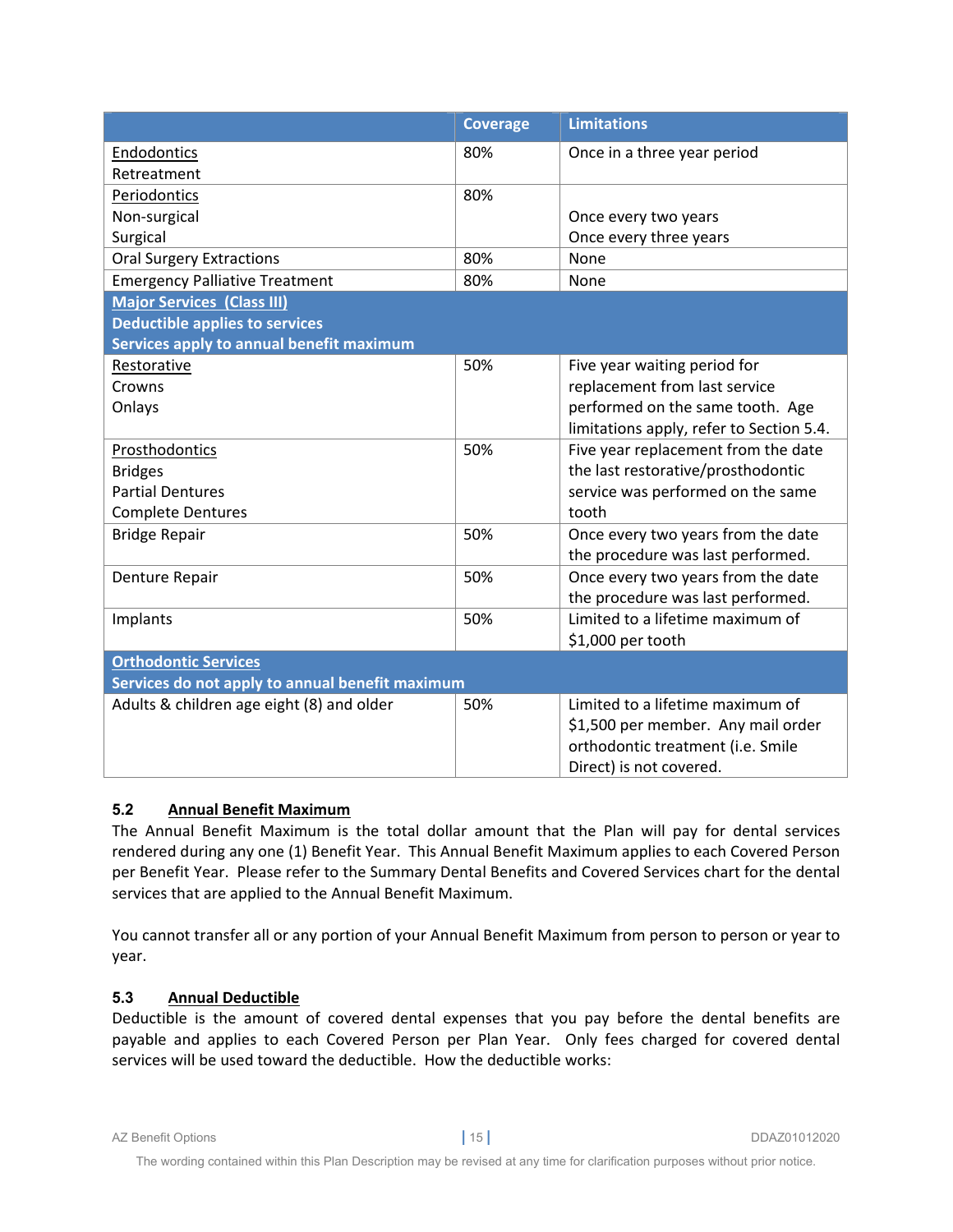- 1. When covered dental expenses equal to the deductible amount have been incurred and submitted to Delta Dental, the deductible will be satisfied.
- 2. Delta Dental will not pay benefits for covered dental services applied to the deductible.
- 3. There is one common deductible amount for the Participating and Non-participating Dentists.
- 4. The deductible is for a Benefit Year and is calculated on the date of service.
- 5. The lesser of Delta Dental allowance or billed charges for covered services will count toward the deductible.
- 6. Charges incurred for dental services that are not covered during a Benefit Waiting Period will not be applied toward the deductible.

# **5.4 Crowns and Onlays**

The crown, onlay, inlay, veneer or gold foil service is available to patients 12 years and older and have a five (5) year replacement from the date last performed on the same tooth.

- A. Crowns and onlays are covered as follows:
	- 1. Only when the teeth cannot be restored with fillings due to severe loss of hard tooth structure as a result of decay or fracture. This excludes loss of tooth structure, fractures, and damage to either hard or soft tissues due to attrition, erosion, abrasion (wear), bruxism and/or as a result of a device worn in a tongue or lip piercing.
	- 2. The date of service for crowns and onlays is on the preparation date.
	- 3. Once in a five (5) year period from the date this procedure was last performed on the same tooth.
	- 4. Only when no other professionally acceptable form of treatment can be performed.
	- 5. Only when necessary to retain a cast restoration due to extensive loss of tooth structure.
	- 6. Crown build‐ups (pin, bonded, or post and core) are a benefit once in a five (5) year interval from the date this procedure was last performed on the same tooth.
	- 7. When provided for patients twelve (12) years of age or older. An allowance of a pre-formed crown will be benefited for patients under 12 years of age.
	- 8. Porcelain/ceramic crown will apply an alternate benefit of a porcelain fused to high noble metal crown.
- B. Veneers are not a covered benefit. An alternate benefit of a crown will be provided; if it is determined the tooth could not be restored with fillings due to severe loss of hard tooth structure as a result of decay or fracture. This excludes loss of tooth structure, fractures, and damage to either hard or soft tissues due to attrition, erosion, abrasion (wear), bruxism and/or as a result of a device worn in a tongue or lip piercing.
- C. Inlays are not a covered benefit; an alternate benefit of a filling would be available
- D. Gold foils are not a covered benefit; an alternate benefit of a filling would be available
- E. Build‐ups are covered as follows:
	- 1. Crown build-ups (pin, bonded, or post and core) are a benefit once in a five (5) year interval from the date this procedure was last performed on the same tooth.
	- 2. Crown build-ups are a benefit only when necessary to retain a cast restoration due to extensive loss of tooth structure.

# **5.5 Diagnostic X‐Ray Services**

Full‐mouth x‐ray series/panoramic film, vertical bitewings are a benefit once in a three (3) year interval from the date this procedure was last performed.

Bitewing x‐rays are a benefit once in a Plan Year. Periapicals are covered as needed.

AZ Benefit Options **|** 16 **|** DDAZ01012020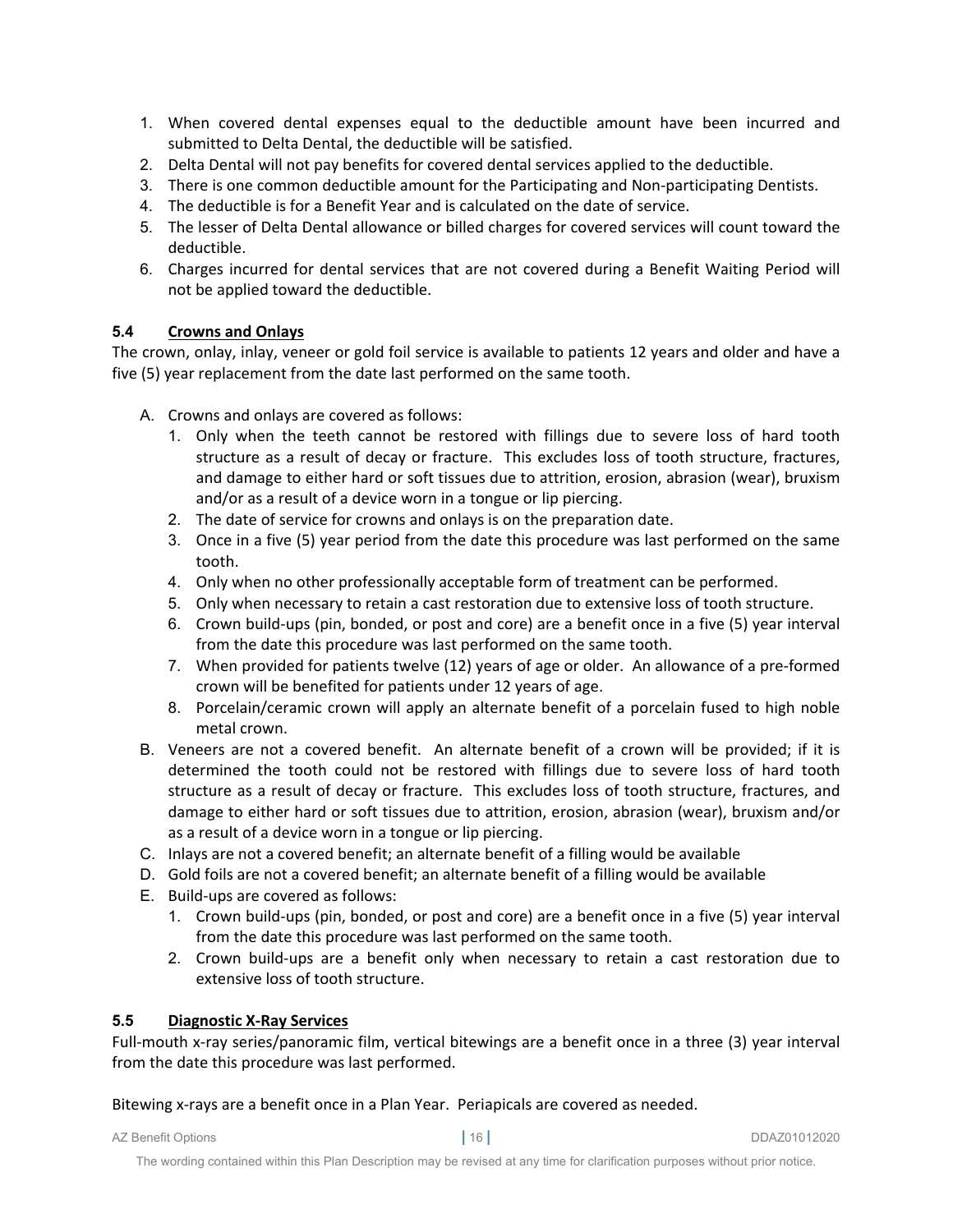# **5.6 Emergency Palliative Treatment**

Emergency palliative treatment is covered for the relief of pain. Palliative treatment is not covered if definitive treatment is performed for the same problem on the same date. Examination and x-rays are not considered a relief of pain.

# **5.7 Endodontics**

Benefits will be provided for necessary procedures for pulpal therapy in primary (baby) teeth (pulpotomy) and root canal treatment of infected tooth pulp (nerve) in permanent teeth.

Endodontic benefits as described above are benefited once per tooth. Benefits for additional endodontic procedures, such as retreatment, are a benefit once in a three (3) year interval from the date of the last procedure for that tooth.

The date of service is the date the Root Canal is completed.

# **5.8 Examinations, Evaluations or Consultations**

Two (2) periodic or comprehensive exams during a Plan Year.

One (1) Problem Focused Emergency Examination, Evaluation or Consultation during a Plan Year.

# **5.9 Fillings**

Fillings consisting of silver amalgam and/or composite tooth color fillings are covered.

Fillings are a benefit once for each tooth surface in a twenty-four (24) month interval from the date this service was last performed on that specific tooth surface.

# **5.10 Foreign Claims**

Coverage for foreign dental services are provided when performed in a dental office and completed by a licensed Dentist. A claim form must be submitted to Delta Dental for reimbursement and must include the following information: Employee name, member identification number, patient name, date of birth, date of service, provider name, professional license and address, detailed description of the services rendered on dental practice letterhead, charges, copies of the pre-operative x-ray, and conversion of the currency reported. Contact Delta Dental of Arizona to verify the professional license of a dental professional.

# **5.11 Fluoride treatment**

Fluoride treatment is a benefit twice in a Plan Year. Fluoride treatment covered up to the age of eighteen (18).

# **5.12 General Anesthesia and Intravenous Sedation/Analgesia**

Benefits for general anesthesia and intravenous sedation/analgesia will be provided only if the following conditions are met:

- 1. Performed by a Dentist licensed to perform general anesthesia;
- 2. Administered in a dental office;
- 3. When performed in conjunction with covered Oral and Maxillofacial Surgery Procedures (excluding routine extractions and removal of coronal remnants). Payment is based on the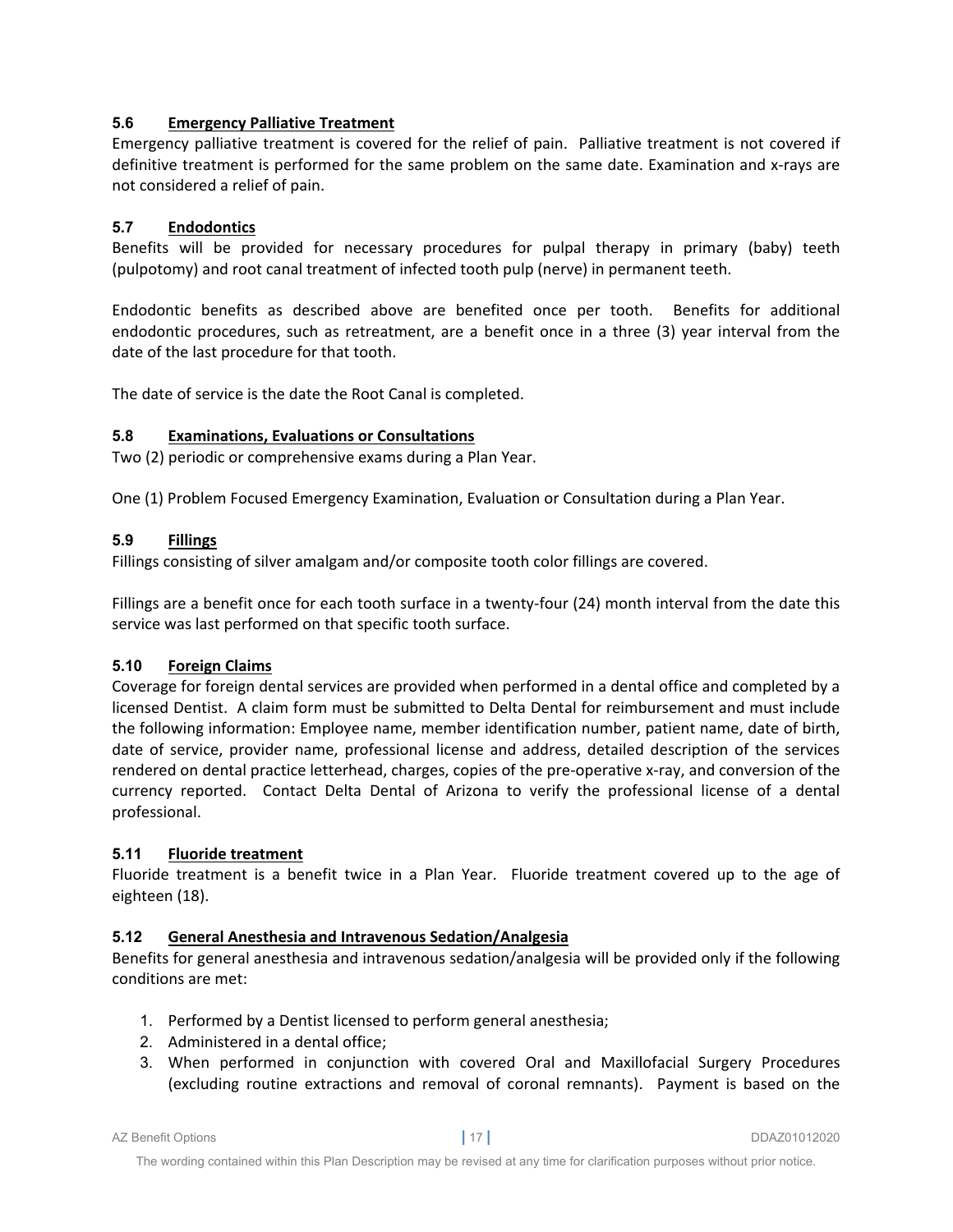submitted dental codes for the actual procedures, not for complicating factors, such as swelling or infection.

4. Necessary due to medically concurrent conditions, (i.e., neurological motor control problems) and documented by a medical physician.

# **5.13 Implants**

# **Implant Benefits**

Implant procedures (surgical placement and connecting rod) are subject to both the benefit year allowance and the lifetime maximum limit of \$1,000 per tooth. These procedures will be benefited when Delta Dental's consultant has determined the treatment is to replace a single missing tooth which has natural teeth on both sides.

# **Implant Supported Crown/Denture**

Whether or not your implant procedure (surgical placement and connecting rod) was given a benefit, your implant supported crown/denture would be eligible for a separate benefit as described under Section 5.4 Crowns and Onlays.

# **5.14 Oral and Maxillofacial Surgery Procedures**

Benefits will be provided for extractions and surgical procedures.

Post-treatment care for extractions and surgical procedures is considered to be part of the procedure performed and a separate benefit is not provided.

# **5.15 Orthodontic Services**

Procedures using appliances (non‐surgical) to treat misalignment of teeth and/or jaws which significantly interfere with their function.

Benefit payments will be distributed over the course of treatment as follows:

- A. An initial payment will be made upon insertion of the appliance or upon initial banding. The initial banding date is considered the date of service for orthodontic services.
- B. The second payment will be made twelve (12) months after the insertion or banding date if the patient has current eligibility.
- C. Treatment must not begin prior to the age of eight (8).

Orthodontic transition of care coverage is provided if the first active appliance/banding was inserted while under an indemnity/PPO plan prior to your eligibility with this plan. Treatment must still be in progress and the total benefit available was not paid by the previous indemnity/PPO plan. Any payment amounts applied under the prior indemnity/PPO plan will be credited to the current orthodontic benefit maximum.

Payments will be discontinued if treatment and eligibility ceases for any reason.

Orthodontic records (i.e. study molds, photographs, panoramic and encephalometric x‐rays) are included as part of the orthodontic maximum.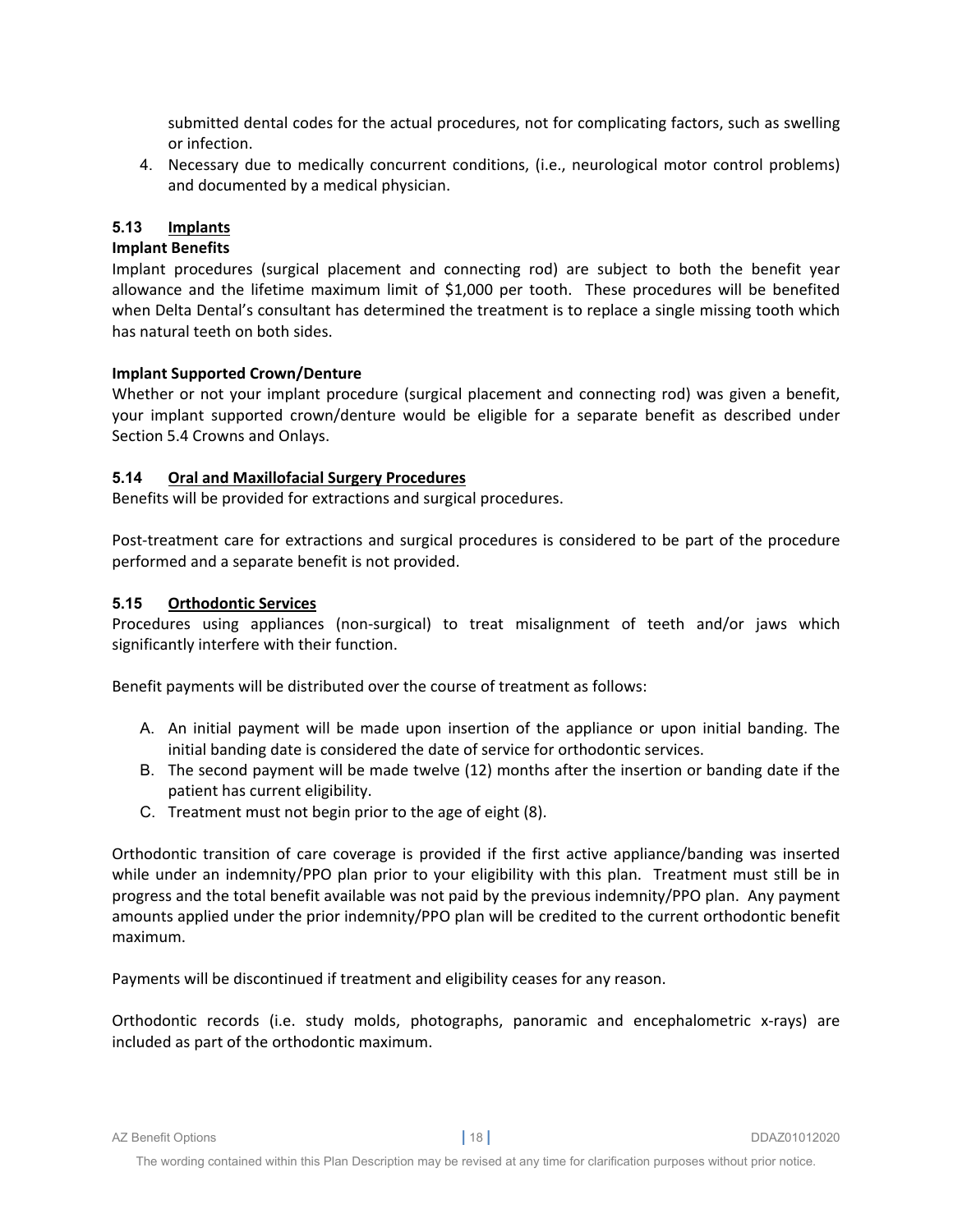# **5.16 Periodontics**

- 1. Benefits will be provided for treatment of diseases of the tissues supporting the teeth (gingival and/or alveolar bone).
- 2. Periodontal Scaling is a benefit once in a two (2) year interval from the date this procedure was last performed.
- 3. Periodontal Root Planning is a benefit once in a two (2) year interval from the date this procedure was last performed on specific teeth or quadrants.
- 4. Surgical periodontal treatment is a benefit once in a three (3) year interval from the date this procedure was last performed on those specific teeth or quadrants.
- 5. Full Mouth Debridement (difficult prophylaxis) may be exchanged for one (1) routine cleaning and is a benefit once in a five (5) year interval from the date this procedure was last performed.
- 6. Periodontal bone grafting for natural teeth only.

# **5.17 Pre‐Formed Crowns**

- 1. Pre-formed crowns are a benefit once in a two (2) year interval from the date this procedure was last performed on specific primary (baby) teeth.
- 2. Pre-formed crowns are a benefit once in a five (5) year interval from the date is procedure was last performed on specific permanent teeth.

# **5.18 Prosthetic Services Removable and Fixed Appliances**

- 1. The date of service for a removable appliance is the delivery date. The date of service for a fixed appliance is the date of preparation.
- 2. Provides bridges, partial dentures and full dentures for replacement of fully extracted or missing teeth.
- 3. Adjustments to complete or partial dentures are limited to two (2) adjustments per denture, per twelve (12) months (after six months has elapsed since initial placement of the denture).
- 4. Dentures, removable partials and fixed bridges are a benefit once in a five (5) year interval from the date this procedure was last performed.
- 5. Relines and rebases are a benefit once in a two (2) year interval from the date this procedure was last performed.
- 6. Temporary partial denture (flipper) for replacement of any of the permanent anterior teeth is a benefit once in a lifetime, per arch.
- 7. A fixed prosthesis is not a benefit under the age of sixteen (16).

# **5.19 Routine Cleaning**

Routine prophylaxis is a benefit twice in a Plan Year. Routine prophylaxis and periodontal prophylaxis are considered to be interchangeable services. A patient must have documented periodontal history to receive a periodontal maintenance benefit (excluding full mouth debridement).

Please refer to Periodontics for full mouth debridement (difficult prophylaxis).

# **5.20 Sealants**

- 1. Sealants are covered benefits up to the age of nineteen (19).
- 2. Sealants are a benefit once in a three (3) year interval from the date last performed.
- 3. Sealants are a benefit for the occlusal surface (free from caries or restorations) on permanent bicuspids, first and second molars.

AZ Benefit Options **|** 19 **|** DDAZ01012020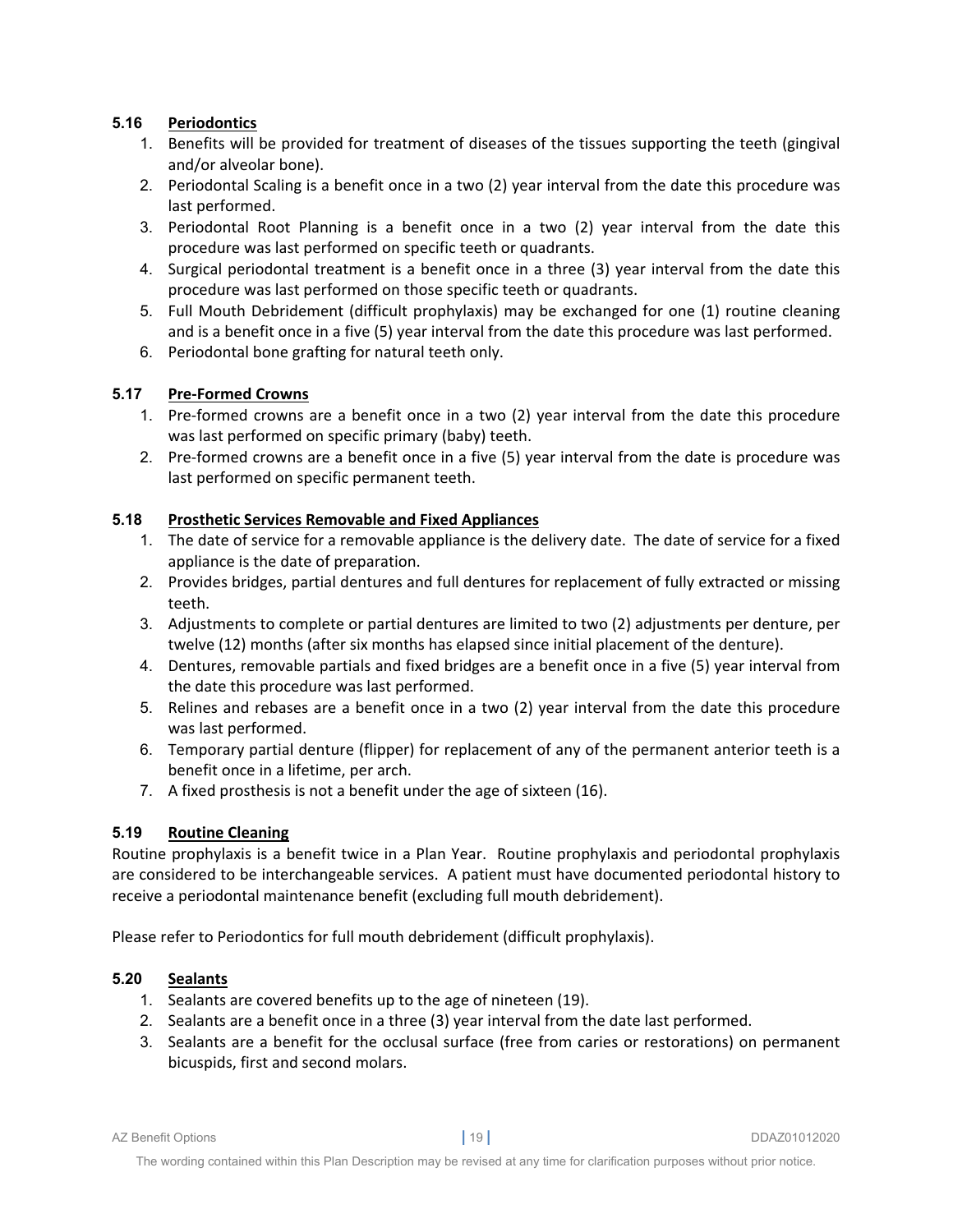# **5.21 Space Maintainers**

Space maintainers due to the premature loss of diseased posterior primary (baby) teeth. Space maintainers for posterior primary (baby) teeth are covered up to the age of fourteen (14).

Anterior space maintainers are not a covered benefit.

#### **5.22 Specific Benefit Maximum**

Some benefits may have a specific lifetime maximum. No benefits will be paid over the maximum amount specified in this benefit provision.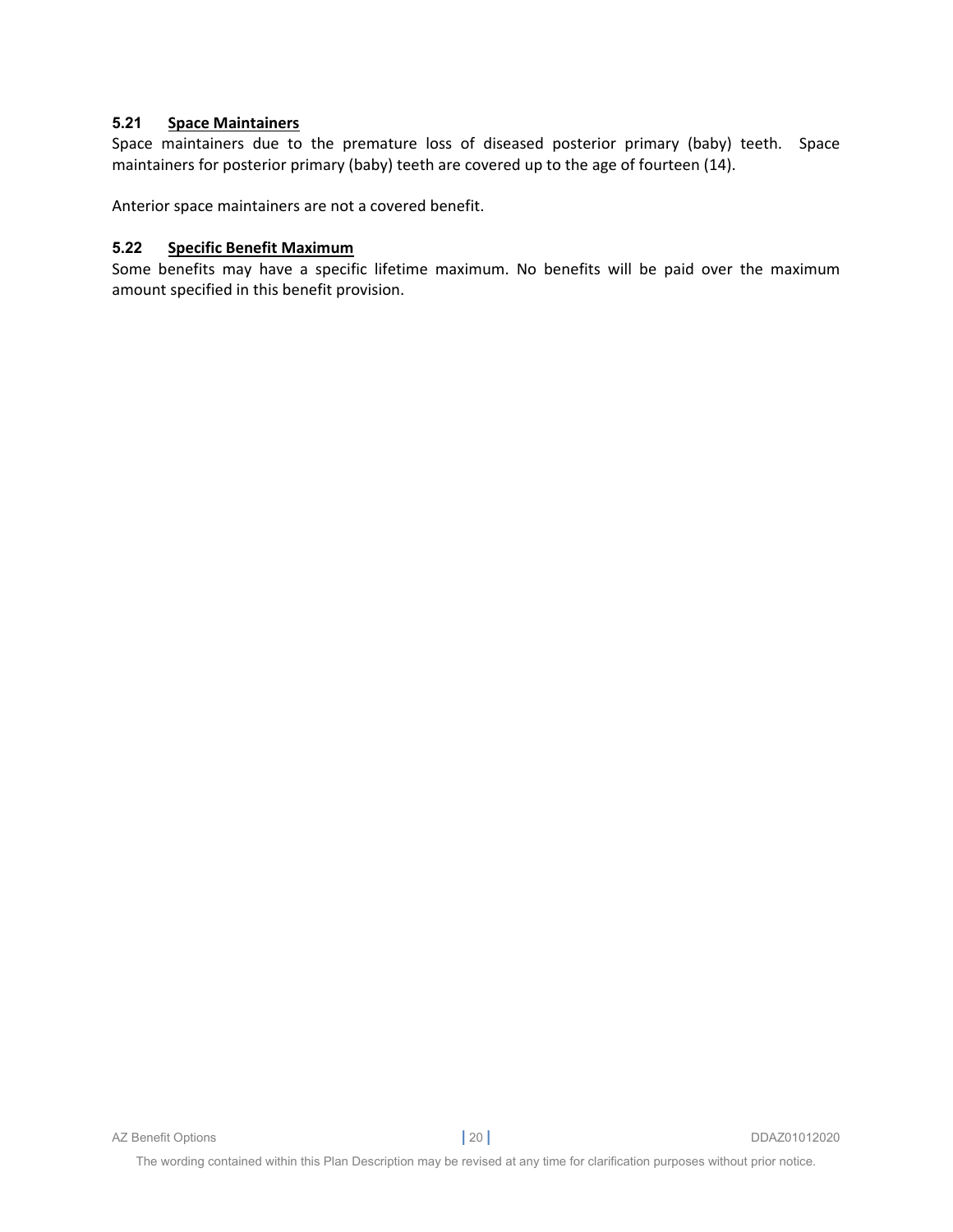#### **EXCLUSIONS AND GENERAL LIMITATIONS**

# **6.1 Exclusions**

- 1. Services for injuries or conditions which are compensable under Workers' Compensation or Employer's Liability Law, services which are provided the Covered Person by any Federal or State Government Agency or are provided without cost to the Covered Person by any municipality, county or other political subdivision, or community agency.
- 2. A service or procedure that is not generally accepted by the American Dental Association and Delta Dental's processing policies.
- 3. A service or procedure that is not described as a benefit of this plan.
- 4. A method of treatment more costly than is customarily provided. Benefits will be based on the least expensive professionally accepted method of treatment.
- 5. Dental and surgical services with respect to cosmetic surgery or dentistry for purely cosmetic reasons.
- 6. Specialized techniques including but not limited to precious metal for removable appliances, precision attachments for partials or bridges, overdentures, overlays, implantology as well as procedures and appliances associated with the preceding procedures in addition to personalization and characterization.
- 7. Charges for any health care not specifically covered under this Employer Group Dental Contract including hospital charges, prescription drug charges, and laboratory charges or fees.
- 8. Charges for dental services which are started prior to the date the person became covered under the plan or which are performed during the Benefit Waiting Period.
- 9. Procedures, appliances or restorations that are necessary to alter, restore or maintain occlusion, including but not limited to: altering vertical dimension, replacing or stabilizing tooth structure lost by attrition, erosion, abrasion wear or bruxism, realignment of teeth, periodontal splinting, splinting, gnathologic recordings, equilibration, bite appliances or harmful habit appliances and/or other damage to either hard or soft tissues as a result of a device worn in a tongue or lip piercing is not a covered benefit.
- 10. Temporary dentures, other than those provided in this plan.
- 11. Study models, casts and other ancillary services not covered in this plan unless orthodontics is included as a covered benefit.
- 12. Travel time and related expenses.
- 13. Orthodontic services except when covered by the plan.
- 14. Direct diagnostic or surgical and non‐surgical treatment procedure applied to body joints or muscles, temporal mandibular joint (TMJ) or temporal mandibular disturbances (TMD).
- 15. Delta Dental will not pay for any claim received more than twelve (12) months from the date of service or twelve (12) months after the termination of the plan whichever comes first.
- 16. Delta Dental will not pay for any adjustments to previously received claims, including submissions of additional information, received more than twelve (12) months from the initial payment date or initial date issue date of the requested information.
- 17. Experimental or transitional procedures or any procedure other than those covered services.
- 18. Myofunctional therapy or speech therapy.
- 19. Services not performed in accordance with the laws of the State of Arizona, services performed by any person other than a person authorized by dental license to perform such services, or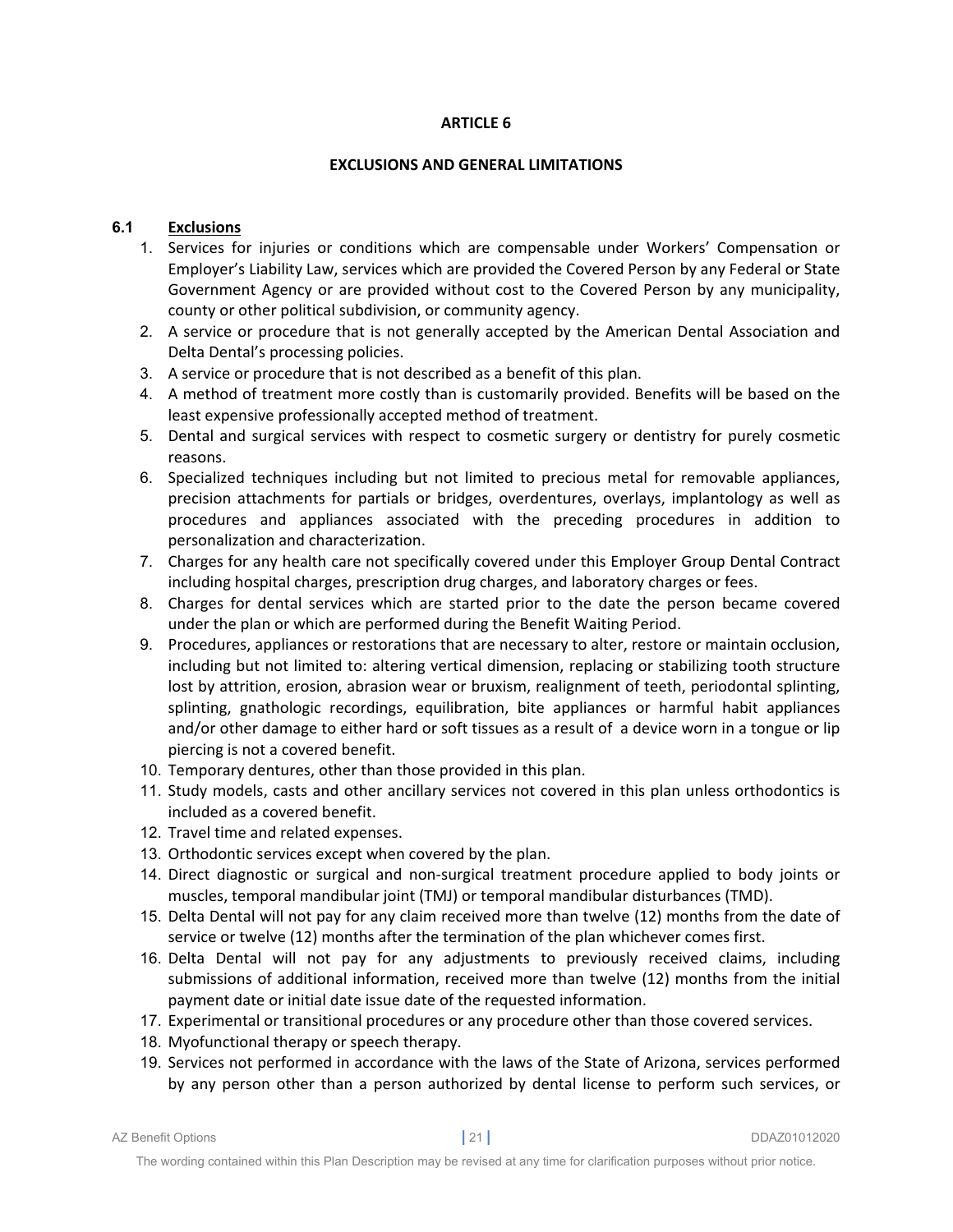services performed to treat any condition, other than an oral or dental disease, malformation, abnormality or condition as explained.

- 20. Completion of forms, providing diagnostic information or records, or duplication of x‐rays or other records.
- 21. Replacement of lost, stolen or damaged dental appliances.
- 22. Procedures or services performed in conjunction with uncovered dental services.
- 23. Coverage for crowns excludes loss of tooth structure, fractures, and damage to either hard or soft tissues due to attrition, erosion, abrasion (wear), and bruxism and/or as a result of a device worn in a tongue or lip piercing.
- 24. General anesthesia and intravenous sedation/analgesia for an anxiety, behavioral or management problem.
- 25. Repair or replacement of an orthodontic appliance that is broken or lost, for any reason.
- 26. Orthodontic benefits exclude removable or fixed appliances therapy to control harmful habits.
- 27. Orthodontic work in progress that has been performed under a dental health maintenance organization (DHMO) or discount plan.
- 28. Post and core coverage for onlays.
- 29. All other services not specified as covered dental service.
- 30. Any mail order orthodontic treatment (i.e. Smile Direct).

# **6.2 General Limitations**

- 1. If an eligible person with a covered condition selects a service that is not provided for under the terms of this plan, or selects specialized techniques rather than standard dental services, Delta Dental will pay the applicable percentage of the allowable fee for the standard covered dental service and the patient is responsible for the difference between what Delta Dental paid and the dentist's fee.
- 2. Pre‐ and post‐operative procedures are considered part of any associated covered service. Benefit will be limited to the covered amount for the covered services.
- 3. Local anesthesia is considered a component of any procedure in which it is used.
- 4. A temporary dental service will be considered an integral part of a complete service rather than a separate service, and separate payment will not be made for a temporary service unless otherwise included as a covered service of this Plan.
- 5. If a Covered Person transfers from the care of one (1) dentist to that of another dentist during a course of treatment, Delta Dental will not pay for more than the amount it would have paid for had only one (1) dentist rendered all the dental services during each course of treatment. Delta Dental will not pay for duplication of dental services.
- 6. Even if your dentist has: prescribed, recommended or provided the service, it does not necessarily make the procedure eligible for benefits even though it is not expressly excluded in this plan description. Regardless of dental or medical necessity, not all treatments and services recommended or performed by your dentist are covered benefits.
- 7. If you or any of your dependents have received free services by or through a public program, Delta Dental will coordinate benefits based on submitted documentation.
- 8. When an alternate benefit allowance is given, the alternate procedure allowed is subject to the time limitations of the procedure benefited.
- 9. Implants, materials implanted or grafted into or onto bone or soft tissue, or removal of implants, are not a covered benefit except when covered by this plan.
- 10. When a procedure is benefited, and then a new service is performed on the same tooth, it is subject to the time limitations of the prior service; therefore, benefits will be reduced on the new service.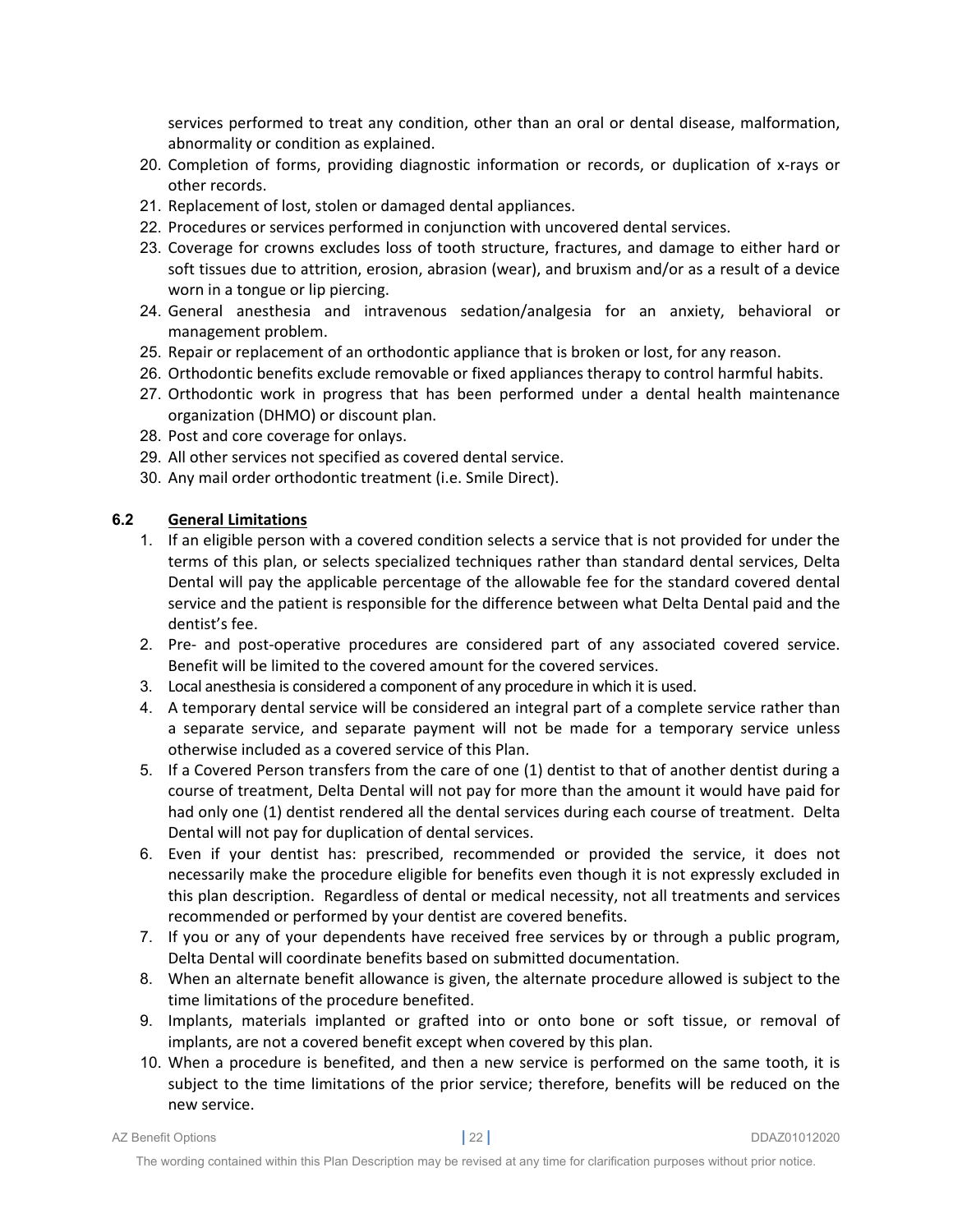- 11. Sterilization fees are considered a component of any procedure in which it is used.
- 12. If a covered service is subject to a benefit waiting period and the treatment begins prior to the completion of the waiting period (excluding orthodontic transition of care), no benefit is allowed.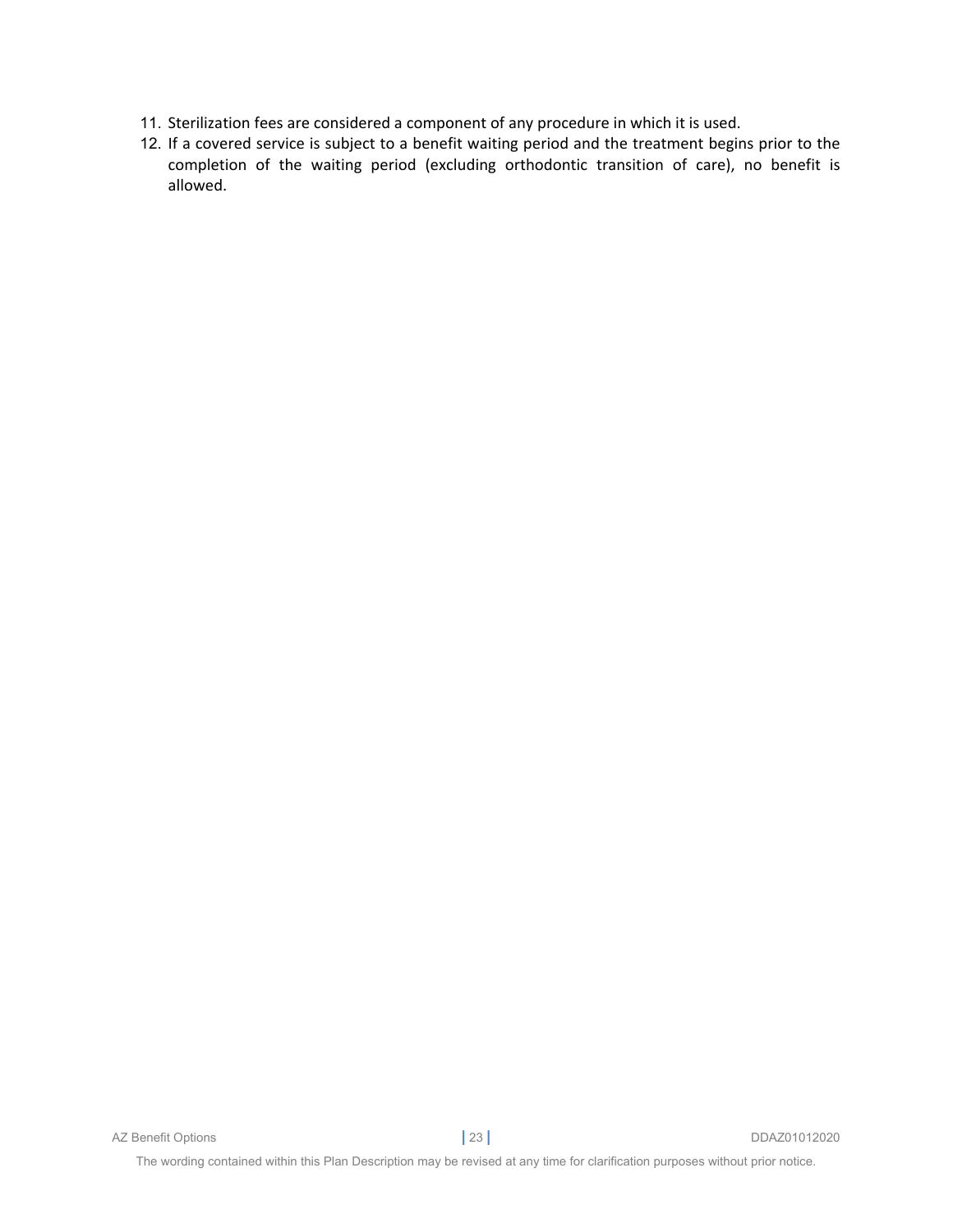# **COORDINATION OF BENEFITS AND OTHER SOURCES OF PAYMENT**

# **7.1 Coordination of Benefits**

Delta Dental coordinates the benefits under this program with you or your dependents' benefits under any other group managed care program or insurance policy. Benefits under one (1) of these programs may be reduced so that your combined coverage does not exceed the Maximum Reimbursable Amount or non-participating dentist allowable fee for the covered service. If this plan is the "primary" program, Delta Dental will not reduce benefits, but if the other program is primary, Delta Dental may reduce benefits. The reduction will be the amount paid under the terms of the primary program if it exceeds Delta Dental's Maximum Reimbursable Amount. Refer to Covered Dental Services in the Summary of Benefits and Covered Services Article 5.

# **7.2 Determination of Primary Program**

If a person is eligible for benefits under two (2) or more programs and more than one (1) of the programs provides coverage for an allowable benefit, Delta Dental will pay according to the Determination of the Primary Program stated below:

- A. The program covering the patient as a Subscriber is primary over a program covering the patient as a Covered Dependent.
- B. When the patient is a dependent child, then the birthdays of the parents determine which program is primary. The program of the parent whose birthday (month and day, not year) occurs earlier in a calendar year is primary and will pay its benefits first. The program covering the parent whose birthday occurs later in the year is secondary.
- C. When the parents of a dependent child are legally separated or divorced, the program covering the parent with legal custody is primary. The program covering the spouse of the parent with custody (i.e. stepparent) is next. The program of the parent not having legal custody is last. However, if there is a court decree assigning the responsibility for healthcare expenses of the child to one (1) parent, then the program covering that parent is primary.
- D. If the patient is a member of a pre-paid dental plan or other capitation plan and is also a Covered Person under this Employer Group Dental Contract then this Employer Group Dental Contract is primary, without regard to the existence of such other plan. Delta Dental will not be obligated to pay, however, for any dental services that are covered without charge under the prepaid or other capitation plan or to pay in excess of the amount of the co-payment obligation for the particular service under the prepaid or other capitation plan.
- E. The program covering the patient as an employee (or as that employee's dependent) is primary over the program covering the patient as a laid off or Retired Employee (or that employee's dependent).
- F. If the above rules do not apply, or if there are two (2) "primary" coverage plans due to retirement, then the program covering the patient longer is primary.

# **7.3 Subrogation and Right of Reimbursement Recovery**

This provision applies whenever any payments are made pursuant to this Plan, to or for the benefit of any person covered by the Plan (for purposes of this provision only, such person shall be referred to herein as "Covered Person" and includes, but is not limited to the Covered Person's dependents, spouse, children or other individuals in any way connected to the Covered Person to whom or for whose benefit any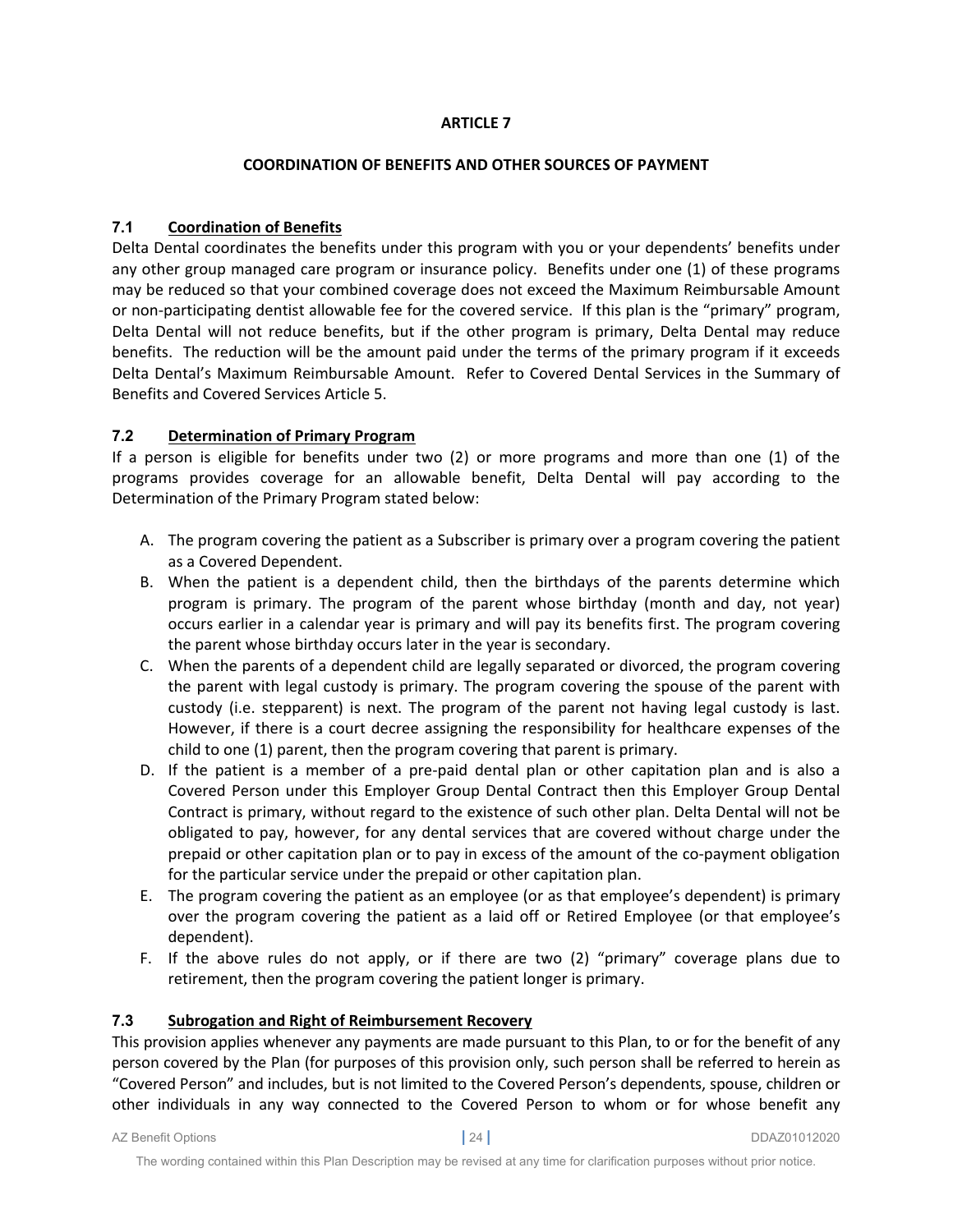payments have been made under this Plan, the Member himself or herself, and all their heirs, legatees, administrators, executors, beneficiaries, successors, assigns, personal representatives, next friends, and any other representatives of such Covered Person). Such Covered Person has or may have any claim or right to recover any damages from any person or entity, including but not limited to, any tortfeasor, anyone vicariously liable for such tortfeasor, any tortfeasor's insurance company, any uninsured motorist insurance carrier, any underinsured motorist insurance carrier, and any others who are or may be liable for damages to the Covered Person (for purpose of this provision only, such person or entity shall hereinafter be collectively referred to as the "Third Party") as a result of any negligent or other wrongful act of anyone. In the event of any such payments under the Plan, the Plan shall, to the full extent of such payments, and in an amount equal to what the Plan paid, be subrogated to all rights of recovery of the Covered Person against such Third-Party. The Plan, either in conjunction with or independently of the Covered Person, shall be entitled to recover all such payments from the Third-Party. (This is the Plan's right of subrogation).

In addition to and separate from the above-described right of subrogation, in the event of any payments under the Plan to or for the benefit of any Covered Person, the Covered Person agrees to reimburse the Plan to the full extent of such payments, and in an amount equal to what the Plan paid, from any and all amounts recovered by the Covered Person from any Third Party by suit, settlement, judgment or otherwise, whether such recovery by the Covered Person is in part or full recovery of the damages incurred by the Covered Person. (This is the Plan's right of reimbursement.)

The above-described right of subrogation and right of reimbursement are not subject to offset or other reduction by reason of any legal fees or other expenses incurred by the Covered Person in pursuing any claim or right. The Plan is entitled to recover in full all such payments in subrogation and/or pursuant to the right of reimbursement first and before any payment whatsoever by the Third Party to or for the benefit of the Covered Person. The right of subrogation and/or right of reimbursement of the Plan supersedes any rights of the Covered Person to recover from any Third-Party, including situations where the Covered Person has not been fully compensated for all the Covered Person's damages. The priority of the Plan to be paid first exists as to all damages received or to be received by the Covered Person, and to any full or partial recovery by the Covered person. The Covered Person agrees that the Covered Person's right to be made whole is superseded by the Plan's right of subrogation and/or right of reimbursement.

The Covered Person agrees to fully cooperate with the Plan in any effort by the Plan to recover pursuant to its rights of subrogation and/or reimbursement, and the Covered Person further agrees to do nothing to prejudice such rights. The Covered Person agrees to provide information to the Plan necessary for the Plan to pursue such rights, and further agrees, if requested by the Plan, to acknowledge in writing the rights of the Plan to recover following any injury or illness giving rise to any payments under the Plan. If requested to do so by the Plan, the Covered Person agrees to assign in writing to the Plan the Covered Person's right to recover against any Third-Party without the Plan having been paid in full, then the Covered Person agrees to hold such payment in trust for the Plan and promptly notify the Plan in writing that the Covered Person is holding such funds and will release such funds to the Plan upon request by the Plan. The Covered Person further agrees to promptly notify the Plan in writing of the commencement of any litigation or arbitration seeking recovery from any Third-Party, and further agrees not to settle any claim against any Third‐Party without first notifying the Plan in writing at least fourteen days before such settlement so the Plan may take actions it deems appropriate to protect its right of subrogation and/or right of reimbursement. In the event the Covered Person commences any litigation against any Third Party, the Covered Person agrees to name the Plan as a party to such litigation so as to allow the Plan to pursue its right of subrogation and/or right of reimbursement.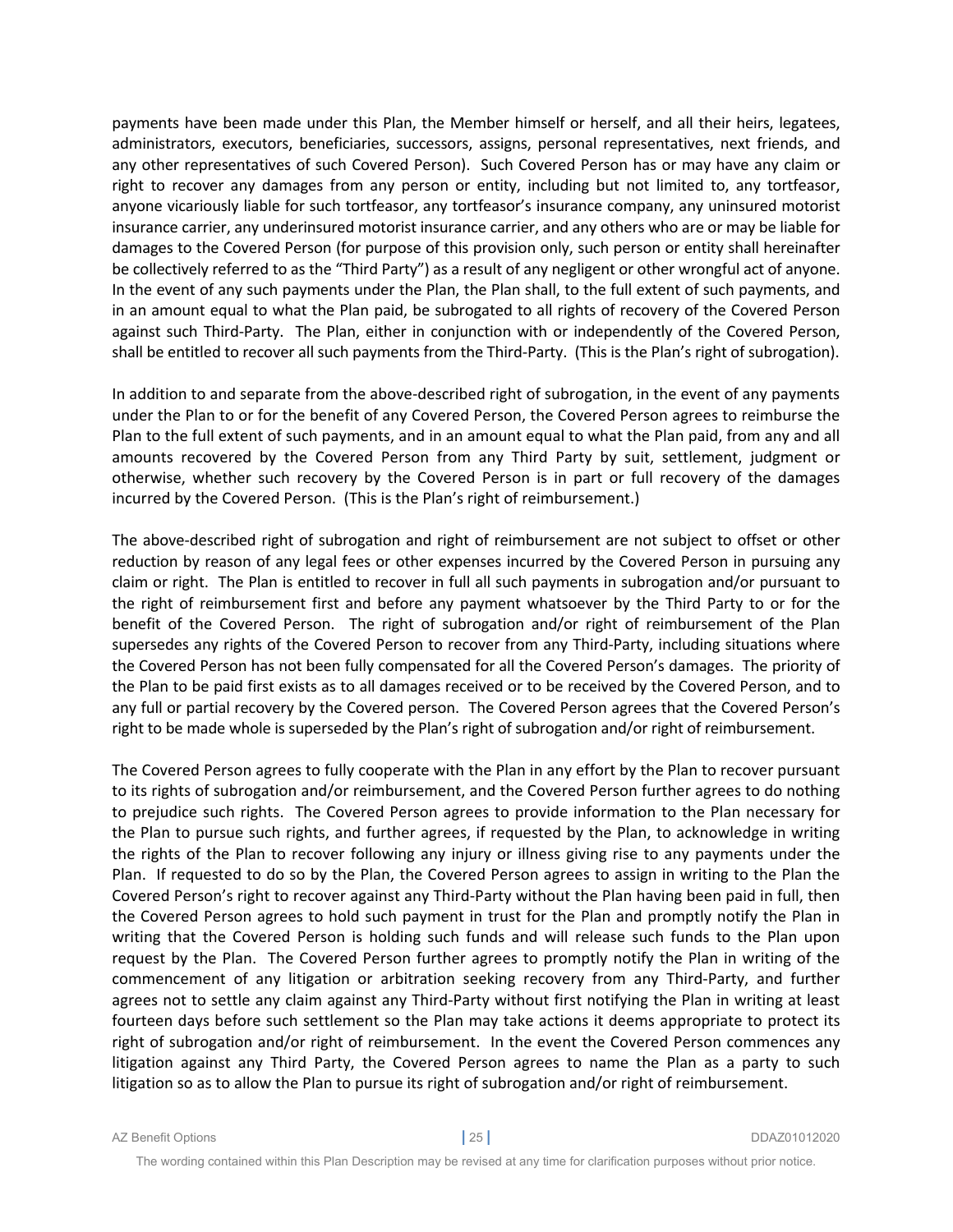# **7.4 Statutory Liens**

Arizona law prohibits Participating Providers from charging you more than the applicable co‐payment or other amount you are obligated to pay under this Plan for covered services. However, Arizona law also entitles certain Providers to assert a lien for their customary charges for the care and treatment of an injured person upon any and all claims of liability or indemnity, except health insurance. This means that if you are injured and have a claim against a non-health liability insurer (such as automobile or homeowner insurance) or any other payor source for injuries sustained, a Provider may be entitled to a lien against available proceeds from any such insurer or payor in an amount equal to the difference between: (1) the applicable Member co-payment plus what the Participating Provider has received from Plan as payment for covered services, and (2) the Participating Provider's full billed charges.

#### **7.5 Fraud**

Any person who knowingly presents a false or fraudulent claim for payment of a loss or benefit will lose all benefit coverage under any Plan offered by ADOA. You will not be eligible to re‐enroll at a future date. Amounts paid on these claims may be deducted from your pay until all funds have been reimbursed to ADOA.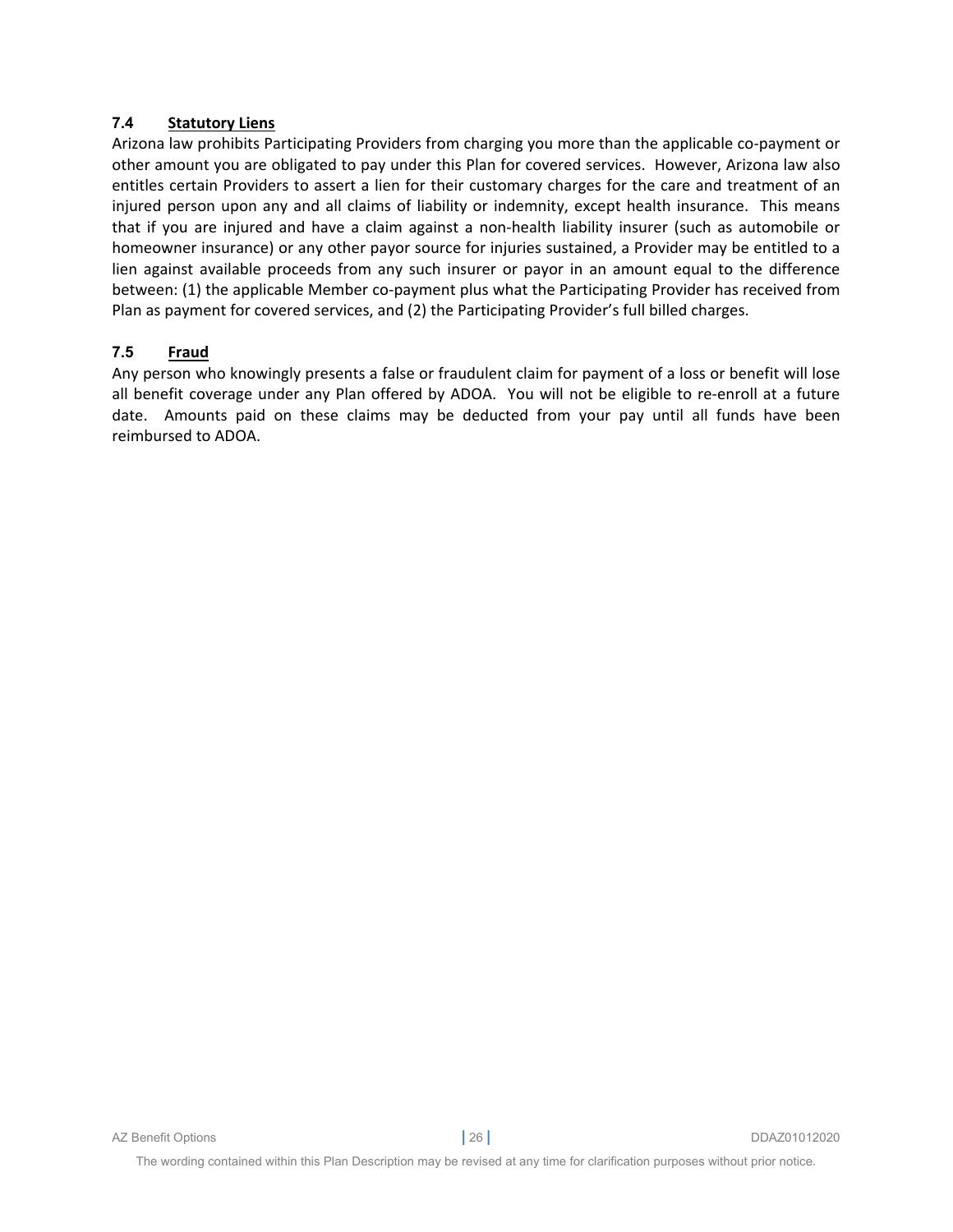#### **CLAIM FILING PROVISIONS AND APPEALS PROCESS**

# **8.1 Discretionary Authority**

The Plan Sponsor delegates to Delta Dental the discretionary authority to apply plan terms and to make factual determinations in connection with its review of claims under the plan. Such discretionary authority is intended to include, but not be limited to, the computation of any and all benefit payments. The Plan Sponsor also delegates to Delta Dental the discretionary authority to perform a full and fair review of each claim denial which has been appealed by the claimant or his duly authorized representative.

# **8.2 Claims Filing Procedure**

The following claim definitions have special meaning when used in this Plan in accordance with Claim Procedures and Appeal Procedures.

A "Claim" is any request for a Plan benefit or benefits made by a Member or by an authorized representative of the Member in accordance with the Plan's procedures for filing benefit claims.

An "Urgent Care Claim" is a claim for dental care to which applying the time periods for making pre‐ service claims decisions could seriously jeopardize the claimant's life, health or ability to regain maximum function or would subject the claimant to severe pain that cannot be adequately managed without the care that is the subject of the claim. If the treating Physician determines the claim is "urgent," the Plan must treat the claim as urgent.

A "Pre‐Service Claim" is a request for approval of a benefit in which the terms of the Plan condition the receipt of the benefit, in whole or in part, on approval of the benefit in advance of obtaining dental care. Examples of a Pre-Service Claim include but are not limited to a Pre-Certification of general items or health services or a request for Pre‐Determination to determine coverage for a specific procedure.

A "Post‐Service Claim" is a claim that under this Plan is not a Pre‐Service Claim (i.e., a claim that involves consideration of payment or reimbursement of costs for dental care that has already been provided).

Requests for determinations of eligibility or general inquiries to the availability of particular Plan benefits or the circumstances under which benefits might be paid under the terms of the Plan will not be treated as a claim for benefits for the purposes of the Claim Procedures.

# **8.3 Notice of Claim – Post‐Service Claims**

In order to promptly process Post‐Service Claims and to avoid errors in processing that could be caused by delays in filing, a written proof of loss should be furnished to Delta Dental as soon as reasonably possible. In no event, except in the absence of legal incapacity of the claimant, may proof be furnished later than one (1) year from the date upon which an expense was incurred. Except as indicated in the preceding sentence, Post‐Service Claims will be barred if proof of loss (filing initial claim) is not furnished within one (1) year from the date incurred.

It is the responsibility of the Member to make certain each Post‐Service Claim submitted by him or on his behalf includes all information necessary to process the claim, and that the Post-Service Claim is sent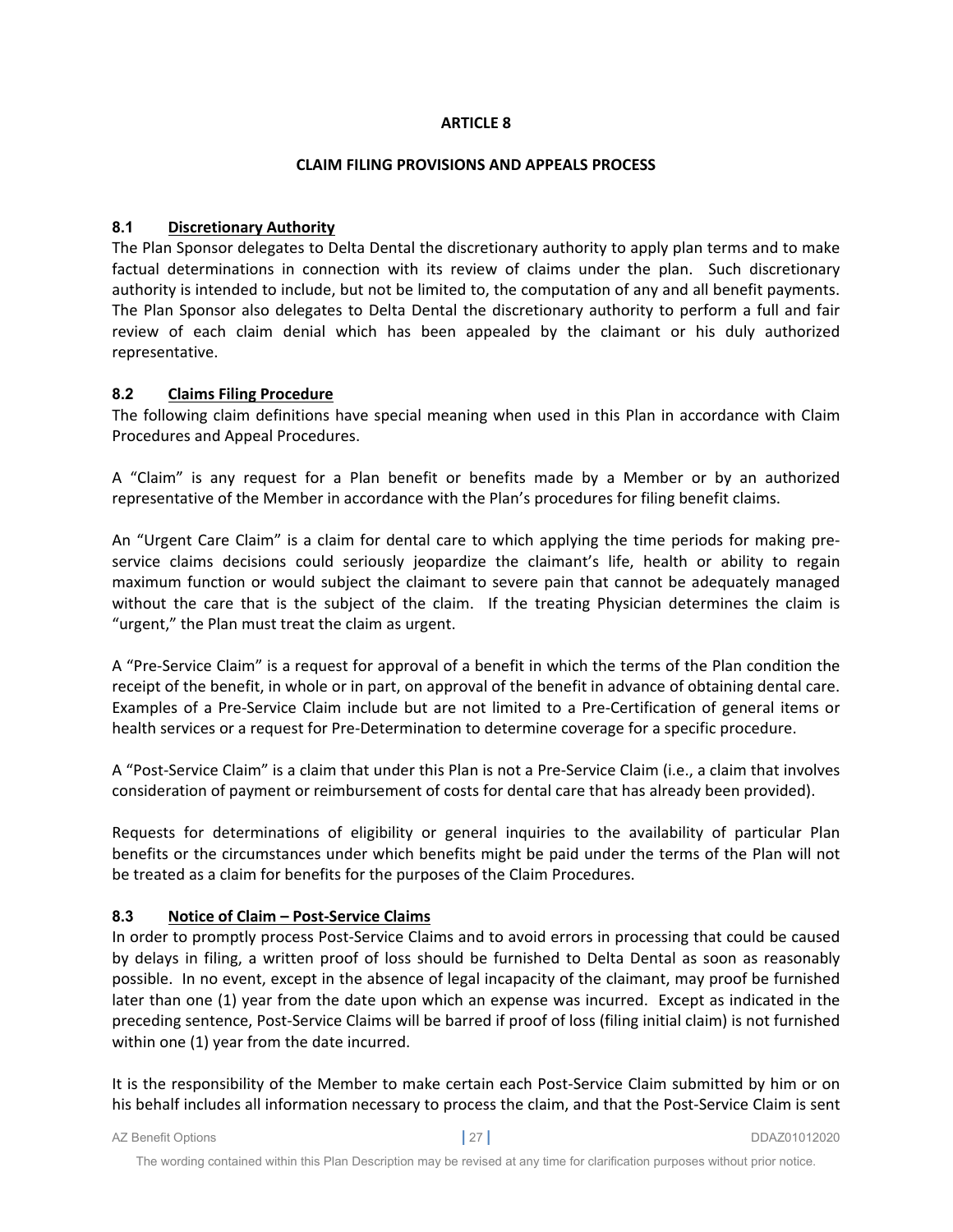to the proper address for processing (the address on the Member's ID Card). If a Post‐Service Claim lacks sufficient information to be processed, or is sent to an incorrect address, the Post‐Service Claim will be denied.

# **8.4 Initial Claim Determination**

Provided a Member files a claim for benefits in accordance with the terms of the Plan specific to each type of claim, the Plan will make an initial claim determination:

- 1. Within three (3) business days after receipt of an Urgent Care Claim by the Plan. This notice if adverse, must be provided to you in writing within 3 days of any oral communication;
- 2. Within fifteen (15) calendar days after receipt of a Pre‐Service Claim by the Plan. This notice if adverse, must be provided in writing;
- 3. Within thirty (30) calendar days after receipt of a Post‐Service Claim by the Plan.

The time periods above are considered to commence upon Delta Dental receipt of a claim for benefits filed in accordance with the terms of the Plan specific to each type of claim, without regard to whether all of the information necessary to decide the claim accompanies the filing.

If a claim on review is wholly or partially denied, the written notice will contain the following information:

- 1. The specific reason(s) for the denial and reference to the specific Plan provisions on which the denial is based. If a protocol was followed in making the determination, then the notice will state that a protocol was relied upon and that a copy of such protocol is available to the Member free of charge upon request. If the claim was denied because it does not meet the definition of a Covered Expense or is experimental in nature, or if denial is due to a similar exclusion or limit, then the notice will state that an explanation of the scientific or clinical judgment used in applying the terms of the Plan to the Member's dental circumstances can be provided free of charge to the Member upon request, including the names of any dental professionals consulted during the review process.
- 2. A statement that the Member is entitled to request, free of charge, reasonable access to all documents, records, and other information relevant to the Member's claim.
- 3. A statement notifying the Member about further appeal processes available, as established by Delta Dental.

# **8.5 Claims Appeal Procedures**

In cases where a claim for benefits payment is denied in whole or in part, the Member may appeal the denial. This appeal provision will allow the Member to request from the Plan a review of any claim for benefits. Such request must include:

- 1. Employee name;
- 2. Covered Employee's Member ID;
- 3. Name of the patient; and
- 4. Group/Client Identification number from the Member's ID card.

Request for review must be in writing, stating in clear and concise terms the reason or reasons for this disagreement with the handling of the claim. Submit written comments, documents, records, and other information relating to the claim. Request, free of charge, reasonable access to documents, records,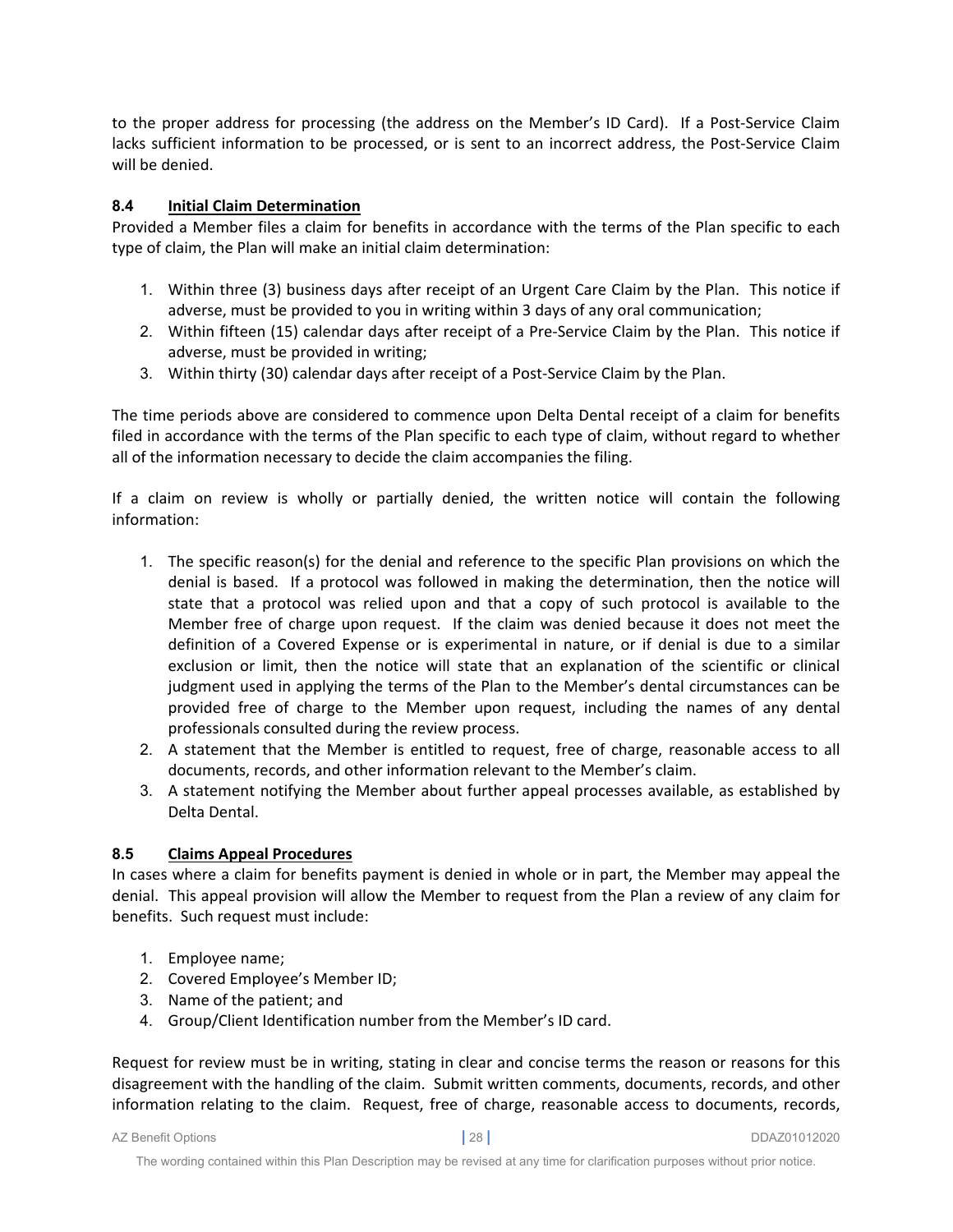and other information relevant to the Member's claim. A document, record or other information is considered relevant if it was relied on in making the benefit determination; was submitted, considered, or generated in the course of making the benefit determination, without regard to whether such document, record, or other information was relied on in making the benefit determination; demonstrates compliance with the Plan's administrative processes and consistency safeguards required in making the benefit determination; or constitutes a statement of policy or guidance with respect to the Plan concerning the denied treatment option or benefit for the claimant's diagnosis, without regard to whether such advice or statement was relied upon in making the benefit determination.

The initial request for review must be directed to Delta Dental within 180 days after the claim payment date or the date of the notification of denial of benefits. In the case of Urgent Care Claims, a request for an expedited review may be submitted orally and all necessary information, including the Plan's benefit determination upon review, may be transmitted between the Plan and Member via telephone, facsimile, or other available similarly expeditious methods. Expedited appeals may be filed orally by calling Delta Dental.

The review of the denial will be made by the Plan, or by an appropriate named fiduciary who is neither the party who made the initial claim determination nor the subordinate of such party. The review will not defer to the initial claim determination and will take into account all comments, documents, records and other information submitted by the Member without regard to whether such information was previously submitted or relied upon in the initial determination. In deciding an appeal of any denied claim that is based in whole or in part on a dental judgment, Delta Dental must consult with an appropriately qualified dental care professional who is neither an individual who was consulted in connection with the denied claim that is the subject of the appeal nor the subordinate of any such individual.

Delta Dental will provide the Member with a written response:

- 1. Within three (3) business days after receipt of the Member's request for review in the case of Urgent Claims;
- 2. Within fifteen (15) calendar days after receipt of the Member's request for review in the case of Pre‐Service Claims;
- 3. Within forty‐five (45) calendar days after receipt of the Member's request for review in the case of Post‐Service Claims.

If a claim on review is wholly or partially denied, the written notice will contain the following information:

1. The specific reason(s) for the denial and reference to the specific Plan provisions on which the denial is based. If a protocol was followed in making the determination, then the notice will state that a protocol was relied upon and that a copy of such protocol is available to the Member free of charge upon request. If the claim was denied because it does not meet the definition of a Covered Health Service or is experimental in nature, or if denial is due to a similar exclusion or limit, then the notice will state that an explanation of the scientific or clinical judgment used in applying the terms of the Plan to the Member's dental circumstances can be provided free of charge to the Member upon request, including the names of any dental professionals consulted during the review process.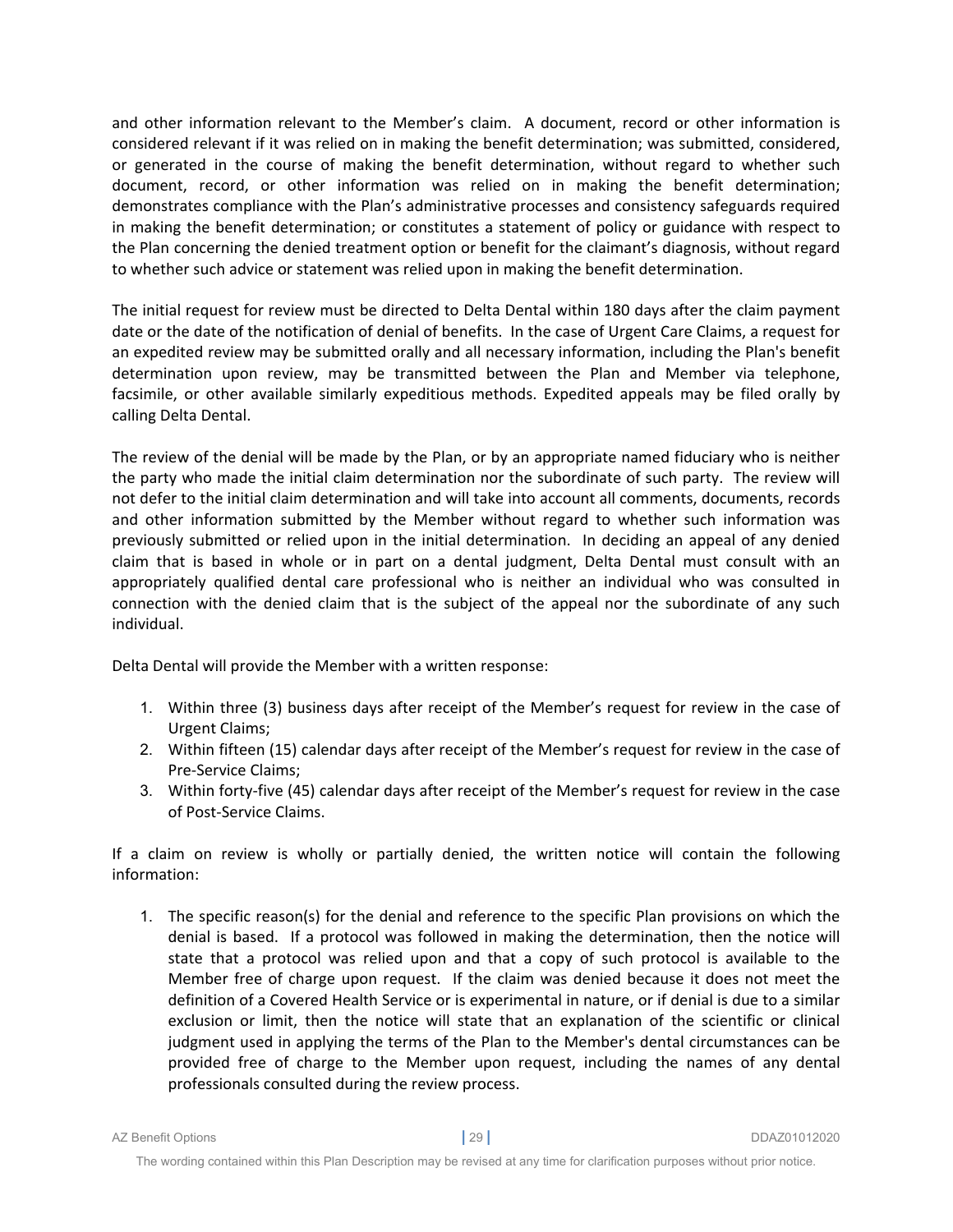- 2. A statement that the Member is entitled to request, free of charge, reasonable access to all documents, records, and other information relevant to the Member/Participant's claim.
- 3. A statement notifying the Member about potential alternative dispute resolution methods, if any.

# **8.6 Levels of Standard Appeal and Responsibility of Review**

Level 1 is an initial appeal filed by the Member in regard to a denial of services. The Level 1 appeal must be filed within 180 days from the claim denial date. Level 1 appeal are reviewed and responded to by Delta Dental. The staff person reviewing the appeal will not be the person who made the initial decision.

Level 2 is a second appeal filed by the Member in regard to a denial of services in which the denial was upheld during the review of the Level 1 appeal. The Level 2 appeal must be filed within 60 days of the Level 1 denial. Level 2 appeals are reviewed and responded to by Delta Dental. The staff person reviewing the appeal will not be the person who made the initial decision nor the Level 1 appeal decision.

Level 3 is the third appeal filed by the Member in regard to a denial of services in which the denial was upheld during the review of the Level 2 appeal. The Level 3 appeal must be filed within 60 days of the Level 2 denial. Level 3 appeals are review by an Independent Review Organization (IRO) at no charge to the Member. Delta Dental will respond to the Member with the decision based on the IRO review process.

# **8.7 Limitation**

No action at law or in equity can be brought to recover on this Plan until the appeals procedure has been exhausted as described in this Plan.

No action at law or in equity can be brought to recover after the expiration of two (2) years after the time when written proof of loss is required to be furnished to Delta Dental.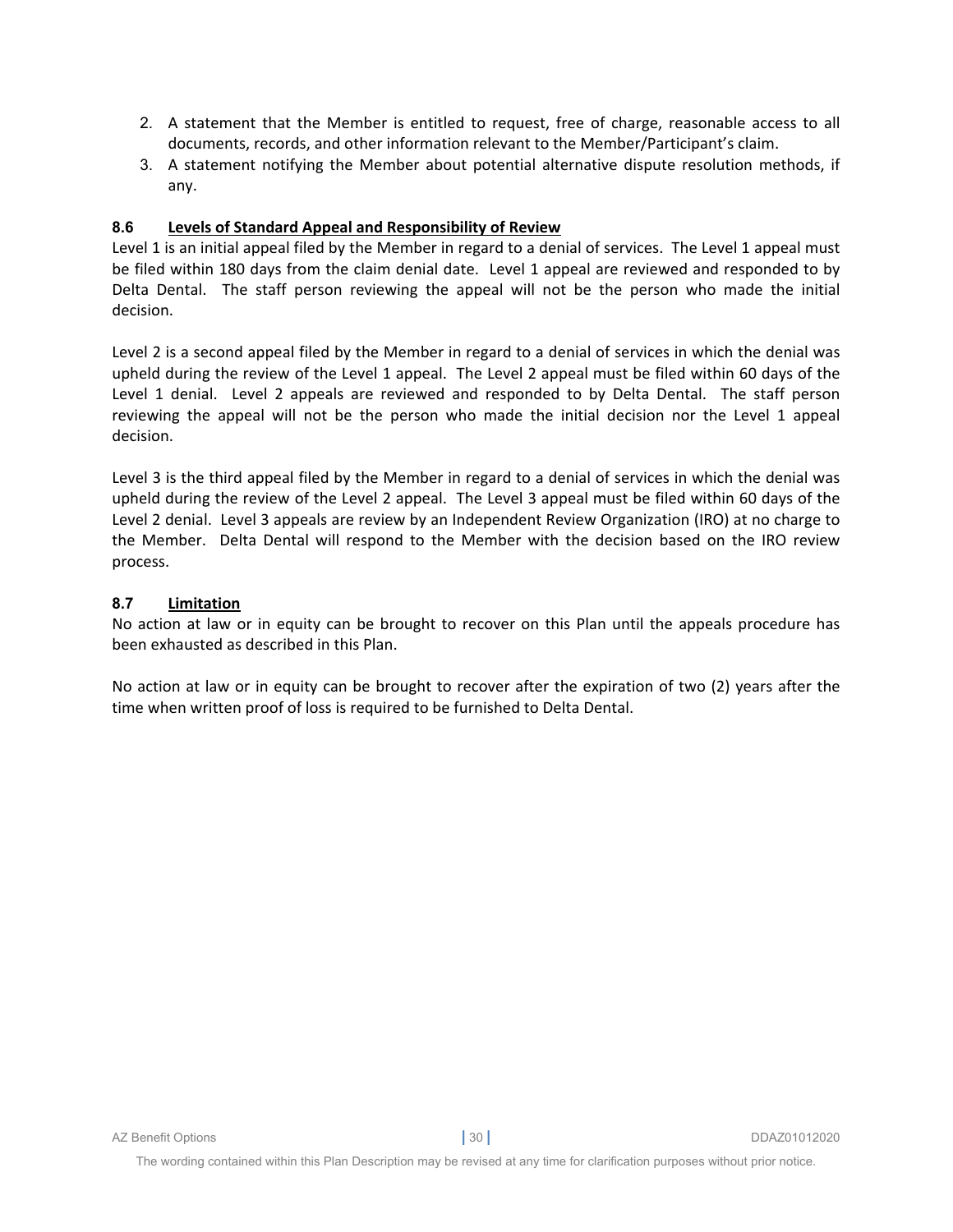#### **PLAN MODIFICATION, AMENDMENT, AND TERMINATION**

The Plan Sponsor reserves the right to, at any time, amend, change or terminate benefits under the Plan; to amend, change or terminate the eligibility of classes of employees to be covered by the Plan; to amend, change, or eliminate any other Plan term or condition; and to terminate the whole Plan or any part of it.

No consent of any Member is required to terminate, modify, amend or change the Plan.

Termination of the Plan will have no adverse effect on any benefits to be paid under the Plan for any covered dental expenses incurred prior to the termination date of the Plan.

This document is effective January 1, 2018 and supersedes all plan descriptions and all enrollment guides previously issued by the Plan Sponsor.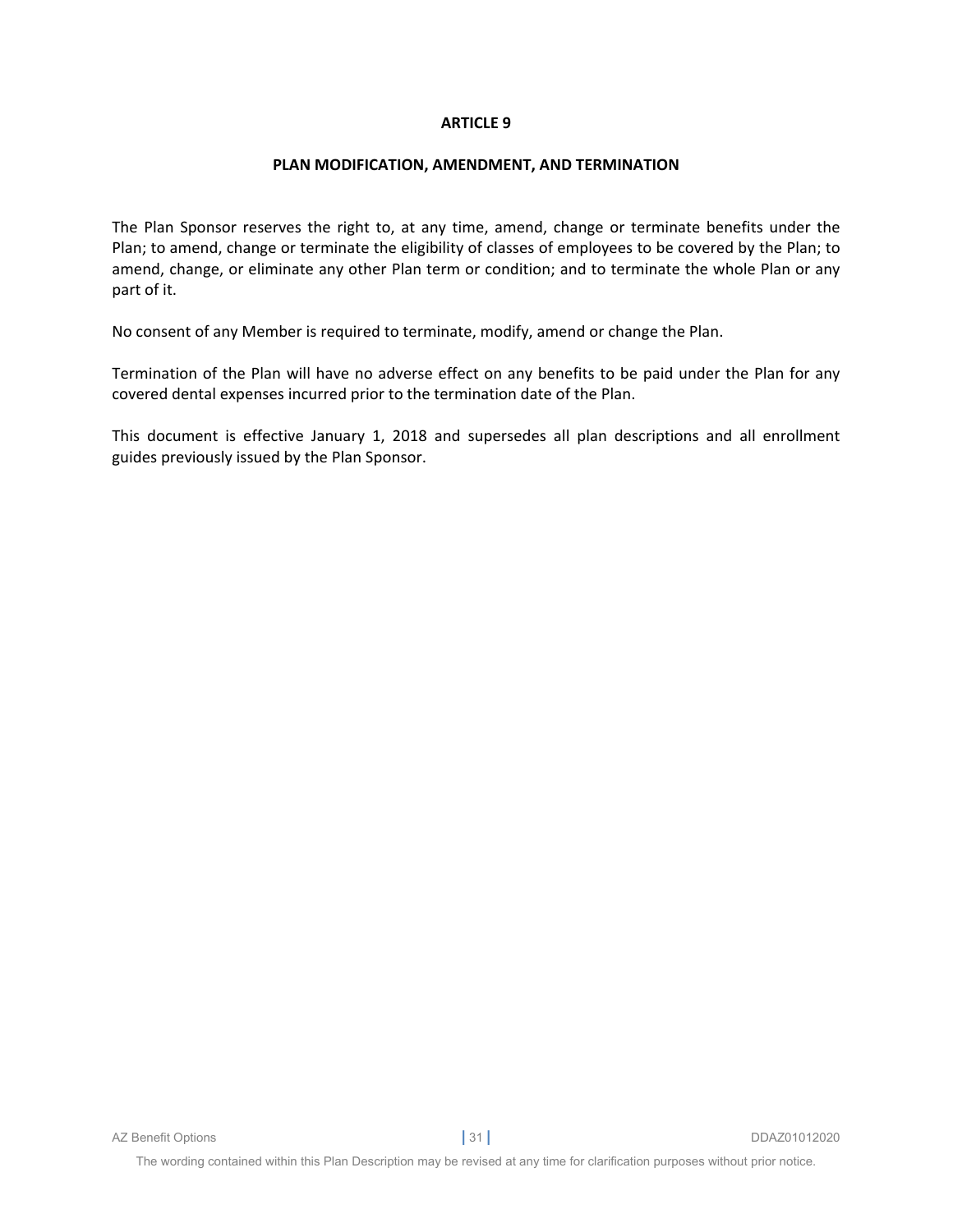#### **ADMINISTRATION**

# **10.1 Plan Sponsor's Responsibilities**

The Plan Sponsor shall have the sole and final authority and responsibility for the Plan and its operation, including the authority and responsibility for establishing, administering, construing, and interpreting the provisions of the Plan and making all determinations thereunder. This includes:

- 1. Calling and attending the meetings at which this Plan's funding policy and method are established and reviewed;
- 2. Establishing the policies, interpretations, practices and procedures of this Plan and issuing interpretations thereof;
- 3. Hiring all persons providing services to this Plan;
- 4. Decide all questions of eligibility;
- 5. Receiving all disclosures required of fiduciaries and other service providers under federal or state law; and
- 6. Performing all other responsibilities allocated to the Plan Sponsor in the instrument appointing the Plan Sponsor.

#### **10.2 Delta Dental Responsibilities**

The Plan Sponsor has delegated some of its administrative responsibilities to Delta Dental. Delta Dental generally provides reimbursement services only and does not assume any financial risk or obligation with respect to claims for benefits payable by the Plan Sponsor under the Plan. Delta Dental shall have the authority and responsibility for:

- 1. Acting as this Plan's agent for the service of legal process;
- 2. Applying this Plan's provisions relating to coverage, including when a claimant files an appeal under the Plan;
- 3. Administering this Plan's claim procedures;
- 4. Rendering final decisions on review of claims as required by the application of this Plan Description;
- 5. Processing checks for Benefits in accordance with Plan provisions. Plan Sponsor is responsible for payment of claims made pursuant to, and Benefits to be provided by, the Plan. Delta Dental does not insure or underwrite the liability of the Plan Sponsor under the Plan or assume any responsibility for the adequacy of its funding;
- 6. Filing claims with the insurance companies, if any, who issue stop loss insurance policies to the Plan Sponsor; and
- 7. Performing all other responsibilities delegated to Delta Dental in the instrument appointing Delta Dental.

Delta Dental acting as the claims fiduciary will have the duty, power, and authority to apply the provisions of this Plan, to make factual determinations in connection with its review of claims under the Plan, and to determine the amount, manner, and time of payment of any Benefits under this Plan. All applications of the provisions of this Plan, and all determinations of fact made in good faith by Delta Dental, will be final and binding on the Members and beneficiaries and all other interested parties.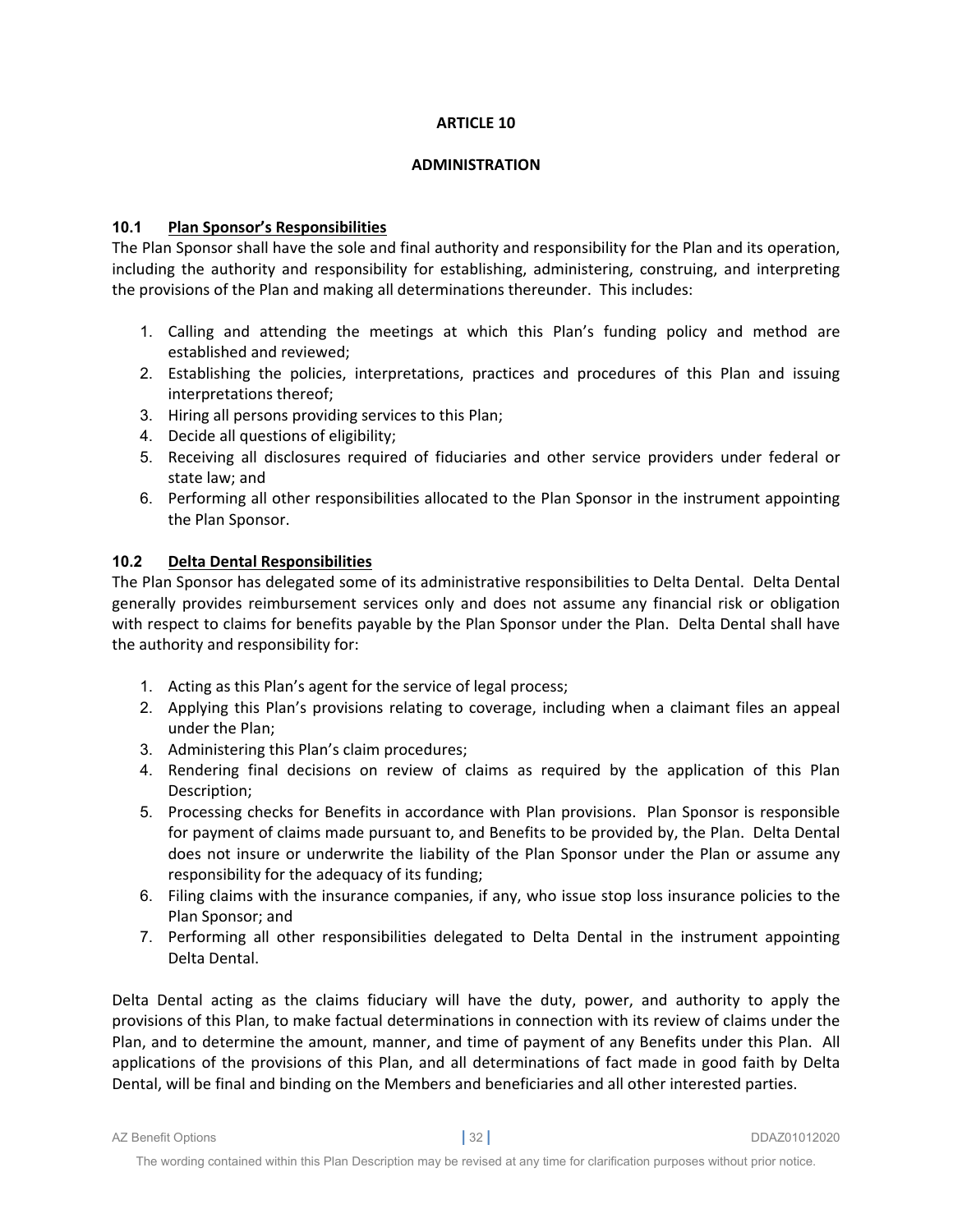Delta Dental is an independent contractor with respect to the services being performed and shall not be deemed an employee of the Plan Sponsor, nor shall Delta Dental shall be deemed a partner, engaged in a joint venture, or governed by any legal relationship other than that of an independent contractor. Delta Dental does not assume any responsibility for the general design of the Plan or any act or omission or breach of duty by the Plan Sponsor.

# **10.3 Advisors to Fiduciaries**

A named fiduciary or his delegate may retain the services of actuaries, attorneys, accountants, brokers, employee benefit consultants, and other specialists to render advice concerning any responsibility such fiduciary has under this Plan.

# **10.4 Multiple Fiduciary Functions**

Any named fiduciary may serve in more than one fiduciary capacity with respect to this Plan.

# **10.5 Notice of Appointments or Delegations**

A named fiduciary shall not recognize or take notice of the appointment of another named fiduciary, or the delegation of responsibilities of a named fiduciary, unless and until the Plan Sponsor notifies the named fiduciary in writing of such appointment or delegation. The named fiduciaries may assume that an appointment or delegation continues in effect until the named fiduciary receives written notice to the contrary from the Plan Sponsor.

# **10.6 Written Directions**

Whenever a named fiduciary or delegate must or may act upon the written direction of another named fiduciary or delegate, the named fiduciary or delegate is not required to inquire into the propriety of such direction and shall follow the direction unless it is clear on its face that the actions to be taken under that direction would be prohibited under the terms of this Plan. Moreover, such named fiduciary or delegate shall not be responsible for failure to act without written directions.

# **10.7 Co‐Fiduciary Liability**

A fiduciary shall not have any liability for a breach of fiduciary duty of another fiduciary, unless he participates knowingly in such breach, knowingly undertakes to conceal such breach, has actual knowledge of such breach and fails to take action to remedy such breach, or, through his negligence in performing his own specific fiduciary responsibilities, enables such other fiduciary to commit a breach of the latter's fiduciary duty.

# **10.8 Action by Plan Sponsor**

Any authority or responsibility allocated or reserved to the Plan Sponsor under this Plan may be exercised by any duly authorized officer of the Plan Sponsor.

# **10.9 HIPAA Privacy Regulation Requirements**

This Plan will only permit the disclosure of Protected Health Information (PHI) as defined by the Health Insurance Portability and Accountability Act of 1996 (HIPAA) Privacy Rule (45 CFR 160.103) and as amended by the Health Information Technology for Economic and Clinical Health Act of 2009 (HITECH) , to employees or agents of the Plan Sponsor who perform plan administration functions and such information shall only be used and disclosed as permitted by 45 CFR Part 164, Subparts A, C, D and E the of the HIPAA Privacy Rules.

Please refer to the Benefit Options Guide for details on the use of PHI.

AZ Benefit Options **|** 33 **|** DDAZ01012020

The wording contained within this Plan Description may be revised at any time for clarification purposes without prior notice.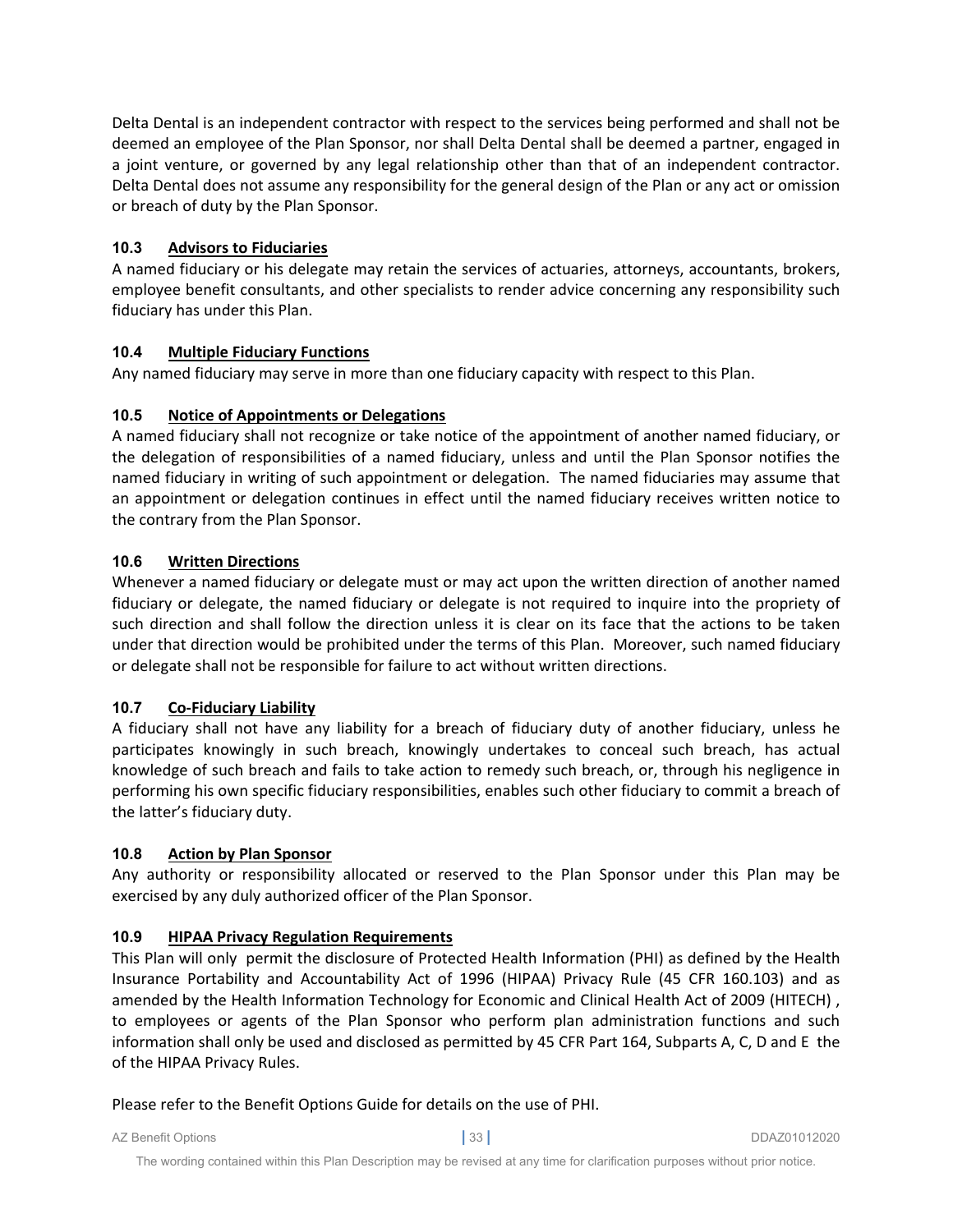#### **MISCELLANEOUS**

# **11.1 State Law**

This Plan shall be interpreted, construed, and administered in accordance with applicable state or local laws to the extent such laws are not preempted by federal law.

# **11.2 Status of Employment Relations**

The adoption and maintenance of this Plan shall not be deemed to constitute a contract between the Employer and its Employees or to be consideration for, or an inducement or condition of, the employment of an Employee. Nothing in this Plan shall be deemed to:

- 1. Affect the right of the Employer to discipline or discharge any Employee at any time.
- 2. Affect the right of any Employee to terminate his employment at any time.
- 3. Give to the Employer the right to require any Employee to remain in its employ.
- 4. Give to any Employee the right to be retained in the employ of the Employer.

#### **11.3 Word Usage**

Whenever words are used in this Plan Description in the singular or masculine form, they shall, where appropriate, be construed so as to include the plural, feminine, or neutral form.

# **11.4 Titles are Reference Only**

The titles are for reference only. In the event of a conflict between a title and the content of a section, the content of a section shall control.

# **11.5 Clerical Error**

No clerical errors made in keeping records pertaining to this coverage, or delays in making entries in such records will invalidate coverage otherwise validly in force, or continue coverage otherwise validly terminated. Upon discovery of any error, an equitable adjustment of any Benefits paid will be made.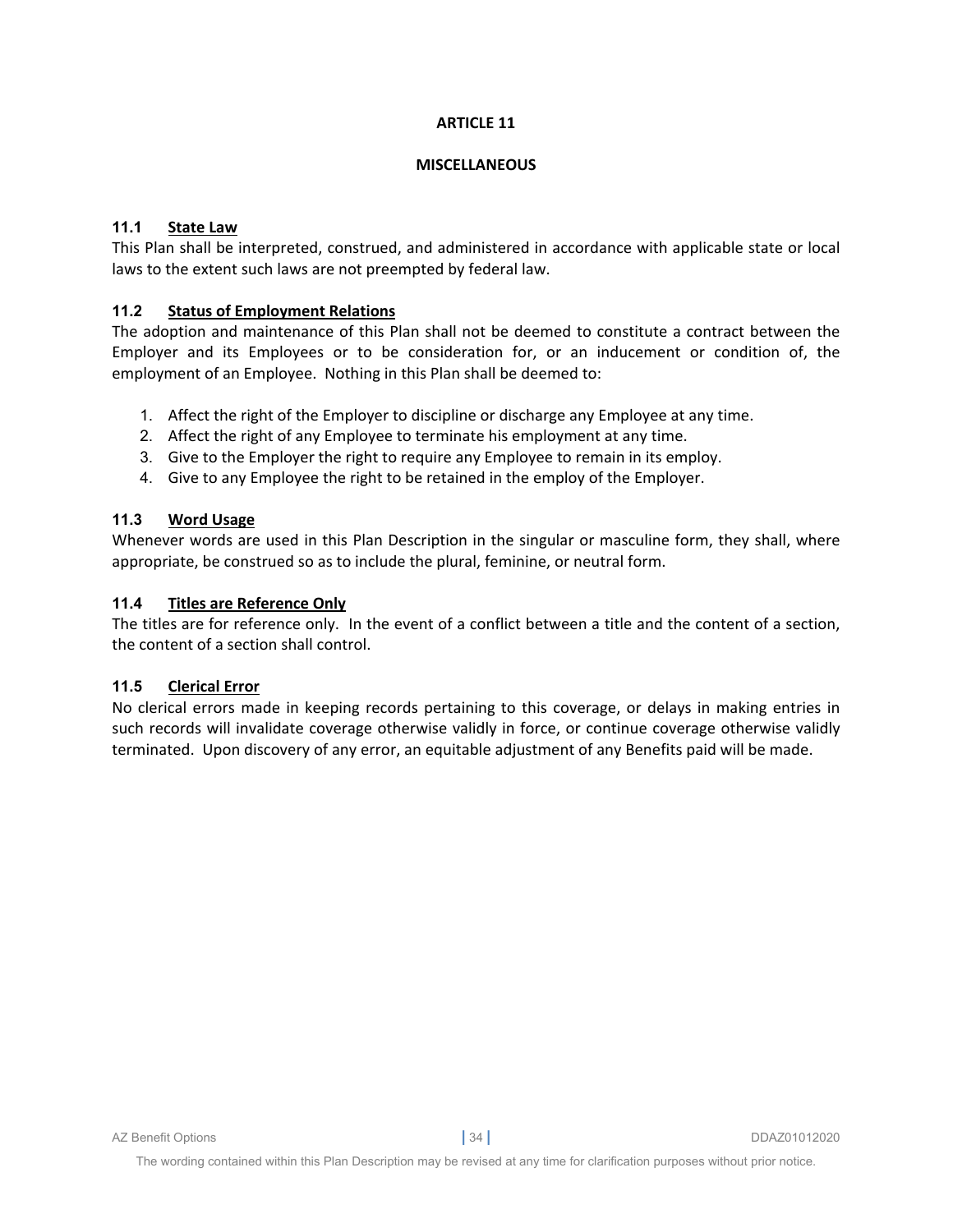# **PLAN IDENTIFICATION**

| Name of Plan                            | State of Arizona Group Dental Plan AZ Benefit Options                                                                                             |
|-----------------------------------------|---------------------------------------------------------------------------------------------------------------------------------------------------|
| Name and Address of Plan Sponsor        | Arizona Department of Administration<br><b>Benefit Services Division</b><br>100 N 15th Avenue, Suite 260                                          |
|                                         | Phoenix, AZ 85007                                                                                                                                 |
| Sponsor Identification Number           | 86-6004791                                                                                                                                        |
| Type of Benefits Provided               | See Schedule of Benefits and Covered Services                                                                                                     |
| Type of Plan Administration             | Self-Funded Third Party                                                                                                                           |
| Funding to Plan                         | Contributions for this Plan are provided partially by<br>contributions of the Plan Sponsor and partially by<br>contributions of Covered Employees |
| End of Plan's Year:                     | December 31st of each year                                                                                                                        |
| Agent for Legal Process/Named Fiduciary | Delta Dental of Arizona                                                                                                                           |
| <b>Claims Address</b>                   | P.O. Box 43026<br>Phoenix, AZ 85080-3026                                                                                                          |
| <b>Online Dental Claim Form</b>         | www.deltadentalaz.com/documents/ClaimForm.pdf                                                                                                     |
| <b>Appeal Address</b>                   | 5656 W Talavi Blvd<br>Glendale, AZ 85080-3000                                                                                                     |
| Phone                                   | 1-866-978-2839                                                                                                                                    |
| Fax                                     | 602-588-3910                                                                                                                                      |
| TDD/TTY                                 | English 602-588-3903<br>Spanish 602-588-3920                                                                                                      |
| Website                                 | www.deltadentalaz.com                                                                                                                             |
| <b>Policy Number</b>                    | 77777                                                                                                                                             |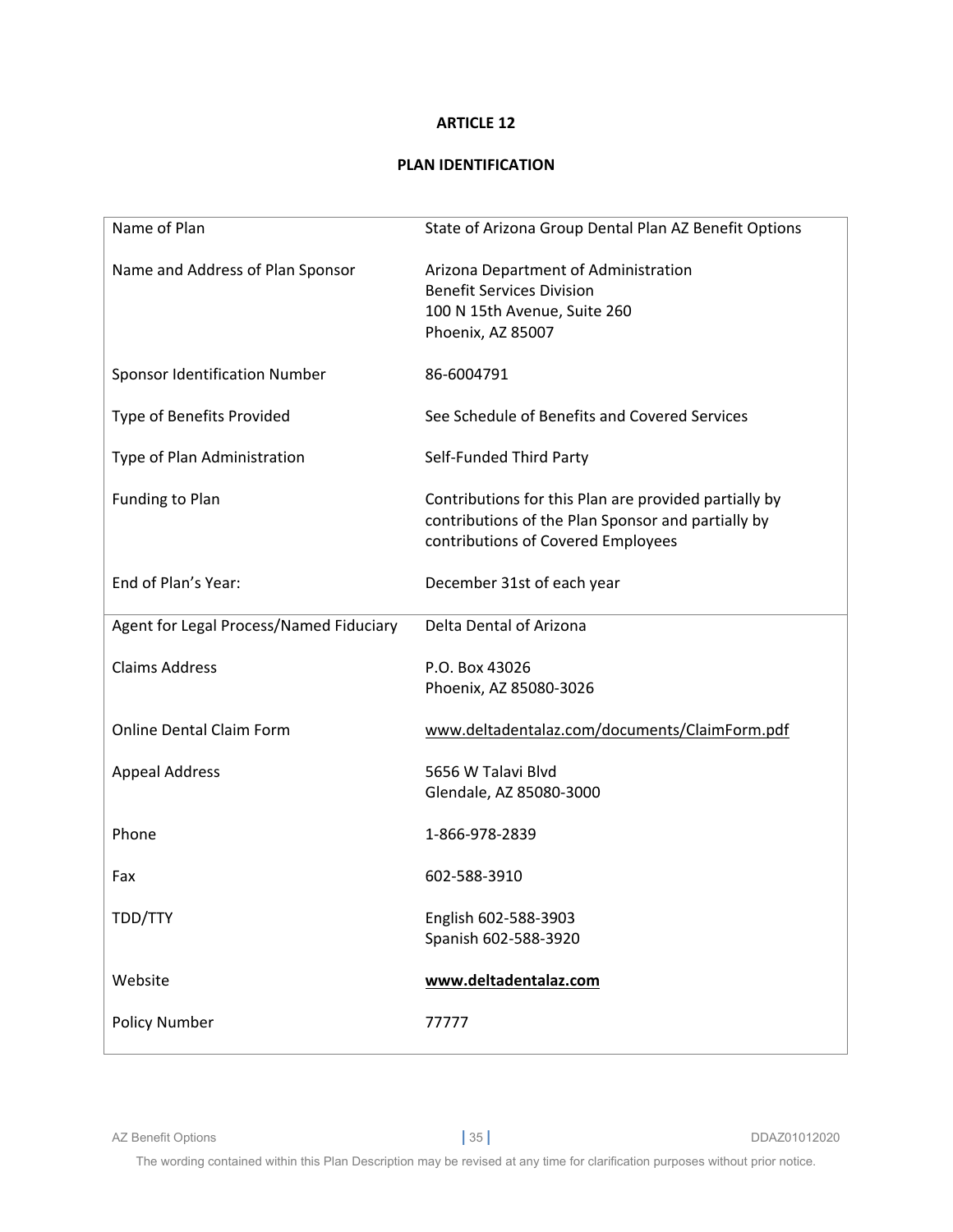#### **DEFINITIONS**

AGENCY shall mean a department, university, board, office, authority, commission, or other governmental budget unit, of the State of Arizona.

AGENCY LIAISON shall mean the individual within each agency designating as the local Benefit Options representative.

ALTERNATE BENEFIT shall mean a provision in a dental contract that allows a third‐party payer to determine the benefit based on an alternative procedure that is generally less expensive than the one provided or proposed. In some cases, the patient would be responsible for cost differences.

ARIZONA ADMINISTRATIVE CODE (A.A.C.) shall mean administrative rules promulgated by state agencies to govern the implementation of statutory intent and requirements.

ARIZONA REVISED STATUTE (A.R.S.) shall mean a law of the State of Arizona.

BENEFIT shall mean the payment or reimbursement by this Plan of all or a portion of a dental expense incurred by a participant.

CHILD shall mean a person who falls within one or more of the following categories:

- 1. A natural child, adopted child, or stepchild of the member who is younger than age 26;
- 2. A child who is younger than age 26 for whom the member has court-ordered guardianship;
- 3. A foster child of the member who is younger than age 26;
- 4. A child who is younger than age 26 and placed in the member's home by court order pending adoption; or
- 5. A natural child, adopted child, or stepchild of the member who has a disability prior to age 26 and continues to have a disability under 42 U.S.C. 1382c and for whom the member had custody prior to age 26.

COBRA shall mean the Consolidated Omnibus Budget Reconciliation Act of 1986, as amended. This is a federal law requiring employers to offer continued dental insurance coverage to employees and dependents whose group health coverage has terminated.

CODE shall mean the United States Internal Revenue Code of 1986, as amended.

COVERED SERVICE shall mean a service which is preformed and completed by a licensed dentist in a dental office and when necessary and appropriate as determined by the standards of generally accepted dental practice and eligible for payment under the Plan.

DATE OF SERVICE shall mean the date of service that was/were performed. See Article 5 for more information specific services dates indicated in this Plan Description.

DAY shall mean calendar day; not 24‐hour period unless otherwise expressly noted.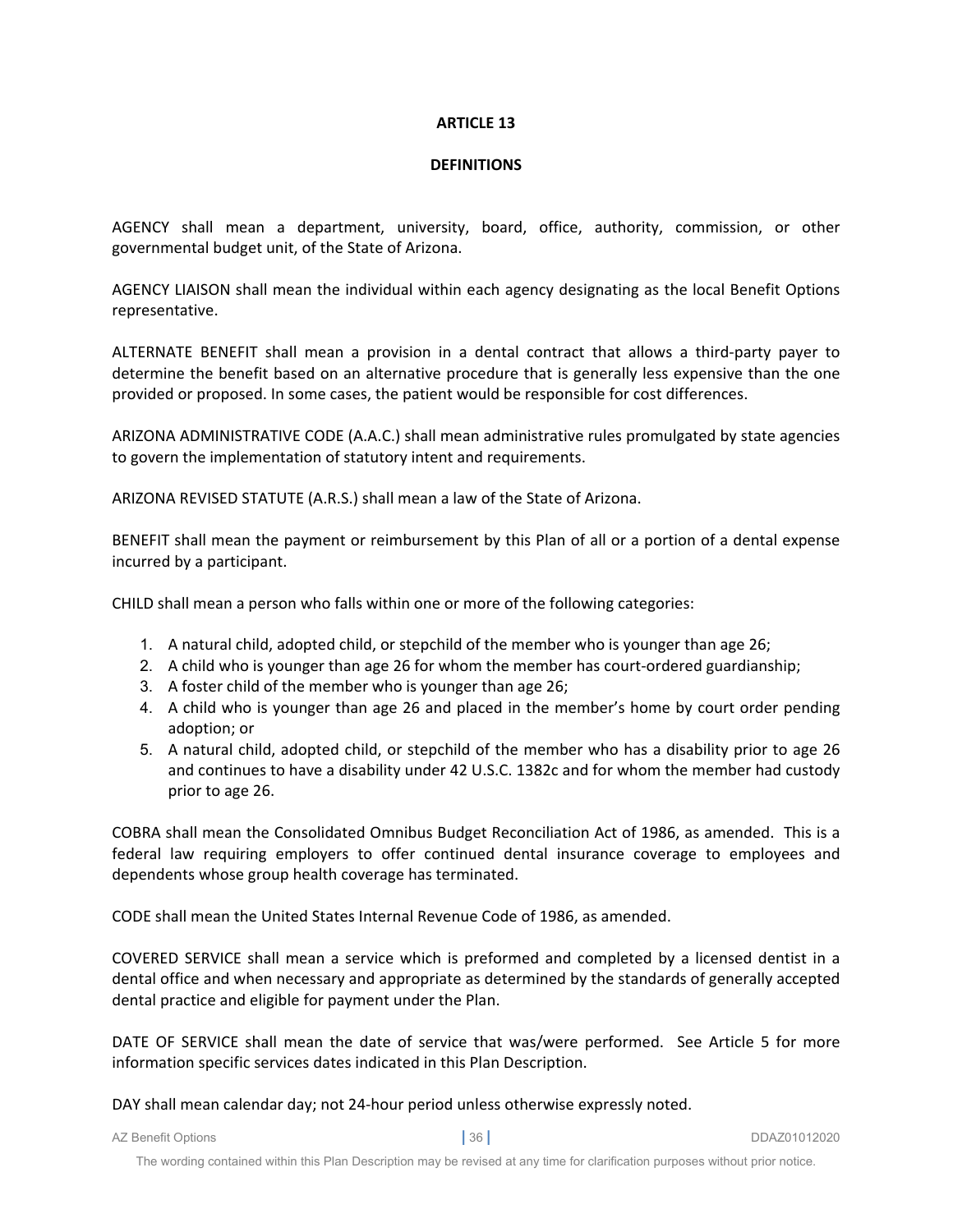DEDUCTIBLE shall mean the amount of covered dental expenses the participant and dependents must pay each plan year before benefits are payable by the Plan. Only fees charged for covered dental services will apply towards the deductible.

DEPENDENT see ELIGIBLE DEPENDENT.

EFFECTIVE DATE shall mean the first day of coverage.

ELECTED OFFICIAL shall mean a person who is currently serving in office.

ELIGIBLE DEPENDENT shall mean the member's spouse or child.

ELIGIBLE EMPLOYEE shall mean an individual who is hired by the State, including the Universities, and is regularly scheduled to work at least 20 hours per week for at least 90 days. Eligible employee does not include:

- 1. A patient of inmate employed at a state institution
- 2. A non‐state employee, officer or enlisted personnel of the National Guard of Arizona
- 3. A seasonal employee, unless they are determined to have been paid for an average of at least 30 hours per week using a 12‐month measurement period
- 4. A variable hour employee, unless they are determined to have been paid for an average of at least 30 hours per week using a 12‐month measurement period

Persons working for participating political subdivisions may also be considered eligible employees under the respective political subdivision's personnel rules.

ELIGIBLE FORMER ELECTED OFFICIAL shall mean an elected official as defined in A.R.S. § 38‐801(3) who is no longer in office and who falls into one of the following categories:

- 1. Has at least five years of credited service in the Elected Officials' Retirement Plan;
- 2. Was covered under a group health or group health and accident plan at the time of leaving office;
- 3. Served as an elected official on or after January 1, 1983; and
- 4. Applies for enrollment within 31 days of leaving office or retiring.

ELIGIBLE RETIREE shall mean a person who retired under a state‐sponsored retirement plan and has been continuously enrolled in the Plan since time of retirement or a person who receives long-term disability benefits under a state‐sponsored plan.

EMPLOYEE see ELIGIBLE EMPLOYEE.

EMPLOYER shall mean the State of Arizona, one of the state universities, or a participating political subdivision.

ENROLLMENT shall mean a paper form supplied by Benefit Options, a COBRA enrollment form, or an authorized self‐service enrollment system.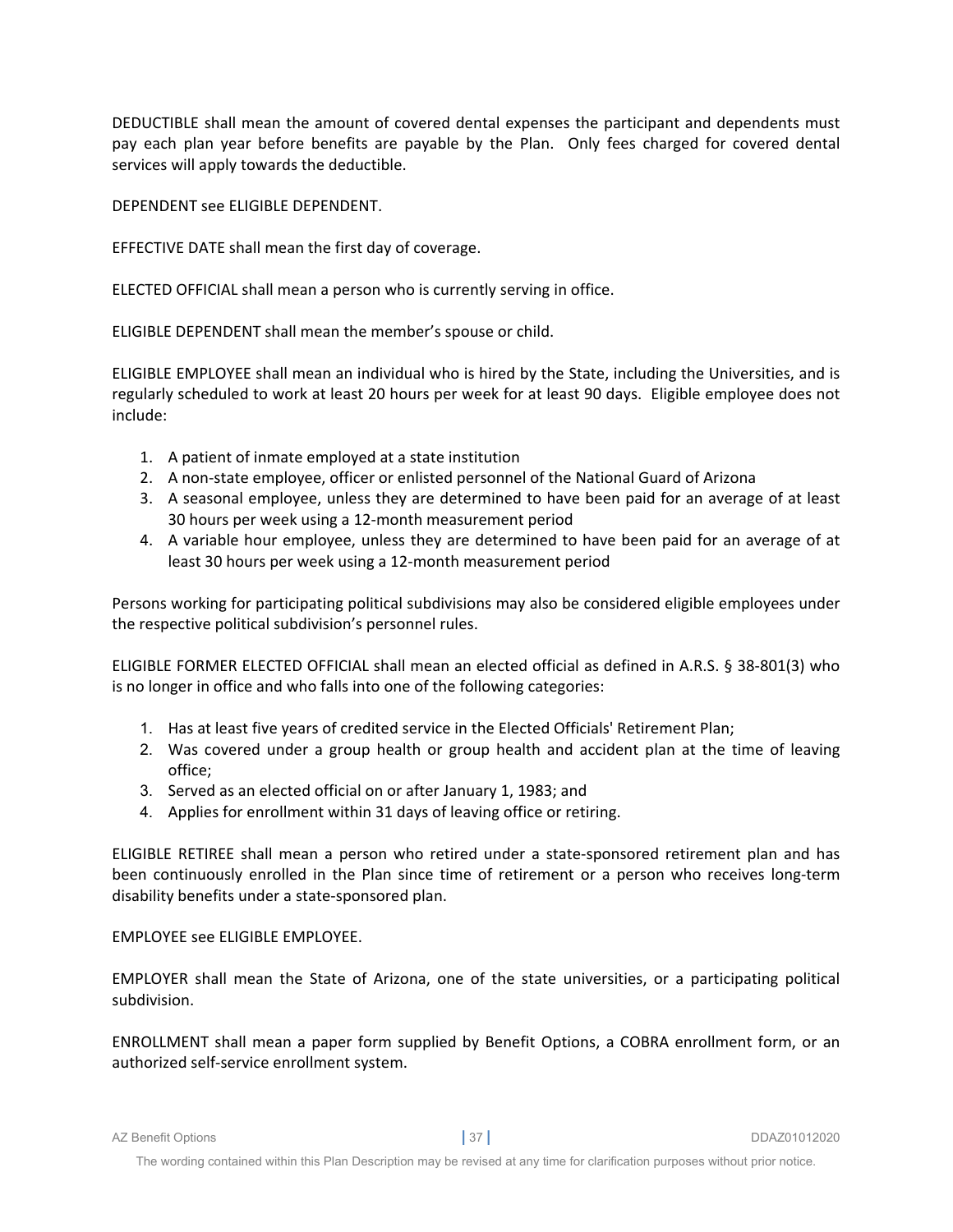EXPLANATION OF BENEFITS shall mean a statement sent to participants by Delta Dental following payment of a claim. It lists the service(s) that was/were provided, the allowable reimbursement amount(s), amount applied to the participant's deductible, and the net amount paid by the Plan.

#### FORMER ELECTED OFFICIAL see ELIGIBLE FORMER ELECTED OFFICIAL

FRAUD shall mean an intentional deception or misrepresentation made by a member or dependent with the knowledge that the deception could result in some benefit to him/her or any other individual that would not otherwise be received. This includes any act that constitutes fraud under applicable federal or state law.

HIPAA shall mean the Health Insurance Portability and Accountability Act of 1996, as presently enacted and as it may be amended in the future. It is a federal law intended to improve the availability and continuity of health insurance coverage.

LIFETIME BENEFIT MAXIMUM shall mean maximum dental benefit available under the plan. See Article 5 for more information specific lifetime benefit maximums applied in the plan.

IN‐NETWORK shall mean utilization of services within the network of contracted providers associated with Delta Dental PPO plus Premier Network.

MEMBER shall mean an eligible employee, eligible retiree, or eligible former elected official that pays/contributes to the monthly premium required for enrollment in the Plan. Surviving dependents and surviving children are considered members in certain circumstances.

NATIONAL MEDICAL SUPPORT NOTICE shall mean the standardized federal form used by all state child support agencies to inform an employer that an employee is obligated by court or administrative child support order to provide health care coverage for the child(ren) identified on the notice. The employer is required to withhold any employee contributions required by the health plan in which the child(ren) is/are enrolled.

NETWORK PROVIDER/PARTICIPATING PROVIDER shall mean the group of dental providers contracted for the purposes of providing services at a discounted rate. Delta Dental provides access to these services through their contracted providers. The network vendors do not pay or process claims nor do they assume any liability for the funding of the claims or the plan provisions. The State of Arizona has assumed all liability for claims payments based on the provisions and limitations stated in the Plan Document.

NETWORK shall mean the group of providers that are contracted with the networks associated with Delta Dental for the purpose of performing dental services at predetermined rates and with predetermined performance standards.

OPEN ENROLLMENT PERIOD shall mean the period of time established by the plan sponsor when members may enroll in the Plan or may modify their current coverage choices. When an open enrollment period is designated as "positive," all members must complete the enrollment process.

OUT‐OF‐NETWORK shall mean the utilization of services outside of the network of contracted dental providers.

AZ Benefit Options **|** 38 **|** DDAZ01012020

The wording contained within this Plan Description may be revised at any time for clarification purposes without prior notice.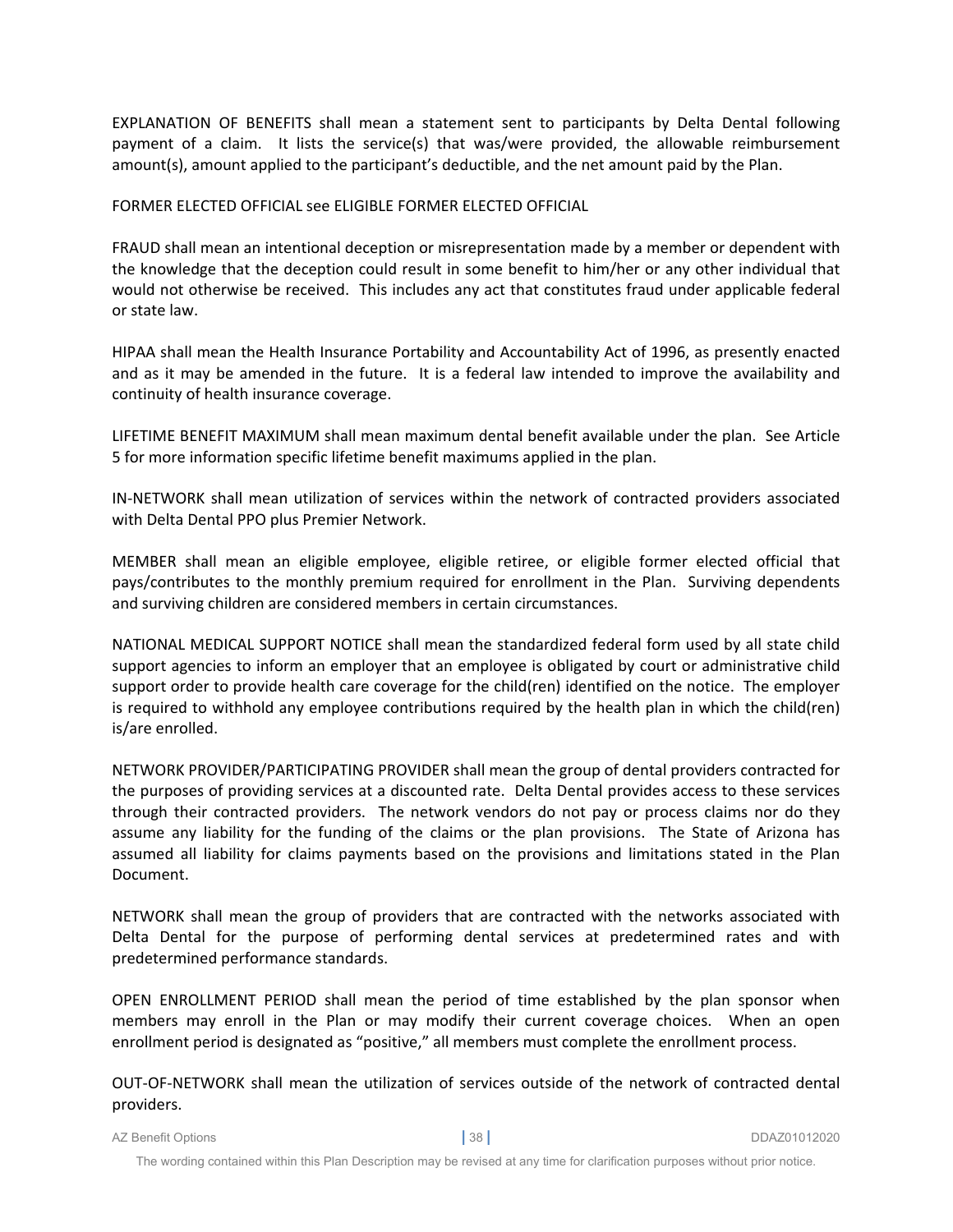OUT‐OF‐POCKET EXPENSE shall mean a portion of the covered expense for which the participant is financially responsible.

OUT‐OF‐POCKET MAXIMUM shall mean the most any participant will pay in annual out‐of‐pocket expenses.

PARTICIPANT shall mean a member or a dependent.

PARTICIPATING PROVIDER/NETWORK PROVIDER shall mean any provider or facility that is contracted with the network for the purpose of performing dental services at predetermined rates and with predetermined performance standards.

PLAN referred to in this document shall mean a period of twelve (12) consecutive months. For active employees, retirees, long term disability (LTD) recipients, former elected officials, surviving spouses of participating retirees, and employees eligibility for normal retirement this period commences on January 1 and ending on December 31. Any and all provisions revised in the Plan Document will become effective January 1 unless specified otherwise.

PLAN SPONSOR shall mean the Benefit Services of the Arizona Department of Administration.

PLAN DESCRIPTION shall mean this written description of the Benefits Options dental program.

PLAN YEAR shall mean a period of twelve (12) consecutive months for which benefits are paid, and limitations, deductibles, and benefit maximums are tracked. The plan year starts January 1st and ends on December 31st.

POTENTIAL MEMBER shall mean an individual who is not currently enrolled in the Plan but who meets the eligibility requirements.

PRE‐DETERMININATION shall mean a process where a dentist submits a treatment plan to Delta Dental before treatment begins. Delta Dental reviews the treatment and releases and explanation of payment/benefit to the contracted dentist and the patient. See Article 3 for more information about pre‐determinations.

PROVIDER shall mean a duly licensed person or facility that furnishes healthcare services or supplies pursuant to law, provided that each, under his/her license, is permitted to furnish those services.

QUALIFIED LIFE EVENT shall mean a change in a member's or dependent's eligibility, employment status, place of residence, Medicare‐eligibility, or coverage options that triggers a 31‐day period in which the member is allowed to make specific changes to his/her enrollment options. This includes, but is not limited to:

- 1. Change marital status such as marriage, divorce, legal separation, annulment, or death of spouse;
- 2. Change in dependent status such as birth, adoption, placement for adoption, death, or dependent eligibility due to age;
- 3. Change in employment status or work schedule that affect benefits eligibility;
- 4. Change in residence that impacts available plan options;